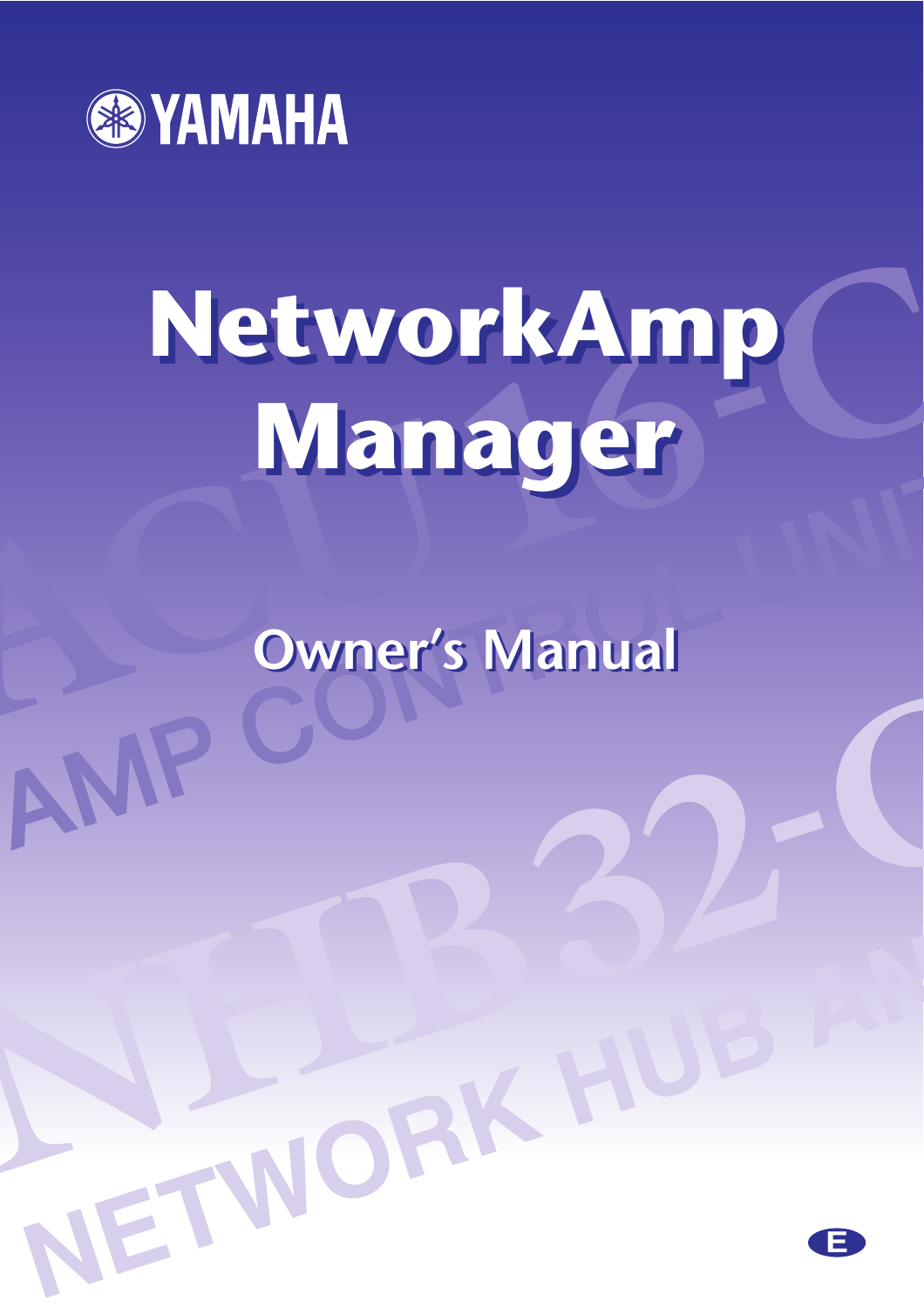# **Important Information**

# **Special Notices**

- The software and this owner's manual are the exclusive copyrights of Yamaha Corporation.
- Use of the software and this manual is governed by the license agreement which the purchaser fully agrees to upon breaking the seal of the software packaging. (Please read carefully the Software Licensing Agreement at the beginning of the printed *ACU16-C/NHB32-C Owner's Manual* before installing the application.)
- Copying of the software or reproduction of this manual in whole or in part by any means is expressly forbidden without the written consent of the manufacturer.
- Yamaha makes no representations or warranties with regard to the use of the software and documentation and cannot be held responsible for the results of the use of this manual and the software.
- This disc is a CD-ROM. Do not attempt to play the disc on an audio CD player. Doing so may result in irreparable damage to your audio CD player.
- Copying of the commercially available music sequence data and/or digital audio files is strictly prohibited except for your personal use.
- The screen displays as illustrated in this owner's manual are for instructional purposes, and may appear somewhat different from the screens which appear on your computer.
- Future upgrades of application and system software and any changes in specifications and functions will be announced separately.

## **Trademarks**

CobraCAD, CobraNet, and Peak Audio are trademarks of Cirrus Logic, Inc. Ethernet is a trademark of Xerox Corporation. Windows is a registered trademark of Microsoft Corporation. Yamaha is a trademark of Yamaha Corporation. All other trademarks are the property of their respective holders and are hereby acknowledged.

# **Yamaha Web Site**

Information about NetworkAmp Manager, related products, and other Yamaha professional audio equipment is available on the Yamaha Professional Audio Web site at: [http://www.yamahaproaudio.com/.](http://www.yamahaproaudio.com/)

Specifications and descriptions in this owner's manual are for information purposes only. Yamaha Corporation reserves the right to change or modify products or specifications at any time without prior notice. Since specifications, equipment, or options may not be the same in every locale, please check with your Yamaha dealer.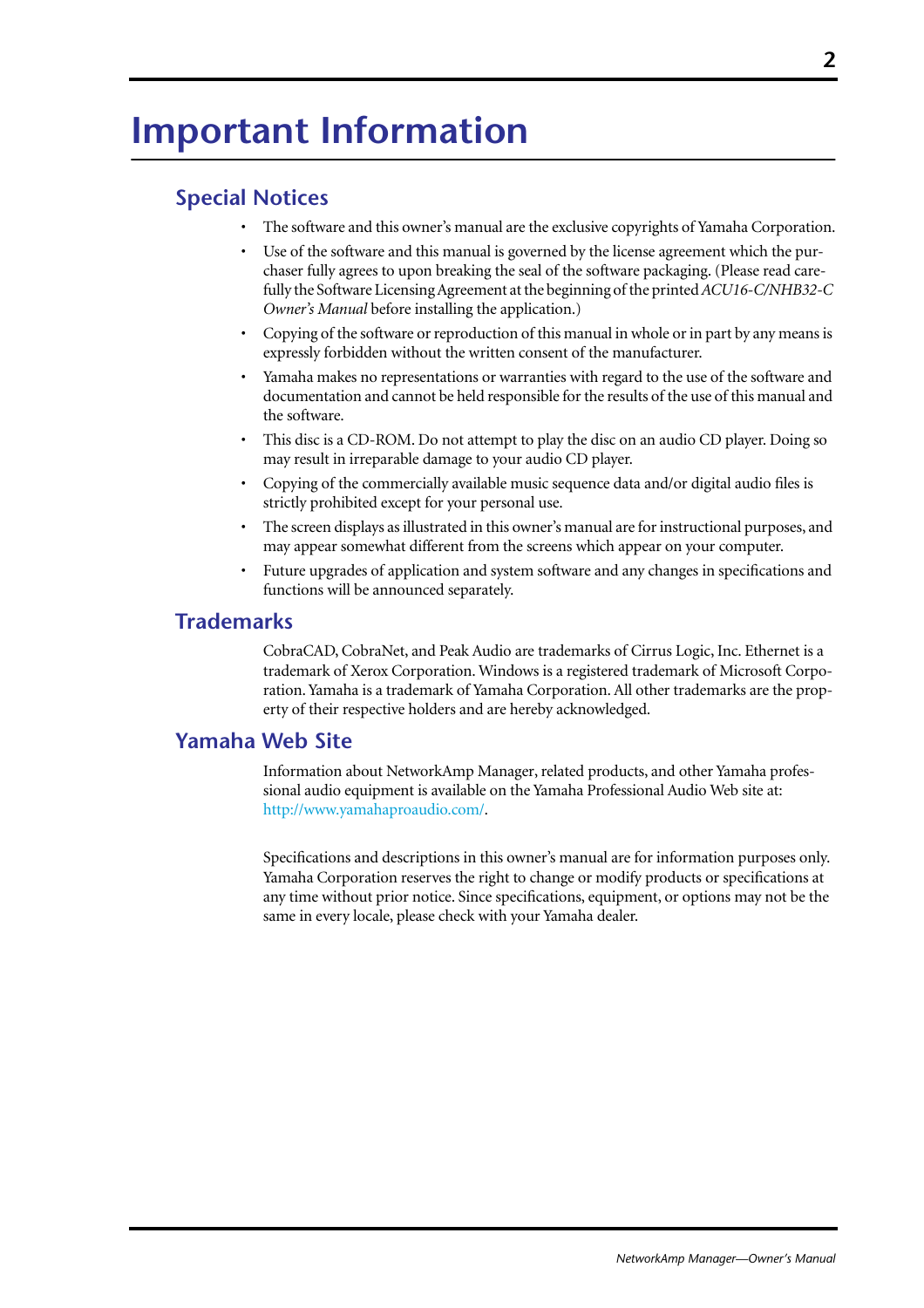# **Contents**

| $\mathbf{2}$ | $\prime$                      |
|--------------|-------------------------------|
| 3            | Touring NetworkAmp Manager 10 |
|              | <sup>10</sup>                 |
| 4            |                               |
|              |                               |
|              |                               |
| 5            |                               |
|              |                               |
|              | 20                            |
|              |                               |
|              |                               |
| 6            | Other Functions  25           |
|              |                               |
|              |                               |
|              |                               |
|              |                               |
|              | 38<br><b>Appendix</b>         |
|              | 38                            |
|              | 38                            |
|              | 39                            |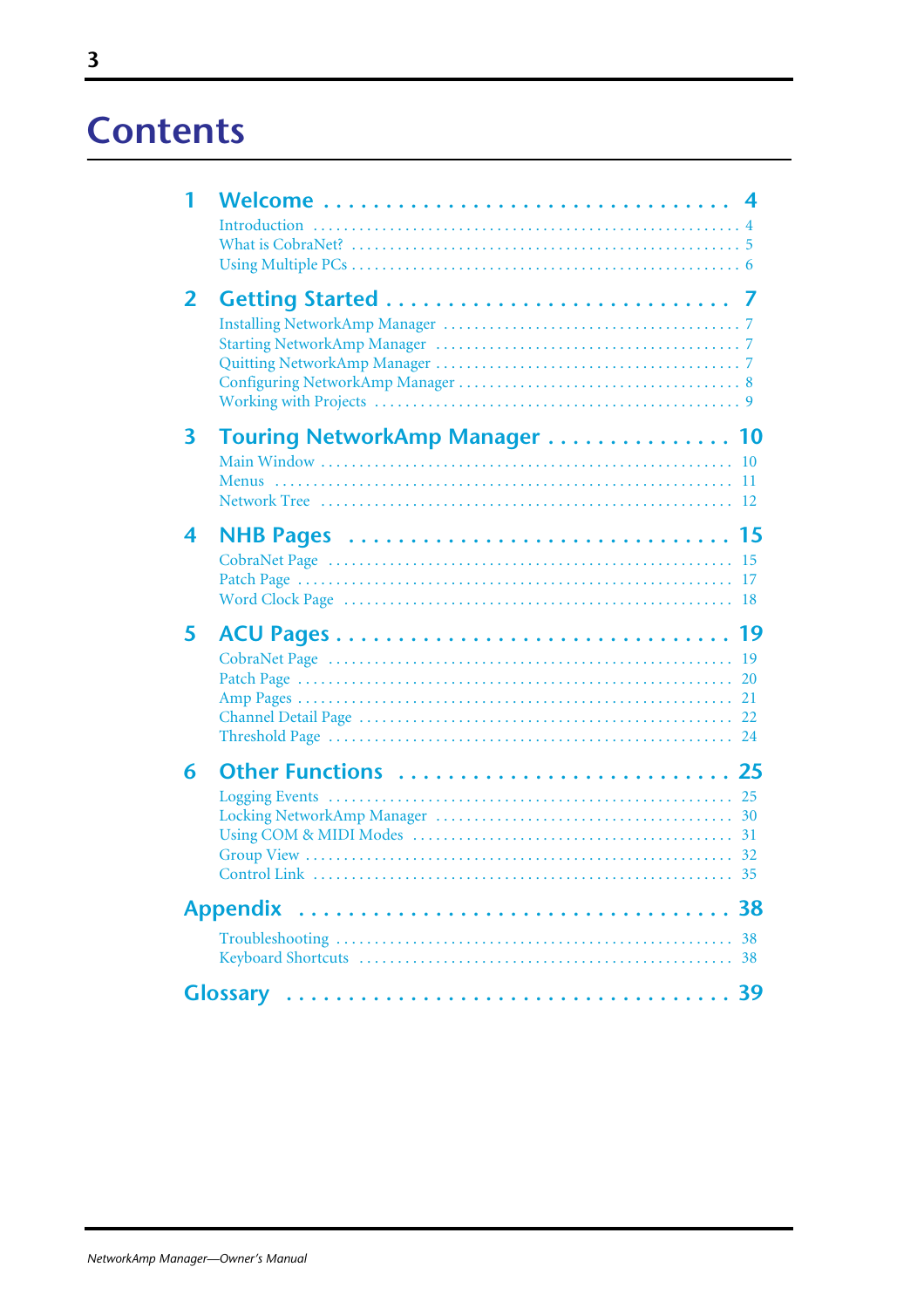# <span id="page-3-0"></span>**1 Welcome**

# <span id="page-3-1"></span>**Introduction**

The Yamaha NetworkAmp Manager software is for controlling and monitoring Yamaha PCxxxxN series power amplifiers, the ACU16-C Amp Control Unit, and the NHB32-C Network Hub and Bridge. It runs on standard Windows PCs and can be connected to an ACU16-C or NHB32-C by using either USB or RS-232C. Multiple ACU16-Cs and NHB32-Cs can be managed from a single PC running NetworkAmp Manager, which can be connected to any ACU16-C or NHB32-C on the CobraNet network.

NetworkAmp Manager can record log files listing various operations and warnings (e.g., output shorts, overheating) for troubleshooting analysis after a performance.

Several PCs running NetworkAmp Manager can be connected to the CobraNet network, offering simultaneous control and monitoring from several locations within a venue.

NetworkAmp Manager can control and manage the following:

Up to 512 Yamaha PCxxxxN series power amplifiers (32 amps per ACU16-C)

Up to 4,096 amplifier channels (8 channels per amplifier)

Up to 16 ACU16-Cs

Up to 8 NHB32-Cs

#### **PCxxxxN Series Amp Parameters That Can Be Controlled**

| <b>Parameter</b>   | <b>Details</b>  |
|--------------------|-----------------|
| Power <sup>1</sup> | On/standby      |
| Attenuator         | 63-step control |
| Input phase        | Normal/reverse  |
| Mute               | On/off          |

1. Affects the entire amplifier. All other parameters can be set for each channel individually.

#### **PCxxxxN Series Amp Parameters That Can Be Monitored**

| Parameter    | <b>Details</b>                                                 |
|--------------|----------------------------------------------------------------|
| Amp mode     | Stereo/parallel/bridge                                         |
| Input level  | 12-segment meter                                               |
| Output level | 12-segment meter (watt/volt)                                   |
| Output clip  | Output clipping indicator                                      |
| Impedance    | Indicates current load impedance                               |
| Protection   | Protection system status                                       |
| Temperature  | Heatsink temperature, 12-segment meter (centigrade/Fahrenheit) |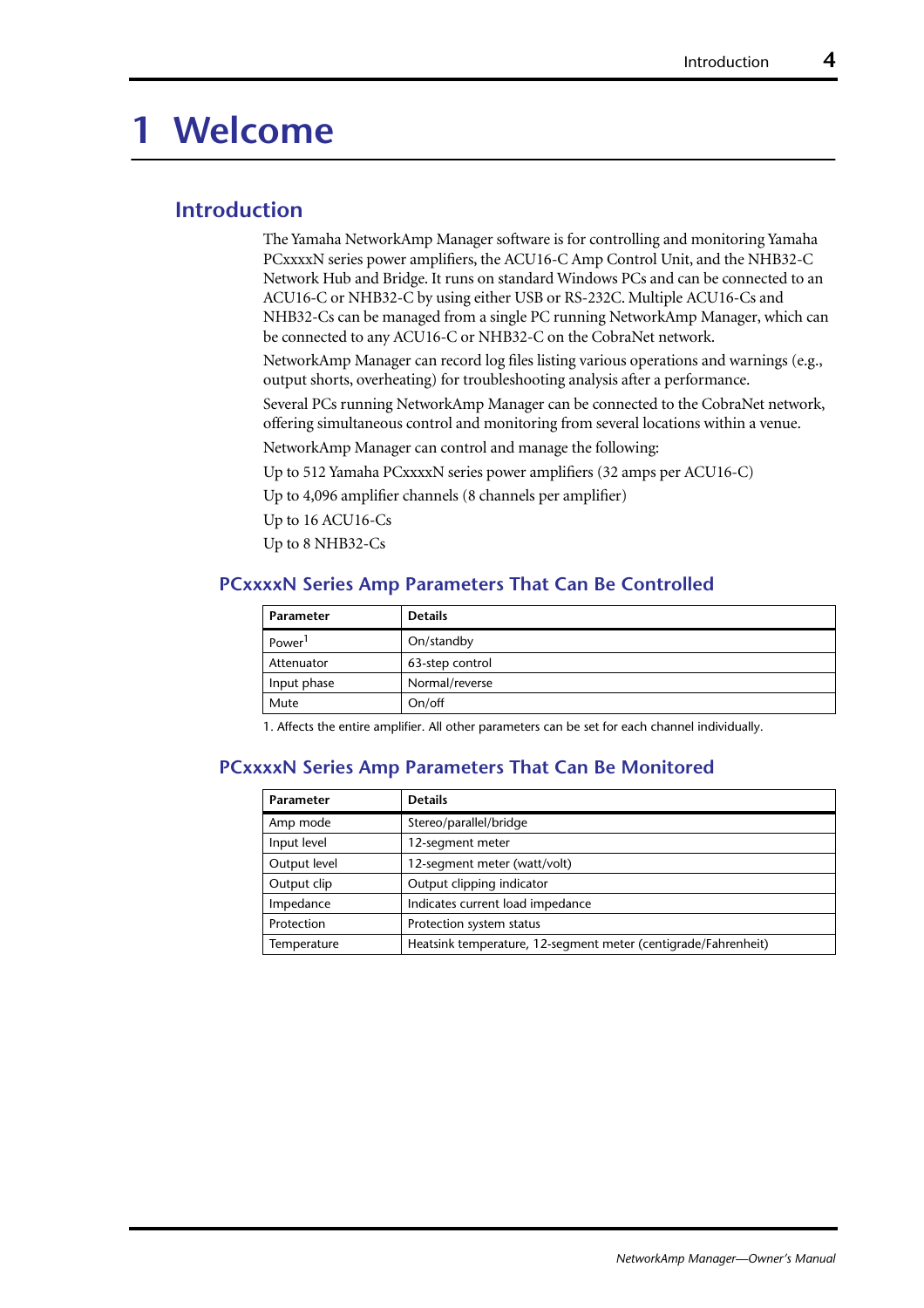# <span id="page-4-0"></span>**What is CobraNet?**

CobraNet is technology developed by Peak Audio (Cirrus Logic, USA) that transmits uncompressed digital audio signals in realtime over a fast Ethernet cable. It can carry up to 64 channels in each direction or 128 channels total for both directions (64 channels total for both directions in a network that uses a repeater hub). (However, the number of channels is limited by conditions such as the performance of your equipment and on the type of audio signal.)

Transmission of up to 100 meters is possible with Category 5 metal cable, or up to 2 km with multi-mode optical fiber cable.

A CobraNet network can carry digital audio at sampling frequencies of 48 kHz or 96 kHz and 16/20/24 bit resolutions, but the ACU16-C/NHB32-C support the 48 kHz sampling frequency at 20/24 bit resolutions. A fixed latency is added to the audio data each time it passes through a CobraNet network. You can select this latency from 5.33 ms / 2.67 ms / 1.33 ms.

A CobraNet network can carry audio over an existing Fast Ethernet network to which other devices such as computers and printers are already connected, but we strongly recommend that you set up a dedicated network for CobraNet.

In a CobraNet network, digital audio is distributed in packets called "bundles." Each bundle contains between three and eight channels of audio, depending on conditions such as the bit depth and latency.

Bundles are assigned a number in the range of 0 through 65,279. Bundles can be transmitted either as "multicast bundles" which occupy more network bandwidth but allow audio to be distributed to multiple devices simultaneously, or as "unicast bundles" which use less network bandwidth but can distribute audio to only a single device. The number assigned to the bundle determines which of these two types it is. Number 0 indicates a null setting that disables transmission or reception of bundles, numbers 1 through 255 indicate multicast bundles, and numbers 256 through 65,279 indicate unicast bundles. The ACU16-C/NHB32-C support bundle numbers 0 through 16,383.

The ACU16-C can accept up to four input bundles simultaneously, and the NHB32-C can use four input bundles and four output bundles simultaneously. However if you set the latency to 1.33 ms, the number of bundles usable on the NHB32-C will be a maximum of four (total for input and output).

A CobraNet network also provides a Serial Bridge feature that allows serial data to be transmitted over the network. The ACU16-C and NHB32-C normally use the Serial Bridge to transmit amp control data, but you can also use COM mode or MIDI mode to send other data between two NHB32-C units via the Serial Bridge.

A glossary of CobraNet, NetworkAmp Manager, ACU16-C, and NHB32-C related terms is provided in this manual (see [page 39](#page-38-1)). A wealth of information about CobraNet, with sections especially for designers and installers, is available on the Peak Audio Web site at <http://www.peakaudio.com>. If you are designing a CobraNet network, we strongly recommend that you visit this Web site and study the information available in order to take full advantage of the CobraNet technology. Peak Audio also provide a list of Ethernet devices that have been tested with CobraNet, including switching hubs and media converters.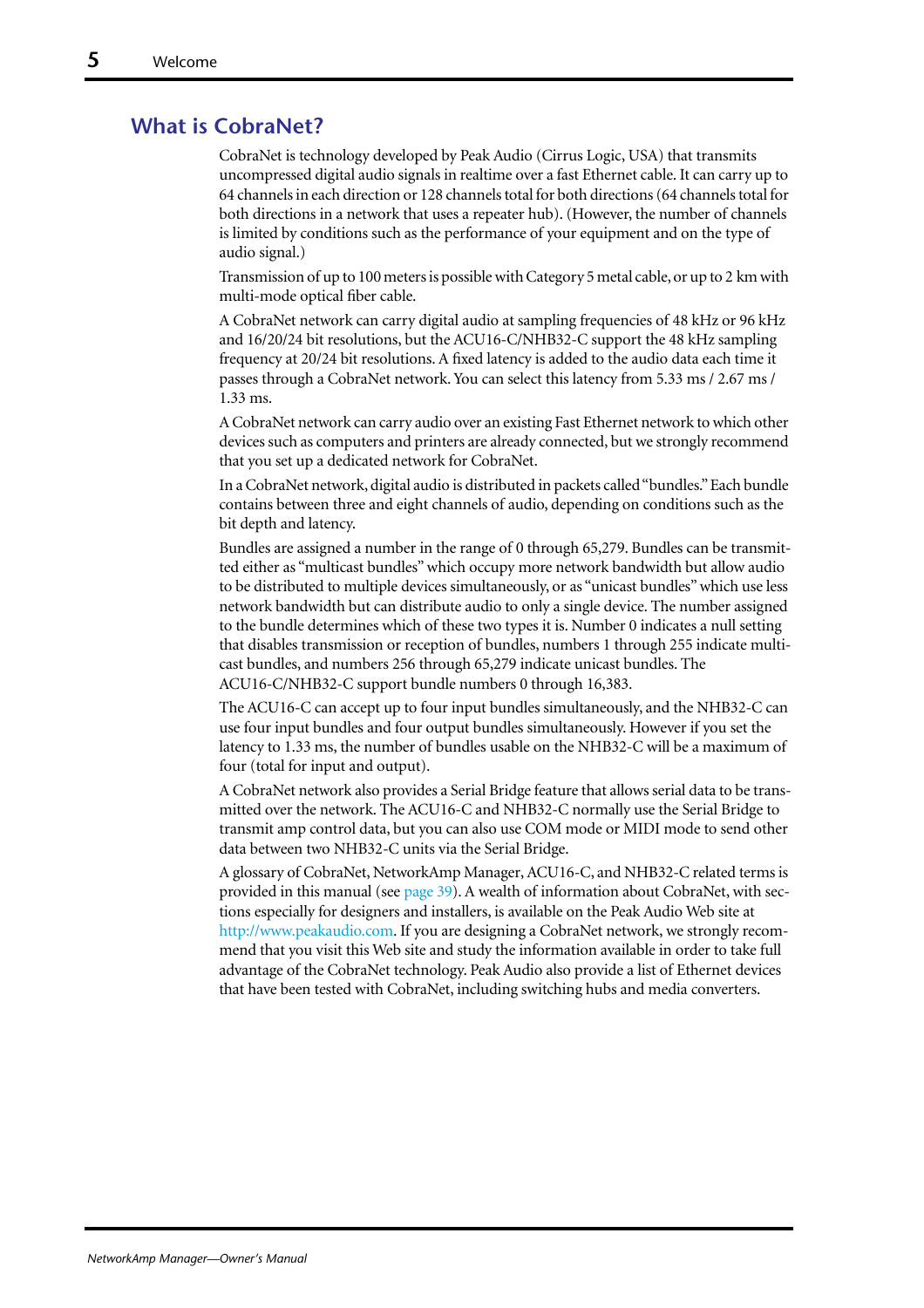# <span id="page-5-0"></span>**Using Multiple PCs**

Several PCs running NetworkAmp Manager can be connected to the CobraNet network, offering simultaneous control and monitoring from several locations within a venue.

Up to 16 channels of real-time data (e.g., level meter information) can be transmitted across the network simultaneously. When operating NetworkAmp Manager on several PCs simultaneously, operation of the meter displays on the following pages may be interrupted:

- Amp pages
- Channel Detail page
- Group View page

When one of the above pages is selected, any other PCs displaying one of these pages will automatically switch to its Network page and display the same information. For example, if PC #1 is displaying the Amp 00–07 page, and PC #2 is displaying the Amp 24–31 page, if the Amp 08–15 page is selected on PC #1, PC #2 will switch to its Network page and display the same information. PCs that are not displaying one of the above pages do nothing.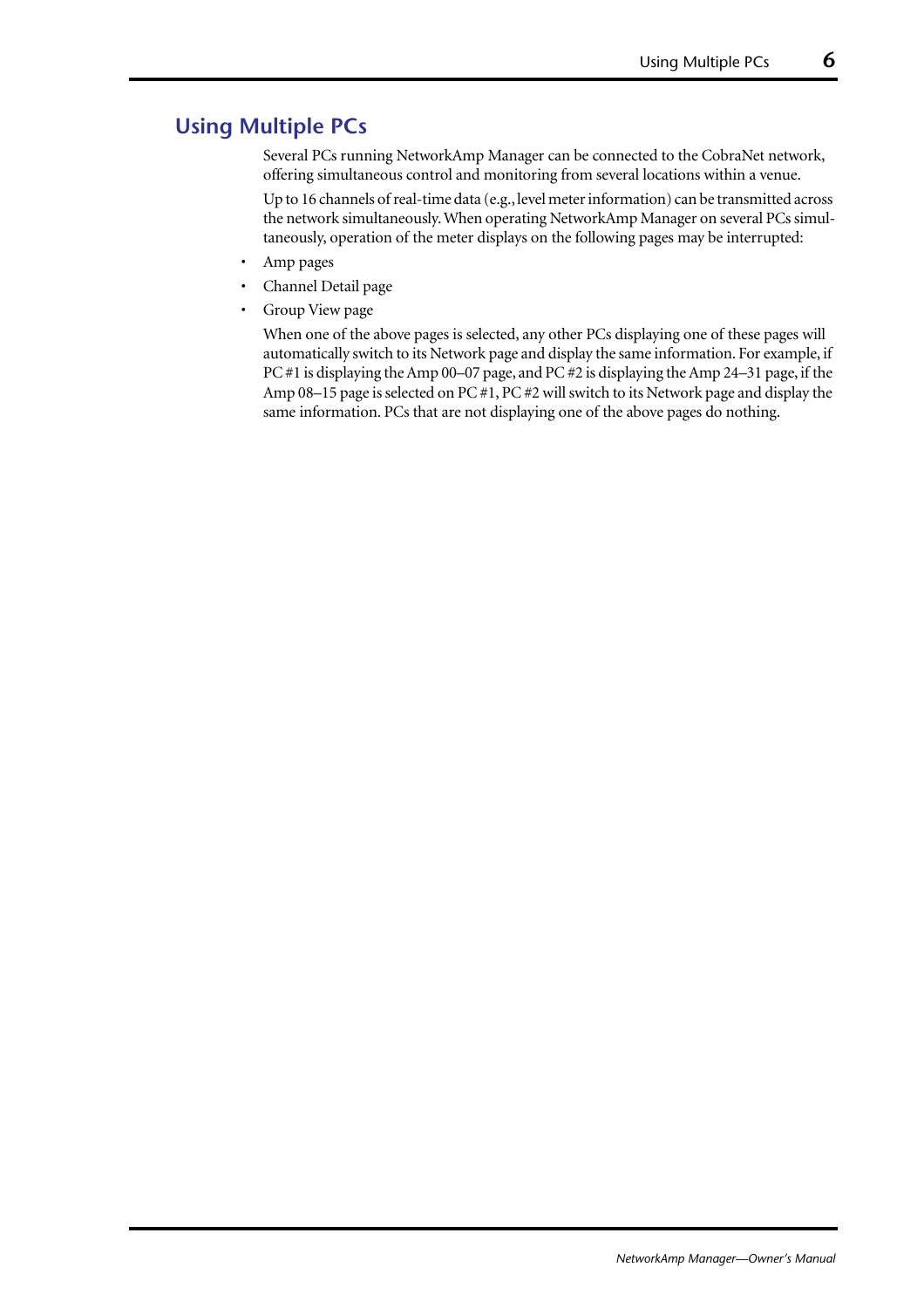# <span id="page-6-0"></span>**2 Getting Started**

# <span id="page-6-1"></span>**Installing NetworkAmp Manager**

System requirements and installation instructions for NetworkAmp Manager can be found in the printed *ACU16-C/NHB32-C Owner's Manual.*

# <span id="page-6-2"></span>**Starting NetworkAmp Manager**

To start NetworkAmp Manager, double-click the NetworkAmp Manager icon. If a startup project has been specified on the General Setup dialog box (see [page 8](#page-7-0)), that project is opened. Otherwise, the Open dialog box appears and you can select the project you want to open. NetworkAmp Manager can also be started by double-clicking a project file. In either case, the following dialog box appears.

| Network connect           |
|---------------------------|
| Disconnect from network   |
| Connect to network        |
| Connect & send to network |
|                           |

**Disconnect from network:** Start NetworkAmp Manager but do not connect to the network.

**Connect to network:** Start NetworkAmp Manager and connect to the network, getting the settings of all devices on the network and updating the project settings accordingly.

**Connect & send to network:** Start NetworkAmp Manager, connect to the network, and send the project settings to all devices on the network, updating them accordingly.

*Caution: Don't transmit any audio data until all networked devices (ACU16-C, NHB32-C, and power amplifiers) have been turned on, the power amplifier's REMOTE indicators are on, and the system has stabilized (about 10 seconds). Doing so may produce loud noises.*

*Note: If you change any settings on the Windows Display control panel, NetworkAmp Manager's windows may not display properly. In this case, you should reset the Display control panel settings to their defaults.*

# <span id="page-6-3"></span>**Quitting NetworkAmp Manager**

To quit NetworkAmp Manager, choose Exit from the File menu, or click the main window's Close button. A confirmation message appears. Click Yes to quit. Click No to cancel.

If there are no unsaved changes, NetworkAmp Manager quits. If there are unsaved changes, a dialog box asking if you want to save the changes before quitting appears. Click Yes to save the changes and quit. Click No to quit without saving the changes.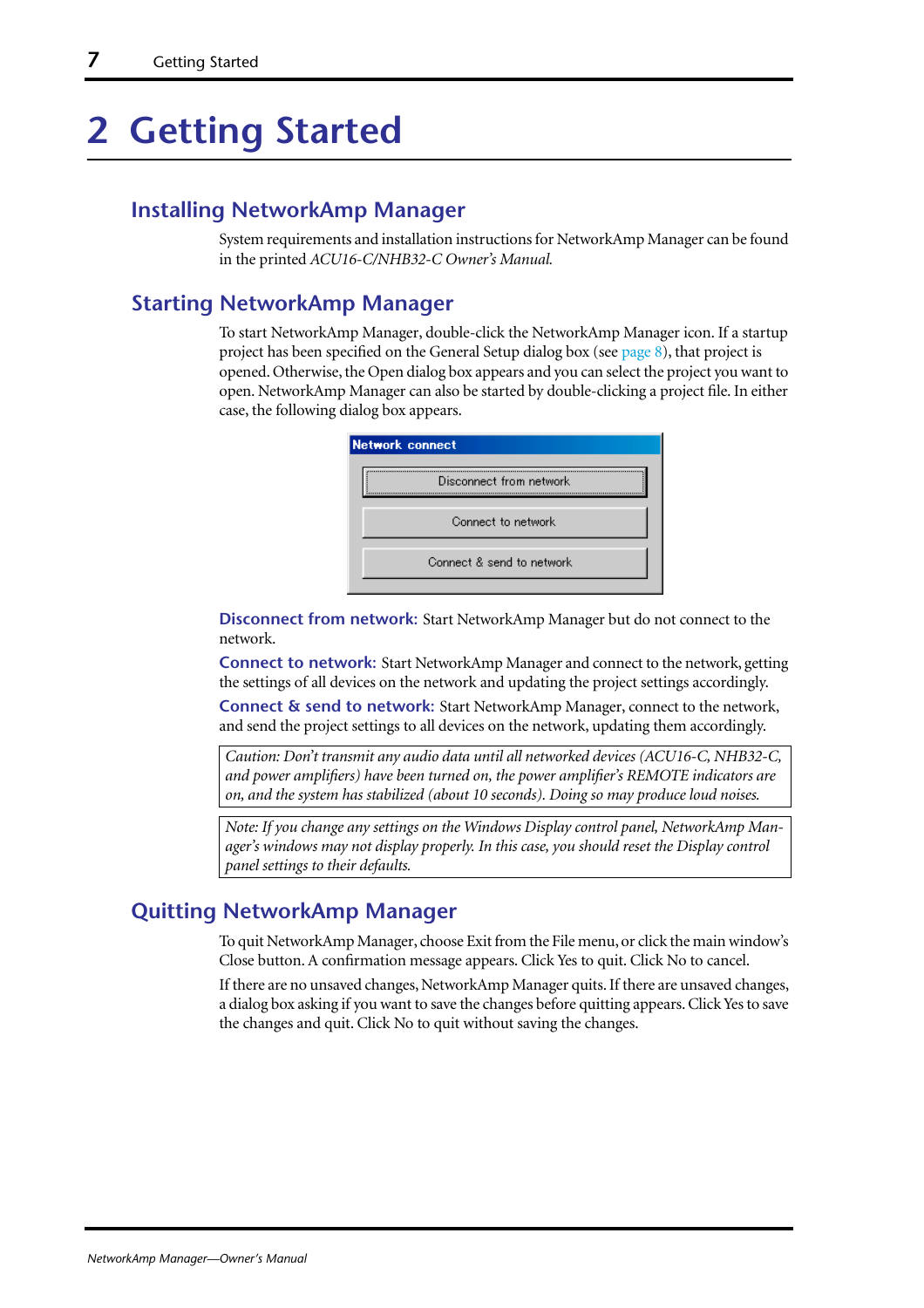## <span id="page-7-0"></span>**Configuring NetworkAmp Manager**

The General Setup dialog box is used to configure NetworkAmp Manager. To open the General Setup dialog box, choose General Setup from the Option menu.

| <b>General Setup</b>                                                                                                                                             |                                 |
|------------------------------------------------------------------------------------------------------------------------------------------------------------------|---------------------------------|
| PC I/F for amp control                                                                                                                                           | Temperature display units       |
| <b>MIDI IN</b>                                                                                                                                                   | $\bullet$ Centigrade( $\circ$ ) |
| YAMAHA USB IN 0-1                                                                                                                                                | $C$ Fahrenheit $(F)$            |
|                                                                                                                                                                  | Output meter units              |
|                                                                                                                                                                  | G Watt                          |
|                                                                                                                                                                  |                                 |
|                                                                                                                                                                  |                                 |
| Control error caution                                                                                                                                            |                                 |
|                                                                                                                                                                  |                                 |
| Default project                                                                                                                                                  |                                 |
| $\cap$ None                                                                                                                                                      |                                 |
| ← Specified project                                                                                                                                              |                                 |
|                                                                                                                                                                  | Browse.                         |
|                                                                                                                                                                  |                                 |
|                                                                                                                                                                  |                                 |
|                                                                                                                                                                  |                                 |
| MIDI OUT<br>YAMAHA USB OUT 0-1<br>$\overline{\mathbf{v}}$ Note when unexpected data change is detected<br>C:¥My Documents¥My Project¥My Project.apj<br><b>OK</b> | $\cap$ Volt<br>Cancel           |

**PC I/F for amp control:** These options are used to specify the MIDI interface NetworkAmp Manager should use to communicate with the connected ACU16-C/NHB32-C. The options available depends on what MIDI drivers you have installed on your PC. Choose the Yamaha CBX Driver (for use with serial ports) or Yamaha USB Driver (for use with USB ports). See the *ACU16-C/NHB32-C Owner's Manual* for information on installing these drivers.

**Control error caution:** When this option is selected, a message is displayed in the Log window when a parameter is adjusted on another PC or an ACU16-C or NHB32-C.

**Default project:** These options determine how NetworkAmp Manager behaves when it's started. When "None" is selected, the project open dialog box appears automatically and you can select a project file manually. When the "Specified project" option is selected, the specified project is opened automatically. Click the Browse button to select the project file to be opened automatically. If you enter the filename manually, be sure to include the full path (e.g., C:\My Documents\NetworkAmp Manager\My Project.apj).

**Temperature display units:** These options determine the units NetworkAmp Manager uses to display temperature values: Centigrade (˚C) or Fahrenheit (˚F).

**Output meter units:** These options determine the units NetworkAmp Manager uses to display power amplifier output values: Watt (W) or Volt (V).

The "PC I/F for amp control" and "Default project" settings are stored in the Windows Registry. All other settings are stored in the project file.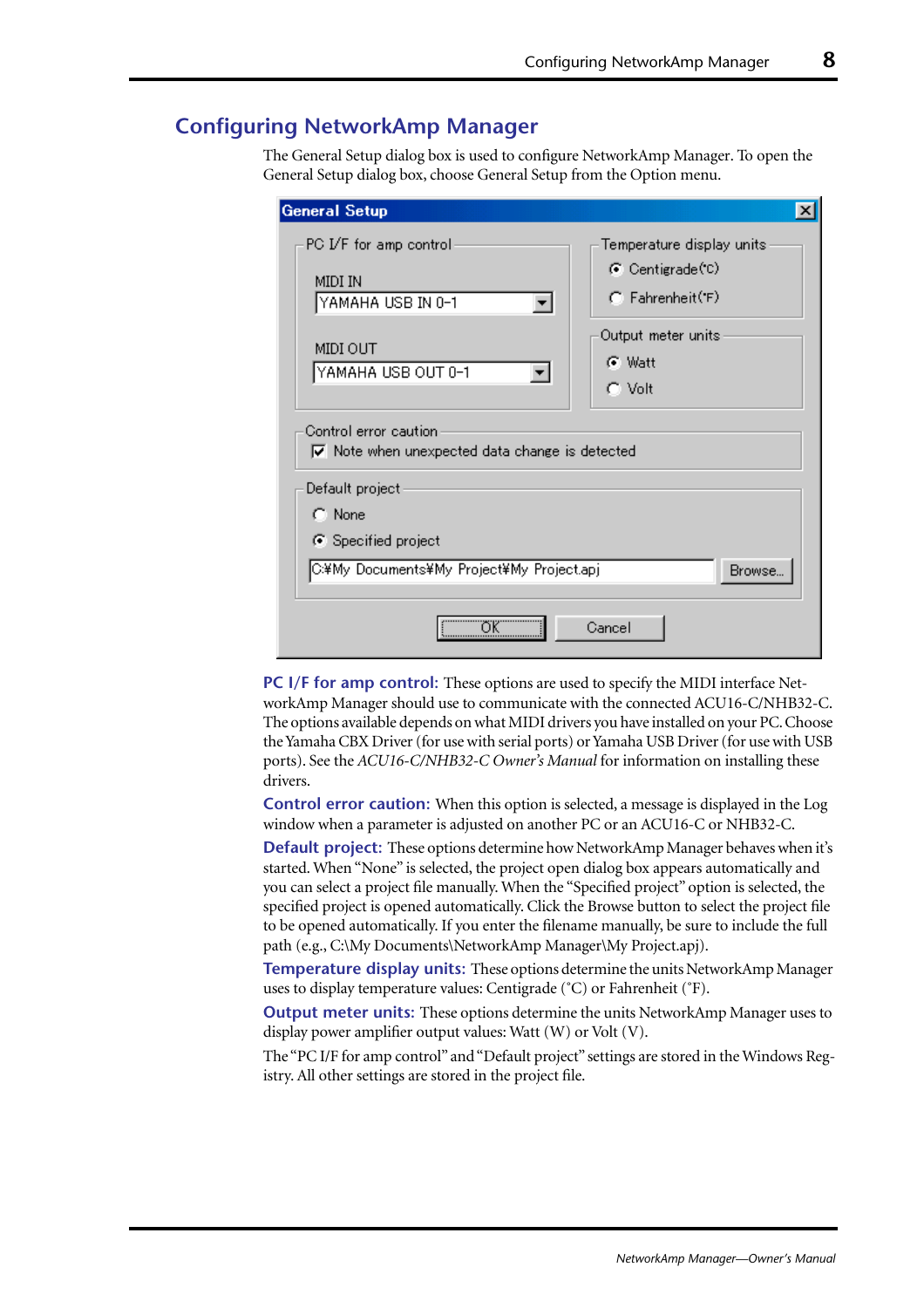# <span id="page-8-0"></span>**Working with Projects**

NetworkAmp Manager setups are stored as projects. Project files have the file name extension ".apj".

- To create a new project, choose New from the File menu.
- To open a previously saved project, choose Open from the File menu.
- To save the current project, choose Save from the File menu.
- To save the current project with a new name, choose Save As as from the File menu. Only one project can be open at a time. If you create a new project or open a previously saved project, you'll be prompted to save any unsaved changes.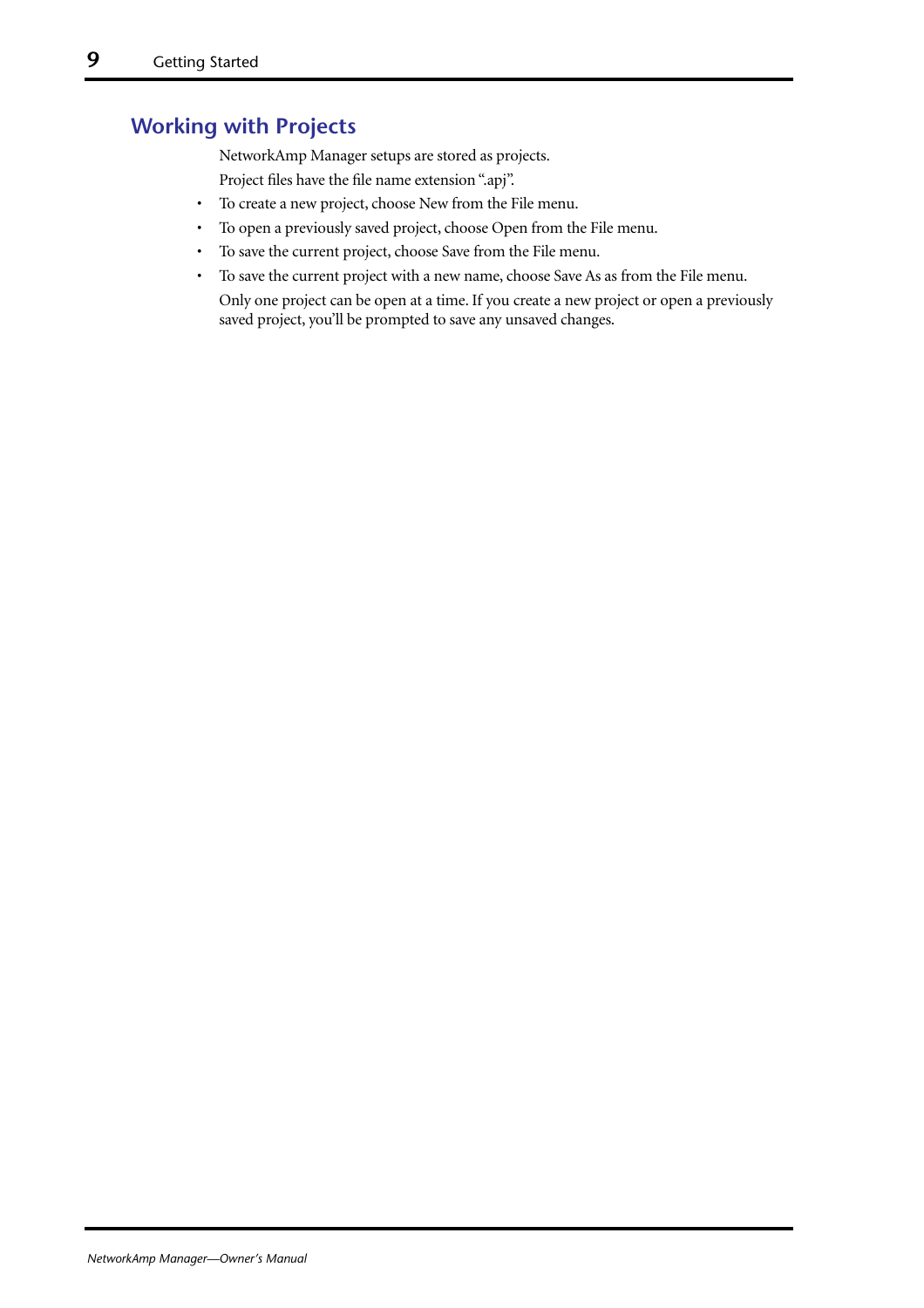# <span id="page-9-0"></span>**3 Touring NetworkAmp Manager**

# <span id="page-9-1"></span>**Main Window**

This is NetworkAmp Manager's main window. The left pane displays the CobraNet network tree, consisting of ACU16-Cs, NHB32-Cs, and power amps. The right pane displays the various NHB and ACU pages. The name and unit ID of the device currently selected in the network tree are displayed at the top of the right pane. If it's an ACU16-C, "ACU - name [Unit ID]" is displayed. If it's an NHB32-C, "NHB - name [Unit ID]" is displayed. You can set the device names in NetworkAmp Manager (see [page 13\)](#page-12-0). Unit IDs are set on the actual devices.

| NetworkAmp Manager                                       | $\Box$                                                                                      |  |
|----------------------------------------------------------|---------------------------------------------------------------------------------------------|--|
| File Edit View Option Window<br>He                       |                                                                                             |  |
| <b>E-PRJ</b> hall_A                                      | ACU - ACU16-C [04]                                                                          |  |
| <b>NHB</b> #00 NHB32-C                                   | CobraNet Patch   Amp 00-07   Amp 08-15   Amp 16-23   Amp 24-31   Channel Detail   Threshold |  |
| #01 NHB32-C<br><b>NHR</b>                                |                                                                                             |  |
| #02 NHB32-C<br><b>NHB</b><br>NHB #03 NHB32-C             |                                                                                             |  |
| <b>BCU #04 ACU16-C</b>                                   | $\nabla$ Enable unicast                                                                     |  |
| E-8MP #00 PC9500N                                        | CobraNet Input                                                                              |  |
|                                                          | Receive bundle assignment                                                                   |  |
| - <mark>CH</mark> entrance<br>- <mark>CH</mark> gakuya_A |                                                                                             |  |
| 白 201 PC9500N                                            | 255<br>Group 1 (CH1-CH8)                                                                    |  |
| CH gakuya_B                                              | Group 2 (CH9-CH16)<br>$\mathbf{1}$                                                          |  |
| CH gakuya_C<br>E- RMP #02 PC9500N                        |                                                                                             |  |
| CH howaie_1                                              | Group 3 (CH17-CH24)<br>500                                                                  |  |
| CH howaie_2                                              |                                                                                             |  |
| E-88 #03 PC9500N                                         | Group 4 (CH25-CH32)<br>$\theta$                                                             |  |
| CH howaie 3                                              |                                                                                             |  |
| CH howaie 4                                              |                                                                                             |  |
| <b>E-8MP #04 PC9500N</b><br>CH Channel A                 | Latency                                                                                     |  |
| CH Channel B                                             | $G$ [1.33ms]<br>$C$ 2.67ms<br>$C$ 5.33ms                                                    |  |
| E- <sup>amp</sup> #05 PC9500N                            |                                                                                             |  |
| <b>CH</b> Channel A                                      |                                                                                             |  |
| CH Channel B                                             |                                                                                             |  |
| <b>ACU #05 ACU16-C</b>                                   |                                                                                             |  |
| #06 ACU16-C<br><b>ACU</b><br>#07 ACU16-C<br>ACU          |                                                                                             |  |
|                                                          |                                                                                             |  |
|                                                          |                                                                                             |  |
|                                                          |                                                                                             |  |
|                                                          |                                                                                             |  |
|                                                          |                                                                                             |  |
|                                                          |                                                                                             |  |
|                                                          |                                                                                             |  |
|                                                          |                                                                                             |  |
|                                                          |                                                                                             |  |
|                                                          |                                                                                             |  |
|                                                          |                                                                                             |  |
|                                                          |                                                                                             |  |
|                                                          |                                                                                             |  |
|                                                          |                                                                                             |  |
|                                                          |                                                                                             |  |
|                                                          |                                                                                             |  |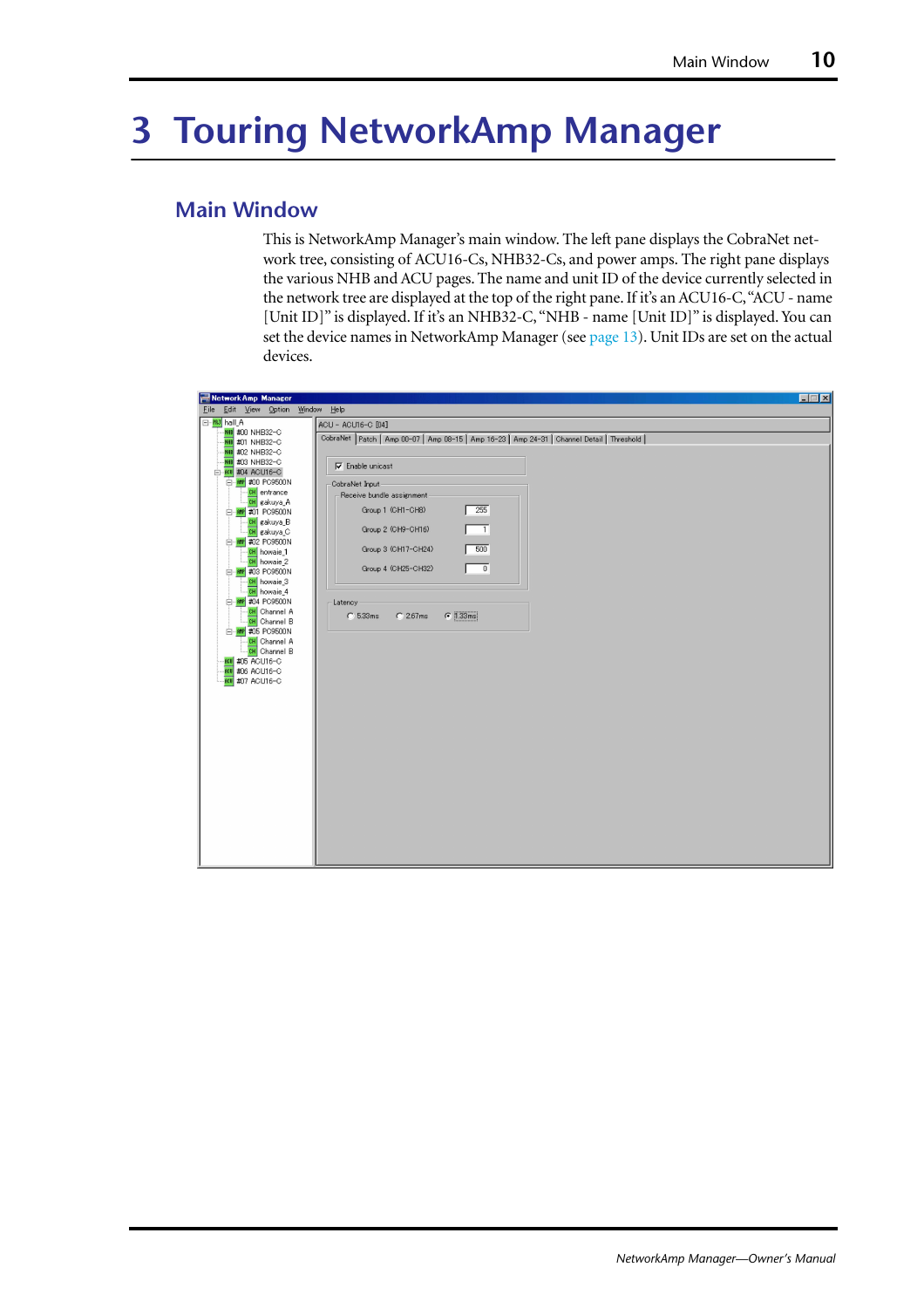## <span id="page-10-0"></span>**Menus**

#### **File**

| <b>New</b>                           | Creates a new project                                                                                      |
|--------------------------------------|------------------------------------------------------------------------------------------------------------|
| Open                                 | Opens an existing project                                                                                  |
| Save                                 | Saves the current project                                                                                  |
| Save As                              | Saves the current project with a new name                                                                  |
| Disconnect from Network <sup>1</sup> | Disconnects NetworkAmp Manager from the network                                                            |
| Connect to Network <sup>1</sup>      | Connects NetworkAmp Manager to the network                                                                 |
| Connect & send to network            | Connects NetworkAmp Manager to the network and sends the<br>project settings to all devices on the network |
| Exit                                 | Quits NetworkAmp Manager                                                                                   |

<span id="page-10-1"></span>1. A check mark appears next to either of these commands, indicating the current status. If the connected ACU16-C/NHB32-C is turned off, the check mark appears next to the "DIsconnect from Network" command and a disconnection warning message appears.

#### **Edit**

| Cut           | Moves the currently selected item to the clipboard       |
|---------------|----------------------------------------------------------|
| Copy          | Copies the currently selected item to the clipboard      |
| Paste         | Pastes the item on the clipboard to the current location |
| <b>Delete</b> | Deletes the currently selected item                      |

These commands are available only when an editable text field is selected, including the threshold values on the ACU Threshold page (see [page 24](#page-23-0)). These commands also appear on the pop-up Edit menu that appears when you right-click an editable item. The pop-up menu also has Undo and Select All commands.

#### **View**

| <b>Group View</b> | Displays the Group View page   |
|-------------------|--------------------------------|
| ' Control Link    | Displays the Control Link page |

# **Option**

| Log Setup             | Opens the Log Setup dialog box                     |
|-----------------------|----------------------------------------------------|
| <b>Operation Lock</b> | Opens the Operation Lock dialog box                |
| <b>COM/MIDI Mode</b>  | Opens the COM/MIDI Mode dialog box                 |
| <b>General Setup</b>  | Opens the General Setup dialog box                 |
| <b>Factory Reset</b>  | Resets the ACU16-C or NHB32-C connected to your PC |

#### **Window**

| Log Window | ' Opens the Loa window |
|------------|------------------------|
|------------|------------------------|

**Help**

| $\text{Help}^1$    | Opens this manual (PDF format)                                                                                   |
|--------------------|------------------------------------------------------------------------------------------------------------------|
| <b>Help Topics</b> | Selects the language, English, Japanese, German, French, or Spanish,<br>of the NetworkAmp Manager Owner's Manual |
| About              | Opens the About NetworkAmp Manager window                                                                        |

1. If this command is unavailable, select a language from the Help Topics submenu.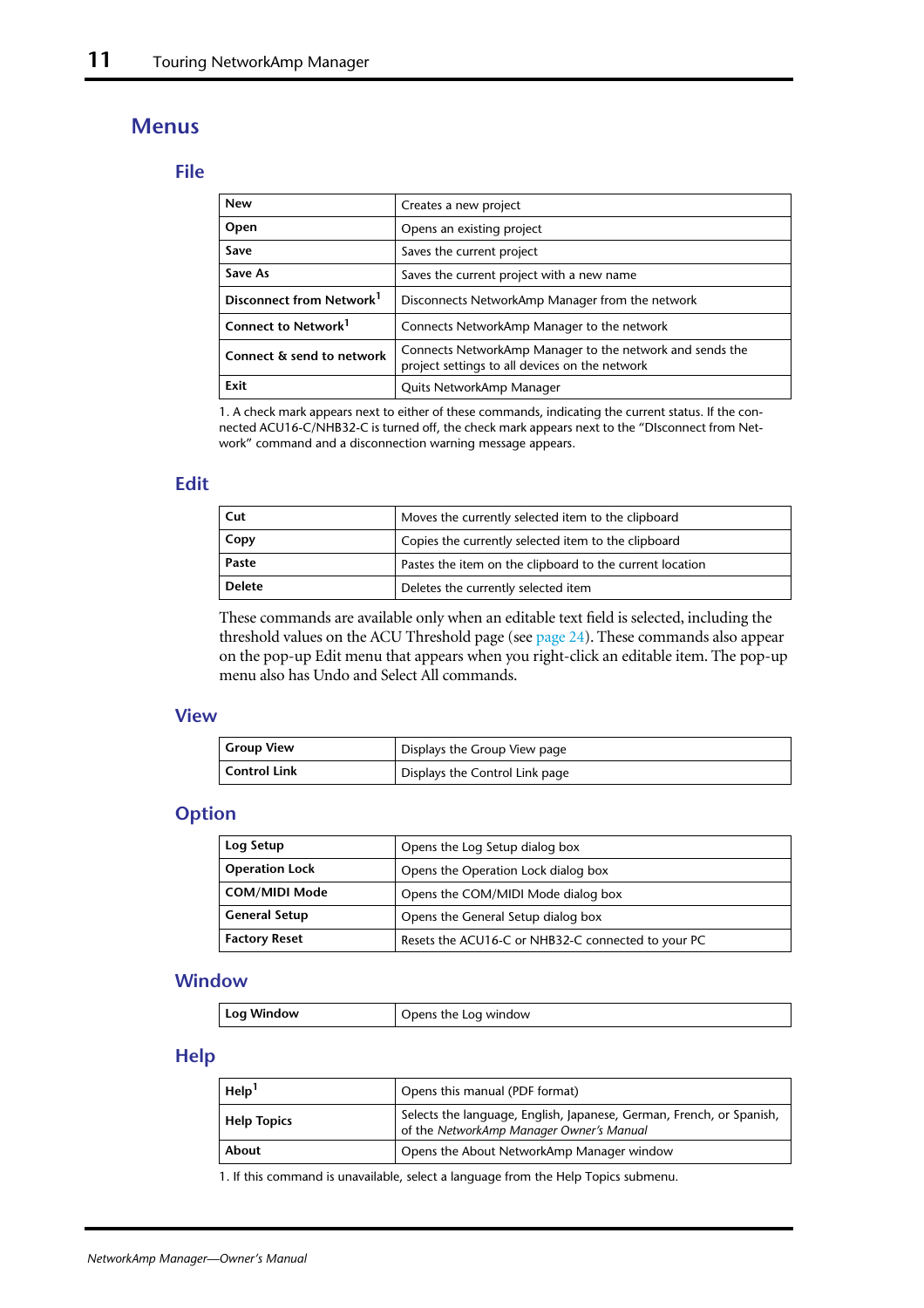# <span id="page-11-0"></span>**Network Tree**

The network tree displays all the ACU16-Cs, NHB32-Cs, and power amps in the project in a tree-like structure. Items are displayed in order of unit ID. The tree can be expanded and collapsed by clicking the plus and minus symbols.



The following table lists the items that can appear in the network tree.

|            |            | <b>Icon</b> |                         | Parent<br>Label<br>node |            | <b>Maximum</b>             |
|------------|------------|-------------|-------------------------|-------------------------|------------|----------------------------|
| Item       | Offline    | Online      | <b>COM/MIDI</b><br>mode |                         |            | number                     |
| PRI        | PRJ        | PRJ         | PRJ                     | Project name            |            | 1                          |
| <b>ACU</b> | ACU        | ACU         | ACU                     | Unit ID + ACU16-C name  | PRI        | 16                         |
| <b>NHB</b> | <b>NHB</b> | NHB         | NHB                     | Unit ID + NHB32-C name  | PRI        | 8                          |
| <b>AMP</b> | <b>AMP</b> | AMP         | AMP                     | Unit $ID + amp$ name    | <b>ACU</b> | 32 (per<br><b>ACU16-C)</b> |
| <b>CH</b>  | CН         | CH.         | CH                      | Channel name            | Amp        | 8 (per<br>amp)             |

Networked devices can be offline, online, or in COM/MIDI mode, and the current status is indicated by icon color, as shown in the table above. While NetworkAmp Manager is receiving data from a device, the corresponding icon flashes.

When the PRJ icon is gray (offline), no networked devices are being controlled and monitored (i.e., NetworkAmp Manager is disconnected from the network). When it's green (online), networked devices are being controlled and monitored (i.e., NetworkAmp Manager is connected to the network). When it's yellow, COM/MIDI mode is being used.

When an ACU, NHB, AMP, or CH icon is gray (offline), that device is either not turned on or not connected. When an icon is green (online), the device is turned on and connected and can be controlled and monitored. When an icon is yellow, COM/MIDI mode is being used.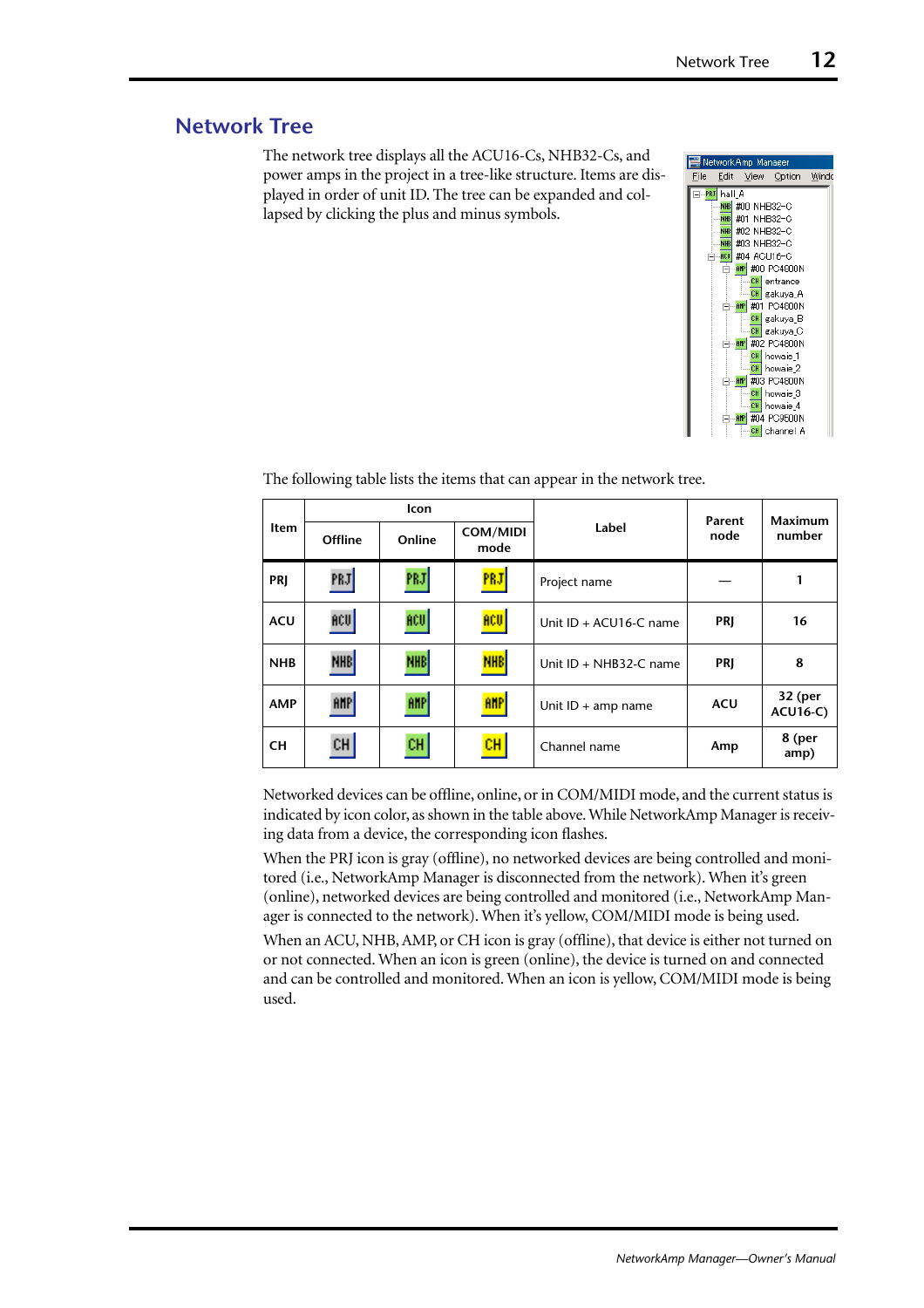PRJ

#### <span id="page-12-0"></span>**PRJ**

The PRJ icon always appears at the top of the network tree.

The following menu appears when you right-click the PRJ icon.



**Add:** Adds an ACU16-C or NHB32-C to the project. When you choose either of these commands, a dialog box appears for you to specify the device name and unit ID. **Rename:** Opens the Rename dialog box so you can rename the project.

#### **ACU**

# ACU

When you click an ACU icon, the ACU pages appear in the main window's right pane. The following menu appears when you right-click an ACU icon.

| Add    | PC9500N  |
|--------|----------|
| Delete | PC4800N  |
| Rename | PC3300N  |
|        | PC6501 N |
|        | PC2001N  |
|        | PC9501N  |
|        | PC4801N  |
|        | PC3301N  |

**Add:** Adds a PCxxxxN series power amplifier to the ACU16-C. When you add an amplifier, a dialog box appears for you to specify the device name, unit ID, and channel mode (i.e., Parallel, Bridge, or Stereo).

As of this writing, the Yamaha PC9501N/PC6501N/PC4801N/PC3301N/PC2001N/ PC9500N/PC4800N/PC3300N power amplifiers can be added to projects. Please check the Yamaha Professional Audio Web site at the following URL for news and information on networkable power amplifiers to be released in the future, and for information on other Yamaha professional audio products: [http://www.yamahaproaudio.com/.](http://www.yamahaproaudio.com/)

Amplifiers are defined in the device definition file. As and when Yamaha introduce new networkable power amps, an updated device definition file will be made available.

#### *Note:*

- *You can check the version of a device definition file by selecting [About] from the [Help] menu.*
- *If you intend to drive the PC3301N power amplifier at a high impedance in Bridge mode, note the following:*
	- *If the load impedance is 50* Ω*or higher (total speaker input is 200W or lower), the impedance indicator will not display the correct value.*
	- *If the load impedance is 500* Ω *or higher (total speaker input is 21W or lower), and the output meter displays the level in watts, the meter will not respond. (If the meter displays the level in volts, it will display the correct level.)*

**Delete:** Deletes the ACU16-C from the project. A confirmation message appears before the ACU16-C is deleted.

**Rename:** Opens the Rename dialog box so you can rename the ACU.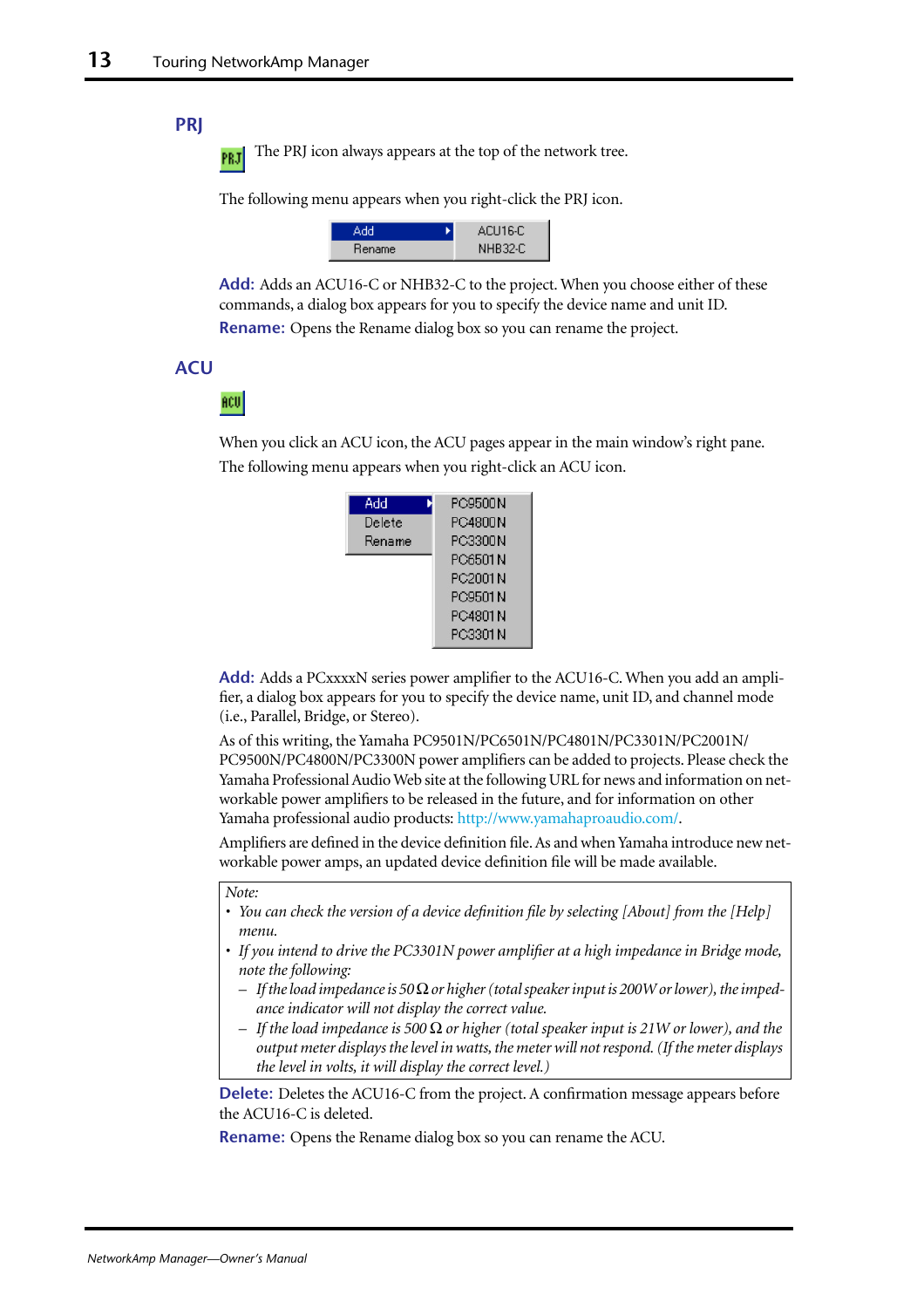#### **NHB**

**NHB** 

When you click an NHB icon, the NHB pages appear in the main window's right pane. The following menu appears when you right-click an NHB icon.



**Delete:** Deletes the NHB32-C from the project. A confirmation message appears before the NHB32-C is deleted.

**Rename:** Opens the Rename dialog box so you can rename the NHB.

#### **AMP**

#### **AMP**

When you click an AMP icon, the ACU Amp pages appear in the main window's right pane. The following menu appears when you right-click an AMP icon.



**Delete:** Deletes the amplifier from the project. A confirmation message appears before the amplifier is deleted.

**Rename:** Opens the Rename dialog box so you can rename the amplifier.

#### **CH**

#### CН

When you click a CH icon, the ACU Channel Detail page appears in the main window's right pane.

The following menu appears when you right-click a CH icon.

Rename

**Rename:** Opens the Rename dialog box so you can rename the amplifier channel.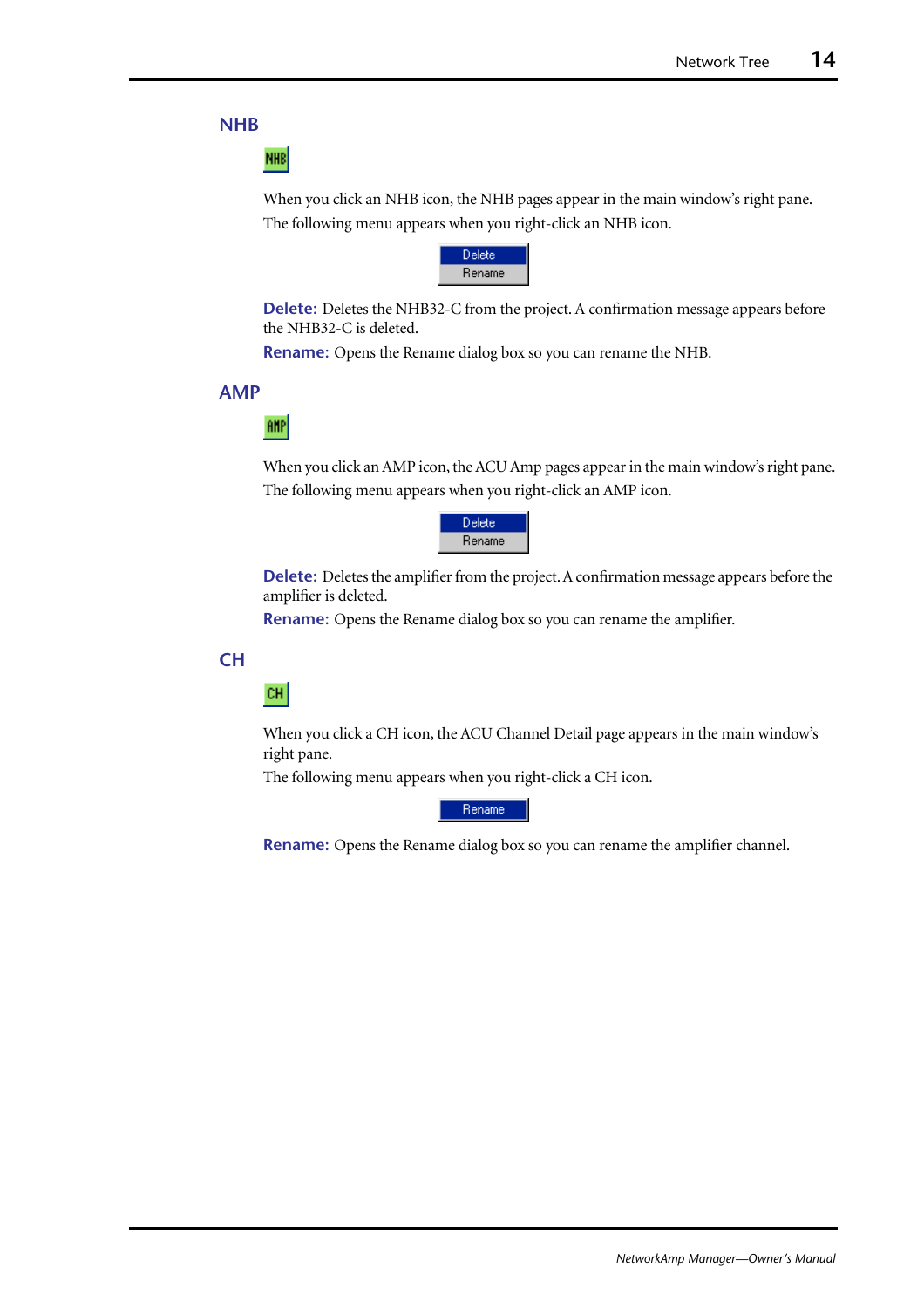# <span id="page-14-0"></span>**4 NHB Pages**

This chapter explains the NHB pages, which can be selected while an NHB32-C is selected in the network tree.

Devices on a CobraNet network transmit and receive audio data by matching bundle numbers. Matching the bundle number on the transmitting and receiving devices is analogous to making a physical cable connection between two devices. For example, if the Transmit bundle assignment (CobraNet Output) on NHB32-C #1 is set to bundle #5, and the Receive bundle assignment (CobraNet Input) on NHB32-C #2 is also set to bundle #5, audio data in bundle #5 will be carried from NHB32-C #1 to NHB32-C #2.

# <span id="page-14-1"></span>**CobraNet Page**

In this page you can make CobraNet bundle assignments, and specify the audio resolution and CobraNet network latency for the transmitted bundles.

| NHB - NHB32-C [01]                          |                                          |
|---------------------------------------------|------------------------------------------|
| CobraNet   Patch   WordClock                |                                          |
|                                             |                                          |
| $\nabla$ Enable unicast                     |                                          |
| CobraNet Input                              | CobraNet Output                          |
| Receive bundle assignment                   | Transmit bundle assignment               |
| Group 1 (CH1-CH8)<br>-7                     | Group 1 (CH1-CH8)                        |
| 256<br>Group 2 (CH9-CH16)                   | $\overline{2}$<br>Group 2 (CH9-CH16)     |
| 500<br>Group 3 (CH17-CH24)                  | Group 3 (CH17-CH24)<br>$\lceil 3 \rceil$ |
| 32<br>Group 4 (CH25-CH32)                   | Group 4 (CH25-CH32)<br>4                 |
|                                             | Audio resolution                         |
| Latency                                     | $G$ 20 bit                               |
| $G = 5.33ms$<br>$C$ 2.67 $ms$<br>$C$ 1.33ms | $C$ 24 bit                               |
|                                             |                                          |
|                                             |                                          |

CobraNet distributes digital audio data in bundles. A single bundle can carry eight channels of 20-bit/48 kHz digital audio, or seven channels of 24-bit/48 kHz digital audio (with a latency of 5.33 ms). The NHB32-C supports bundles 0 through 16,383 (multicast and unicast). Bundle 0 is not really a bundle as such, more of a null setting used to disable transmission or reception.

**Enable Unicast:** If you do not check this check box, you can specify bundle 0 and multicast bundles 1 through 225. If you check this check box, you can specify unicast bundles 256 through 16,383, in addition to bundle 0 and multicast bundles 1 through 225.

**Receive bundle assignment:** These parameters are used to specify the bundles that contain the CobraNet channels you want to patch to the NHB32-C's AES/EBU outputs. You can patch the individual channels in each bundle on the NHB Patch page (see [page 17](#page-16-0)).

**Latency:** This parameter is used to specify the latency of audio data distributed from the NHB32-C to the CobraNet network in msec units. In most cases, select 5.33 ms. You can also select 2.67 ms or 1.33 ms (low latency). However if you decrease the latency, this will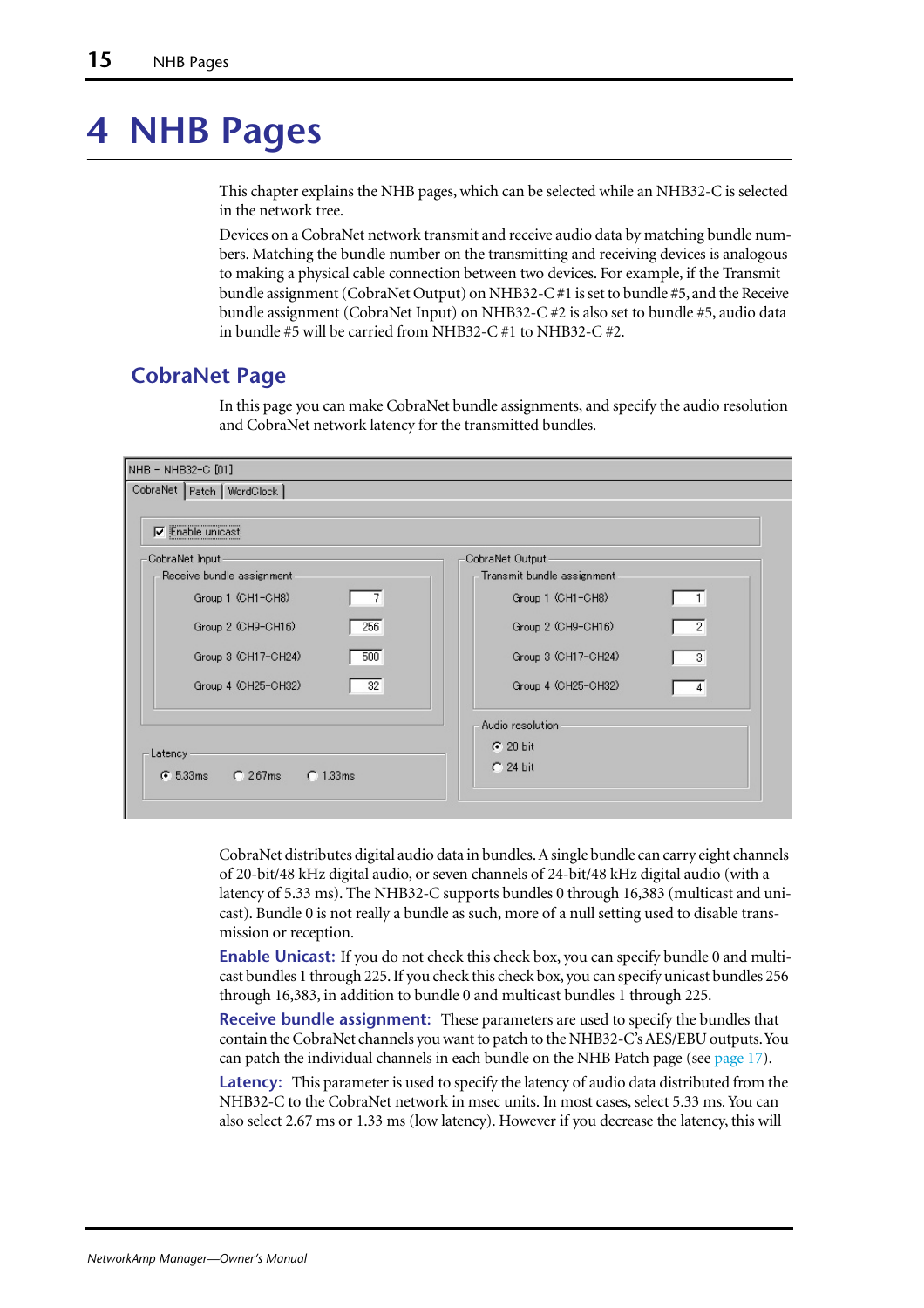intensify the restrictions on Ethernet's packet delivery times, and therefore reduce the maximum number of switches that can be used. For details, refer to the Peak Audio website [\(http://www.peakaudio.com](http://www.peakaudio.com)).

*Note: If the latency is 1.33 ms, the number of bundles that can be handled by this single device on a CobraNet network will be limited to a total of four bundles for transmission and reception. When changing the latency to 1.33 ms from some other setting, you will be unable to make this change if the total number of bundles for transmission and reception is five or more.*

The number of channels assignable per single device:

|         |                        | $20$ -bit                                                |                        | 24-bit                                                          |  |  |  |
|---------|------------------------|----------------------------------------------------------|------------------------|-----------------------------------------------------------------|--|--|--|
| Latency | Channels<br>per bundle | Maximum number of bundles<br>(total of input and output) | Channels<br>per bundle | <b>Maximum number of bundles</b><br>(total of input and output) |  |  |  |
| 5.33 ms |                        |                                                          |                        |                                                                 |  |  |  |
| 2.67ms  |                        |                                                          |                        |                                                                 |  |  |  |
| 1.33ms  |                        |                                                          |                        |                                                                 |  |  |  |

*Note: You can change the latency setting only while offline. In order to apply the setting to the NHB32-C or ACU16-C, you must execute "Connect & send to network." It is possible that noise will occur somewhere in the system when you change the latency. To prevent damage to speakers or other components, you should turn down the audio to the CobraNet network or turn down the output of the power amps before making this change.*

*Note: If two or more latencies exist within a CobraNet network, there is a danger that the devices may become unable to communicate correctly with each other. You must make the same latency setting for all devices in a single network.*

*Note: If you are unable to change the latency, refer to Troubleshooting (see [page 38](#page-37-3)).*

**Transmit bundle assignment:** These parameters are used to specify the bundles that contain the CobraNet channels you want to patch to the NHB32-C's AES/EBU inputs. You can patch the individual channels in each bundle on the NHB Patch page (see [page 17](#page-16-0)).

*Note: Two or more devices cannot transmit data in the same bundle. So do not assign the same bundle to more than one group.*

**Audio resolution:** This option is used to specify the audio resolution for bundle transmission: 20 or 24 bit. Be sure to select 24-bit if you are using 24-bit digital audio. Otherwise, your audio will be truncated to 20-bit.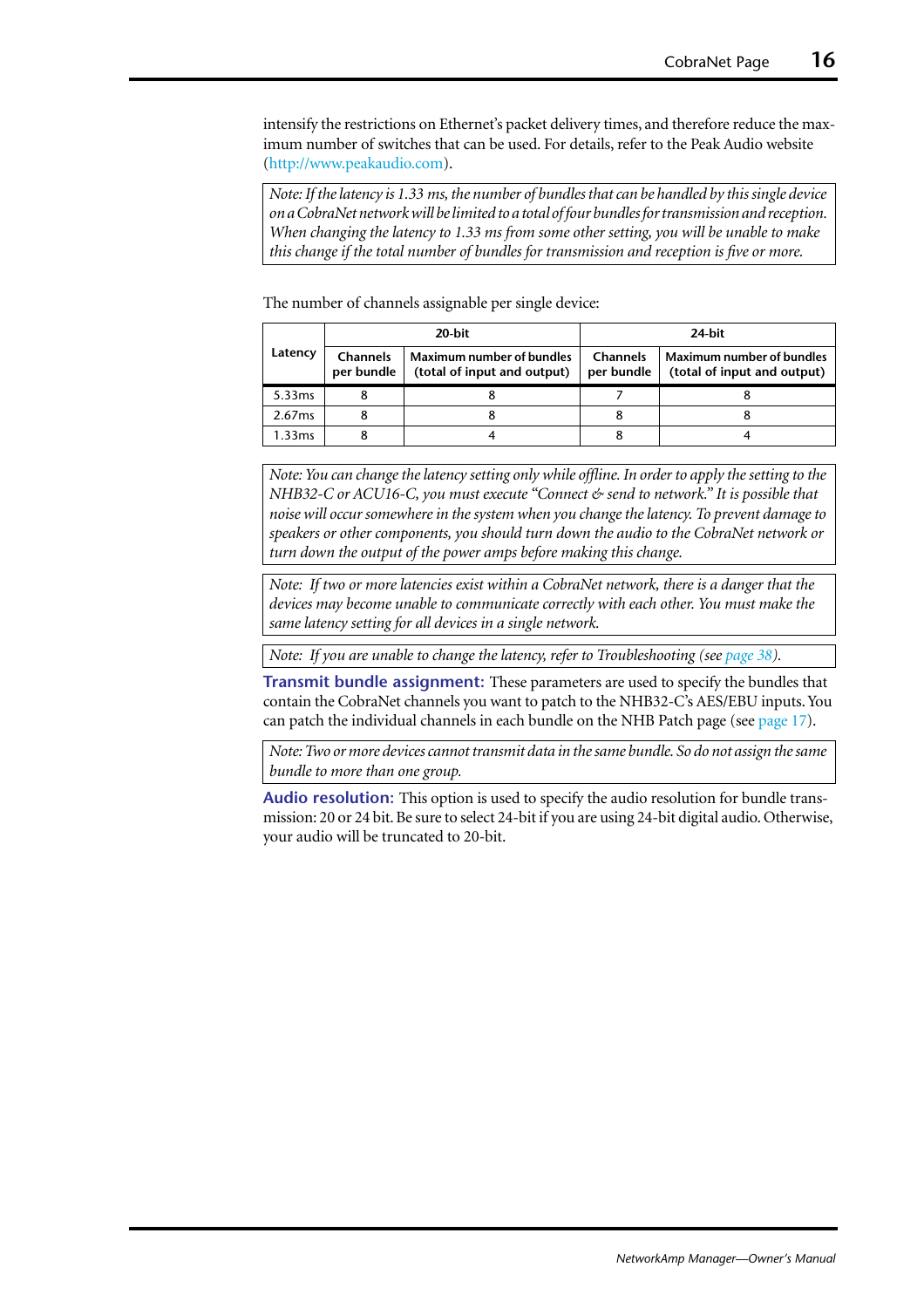# <span id="page-16-0"></span>**Patch Page**

This page is used to assign AES/EBU inputs and outputs to individual CobraNet channels and to store and recall assignment patches. Before making any assignments, you must specify the bundles that contain the CobraNet channels you want to patch (see [page 15](#page-14-1)).



**EDIT indicator**

AES/EBU inputs and outputs are assigned to CobraNet channels on two 32 x 32 grids, one for inputs, one for outputs. To make an assignment, click on the grid at the relevant intersection. A blue spot appears when an assignment has been made. To cancel an assignment, click the blue spot.

Only one AES/EBU input or output can be assigned to each CobraNet channel. For example if you select a latency of 5.22 ms and a bit depth of 24 bits in the NHB CobraNet page (see [page 15](#page-14-1)), the number of channels in each group will decrease to 7, and channels 8, 16, 24, and 32 will be unavailable.

Network efficiency can be optimized by using all channels in each bundle instead of, for example, using four channels in two bundles or two channels in four bundles.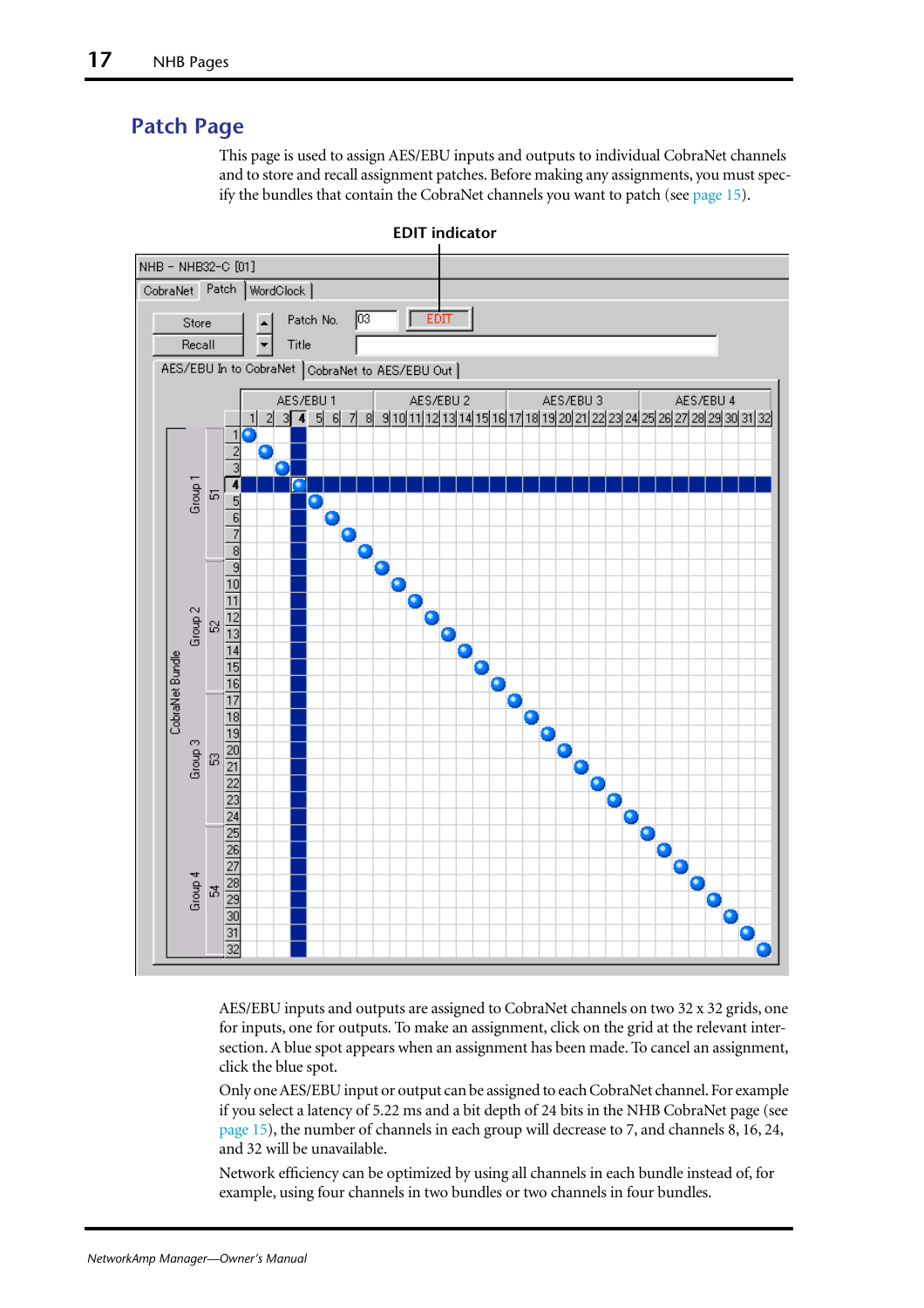**AES/EBU In to CobraNet:** This tab is used to assign AES/EBU inputs to CobraNet channels.

**CobraNet to AES/EBU Out:** This tab is used to assign CobraNet channels to AES/EBU outputs.

**Store/Recall:** These buttons are used to store and recall patches. A patch consists of all AES/EBU input and output to CobraNet channel assignments. There are 100 patch memories. Patch #0 is a read-only memory containing initial assignments, with each AES/EBU input and output assigned to the correspondingly numbered CobraNet input and output. For example, AES/EBU input #1 is assigned to CobraNet output #1, AES/EBU input #2 is assigned to CobraNet output #2, and so on. Up to 99 patches can be stored in patch memories 1 through 99.

To store a patch, use the Up and Down arrow buttons to select a patch memory from 1 to 99, enter a title, and then click the Store button. The patch is immediately transferred to, and stored in the NHB32-C, where it is can be recalled directly from the front panel.

To recall a patch, use the Up and Down arrow buttons to select a patch memory from 0 to 99, and then click the Recall button.

When a patch is edited, the "EDIT" indicator appears next to the patch number. It disappears when the patch is stored or another patch is recalled.

## <span id="page-17-0"></span>**Word Clock Page**

This page is used to select the NHB32-C's wordclock source.

| NHB - NHB32-C [01]                   |                           |                            |                           |                            |                  |
|--------------------------------------|---------------------------|----------------------------|---------------------------|----------------------------|------------------|
| CobraNet   Patch                     | WordClock                 |                            |                           |                            |                  |
| Master clock<br>48kHz<br><b>TOOK</b> |                           |                            |                           |                            |                  |
| Word clock source select             |                           |                            |                           |                            |                  |
| AES/EBU1                             | C<br><b>UNLOCK</b><br>1/2 | C.<br><b>UNLOCK</b><br>3/4 | C<br><b>UNLOCK</b><br>5/6 | C.<br><b>UNLOCK</b><br>7/8 | C Network        |
| AES/EBU 2                            | <b>UNLOCK</b><br>O<br>1/2 | C,<br><b>UNLOCK</b><br>3/4 | C<br><b>UNLOCK</b><br>5/6 | C.<br><b>UNLOCK</b><br>7/8 | C. WORD CLOCK IN |
| AES/EBU3                             | <b>UNLOCK</b><br>C<br>1/2 | C.<br><b>UNLOCK</b><br>3/4 | c<br><b>UNLOCK</b><br>5/6 | C.<br><b>UNLOCK</b><br>7/8 |                  |
| AES/EBU 4                            | <b>UNLOCK</b><br>C<br>1/2 | <b>UNLOCK</b><br>O<br>3/4  | c<br><b>UNLOCK</b><br>5/6 | C<br><b>UNLOCK</b><br>7/8  |                  |

**Master clock:** This indicator shows the wordclock lock status of the NHB32-C: LOCK or UNLOCK. It works in unison with the LOCK indicator on the NHB32-C's front panel.

**Word clock source select:** These options are used to select the NHB32-C's wordclock source, which can be a pair of AES/EBU inputs, the CobraNet network, or the NHB32-C's BNC WORD CLOCK IN connector. A confirmation message appears when you change the wordclock source. The wordclock source can also be selected on the NHB32-C's front panel.

*Note: When you change the wordclock settings of your system, some devices may output noise, so turn down your power amps beforehand, otherwise you may damage your speakers.*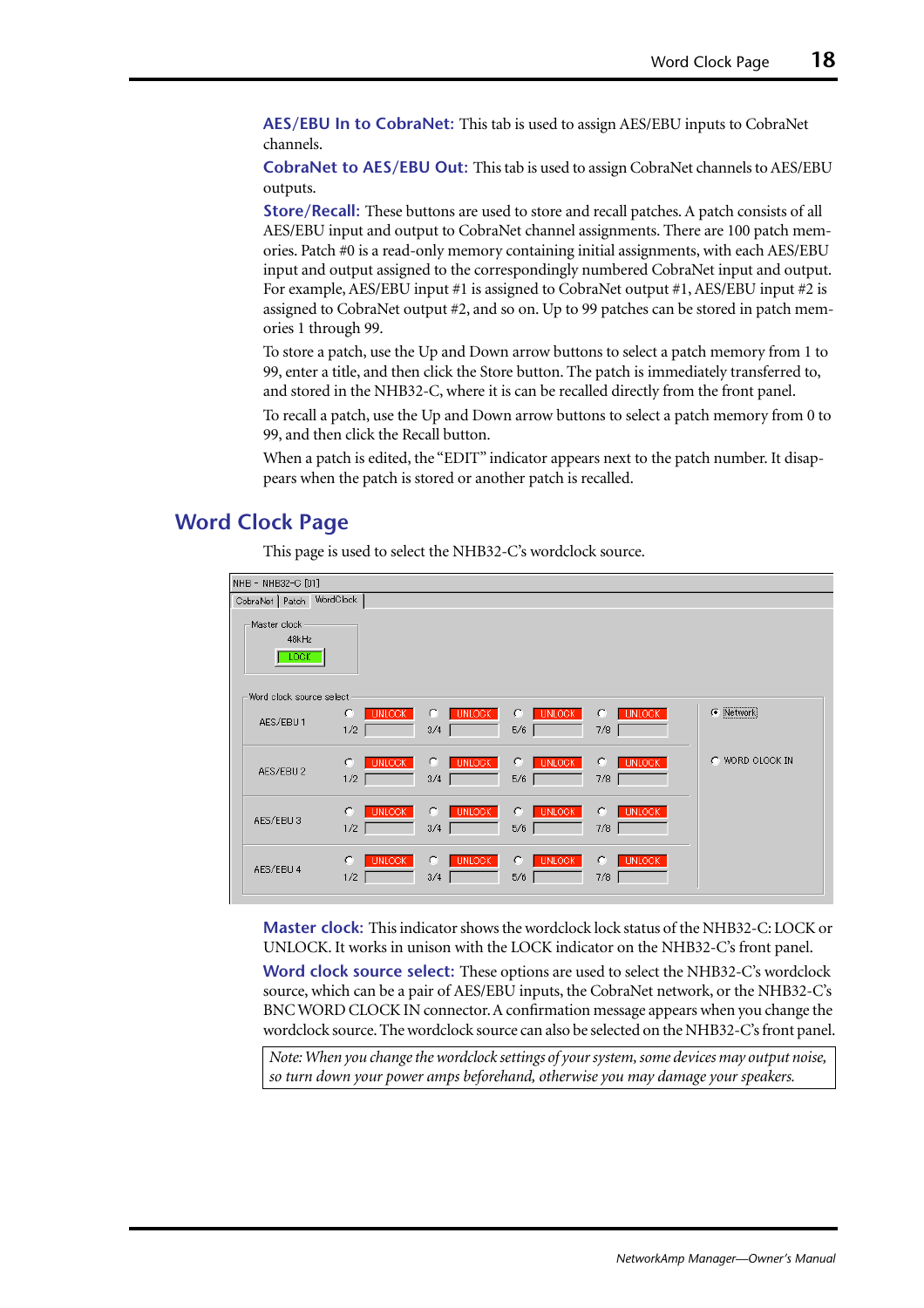# <span id="page-18-0"></span>**5 ACU Pages**

This chapter explains the ACU pages, which can be selected while an ACU16-C is selected in the network tree.

Devices on a CobraNet network transmit and receive audio data by matching bundle numbers. Matching the bundle number on the transmitting and receiving devices is analogous to making a physical cable connection between two devices. For example, if the Transmit bundle assignment (CobraNet Output) on an NHB32-C is set to bundle #4, and the Receive bundle assignment (CobraNet Input) on an ACU16-C is also set to bundle #4, audio data in bundle #4 will be carried from the NHB32-C to the ACU16-C.

# <span id="page-18-1"></span>**CobraNet Page**

In this page you can make CobraNet bundle assignments and specify the latency of the CobraNet network.

| ACU - ACU16-C [04] |                                                                                               |  |
|--------------------|-----------------------------------------------------------------------------------------------|--|
|                    | CobraNet   Patch   Amp 00-07   Amp 08-15   Amp 16-23   Amp 24-31   Channel Detail   Threshold |  |
|                    |                                                                                               |  |
|                    | $\nabla$ Enable unicast                                                                       |  |
|                    | CobraNet Input                                                                                |  |
|                    | Receive bundle assignment                                                                     |  |
|                    | 255<br>Group 1 (CH1-CH8)                                                                      |  |
|                    | Group 2 (CH9-CH16)                                                                            |  |
|                    | 500<br>Group 3 (CH17-CH24)                                                                    |  |
|                    | Group 4 (CH25-CH32)<br>0                                                                      |  |
|                    |                                                                                               |  |
| Latency            |                                                                                               |  |
|                    | $C$ 2.67ms<br>$C$ 5.33 $ms$<br>$G$ 1.33 $msi$                                                 |  |
|                    |                                                                                               |  |

You can specify which bundles you want the ACU16-C to receive. The ACU16-C supports bundles 0 through 16,383 (multicast and unicast). Bundle 0 is not really a bundle as such, more of a null setting used to disable transmission or reception.

**Enable Unicast:** If you do not check this check box, you can specify bundle 0 and multicast bundles 1 through 225. If you check this check box, you can specify unicast bundles 256 through 16,383, in addition to bundle 0 and multicast bundles 1 through 225.

**Receive bundle assignment:** These parameters are used to specify the bundles that contain the CobraNet channels you want to patch to the ACU16-C's analog outputs. You can patch the individual channels in each bundle on the ACU Patch page (see [page 20\)](#page-19-0).

**Latency:** This parameter is used to specify the latency of audio data received from the CobraNet network in ms units. Normally, select 5.33 ms. You can also select 2.67 ms or 1.33 ms (low latency).

The number of bundles that can be assigned per unit is always four bundles, regardless of the latency setting.

*Note: You can change the latency setting only while offline. In order to apply the setting to the NHB32-C or ACU16-C, you must execute "Connect & send to network." It is possible that noise will occur somewhere in the system when you change the latency. To prevent damage to speakers or other components, you should turn down the audio to the CobraNet network or turn down the output of the power amps before making this change.*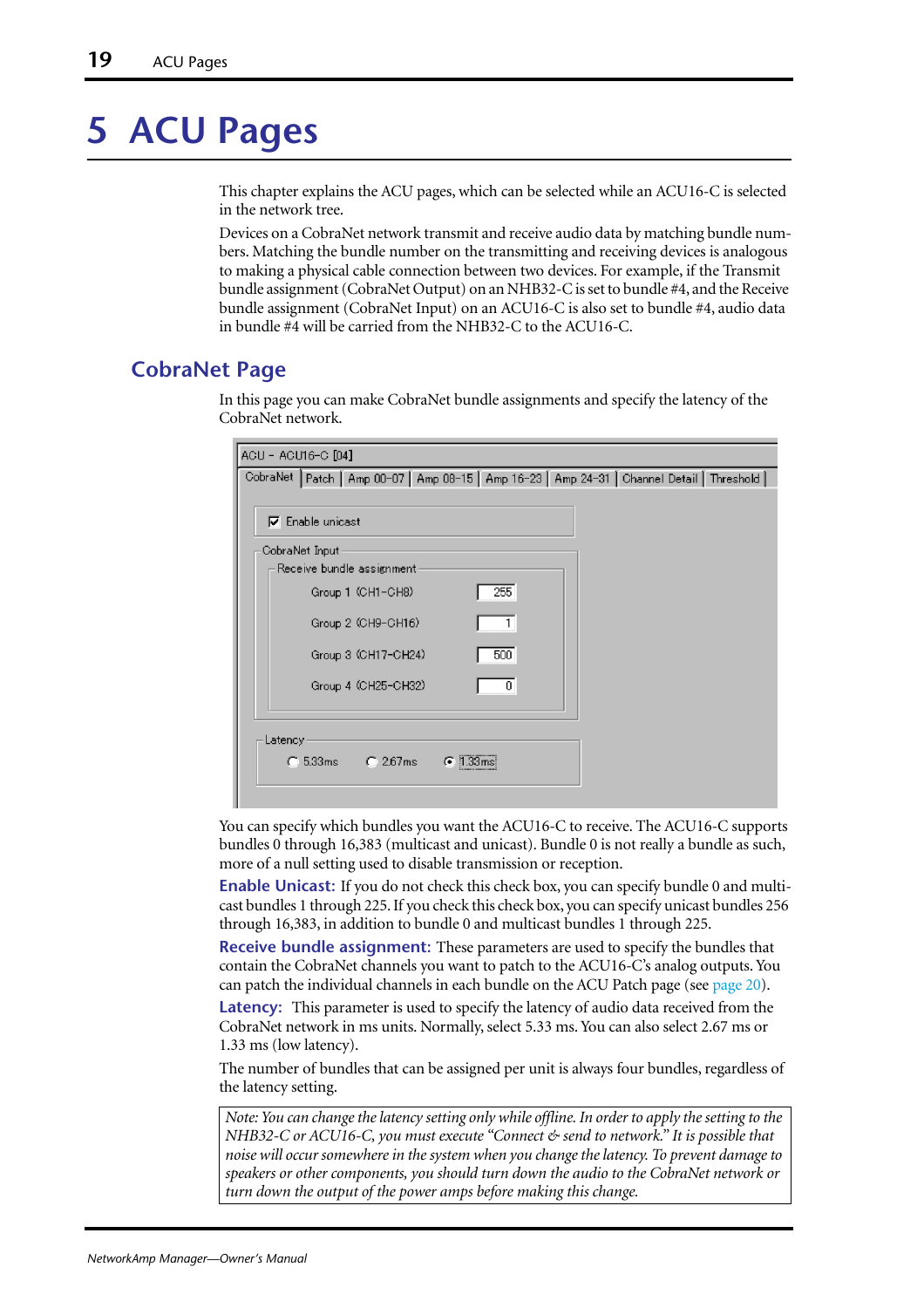*Note: If two or more latencies exist within a CobraNet network, there is a danger that the devices may become unable to communicate correctly with each other. You must make the same latency setting for all devices in a single network.*

*Note: If you are unable to change the latency, refer to Troubleshooting (see [page 38](#page-37-3)).*

# <span id="page-19-0"></span>**Patch Page**

This page is used to assign individual CobraNet channels to ACU16-C analog outputs. Before making any assignments, you must specify the bundles that contain the CobraNet channels you want to patch (see [page 19\)](#page-18-1).



CobraNet channels are assigned to ACU16-C analog outputs on a 16 x 32 grid. To make an assignment, click on the grid at the relevant intersection. A blue spot appears when an assignment has been made. To cancel an assignment, click the blue spot.

Only one CobraNet channel can be assigned to each ACU16-C output. The bundle number assigned to each group of CobraNet channels is displayed along the left side of the grid.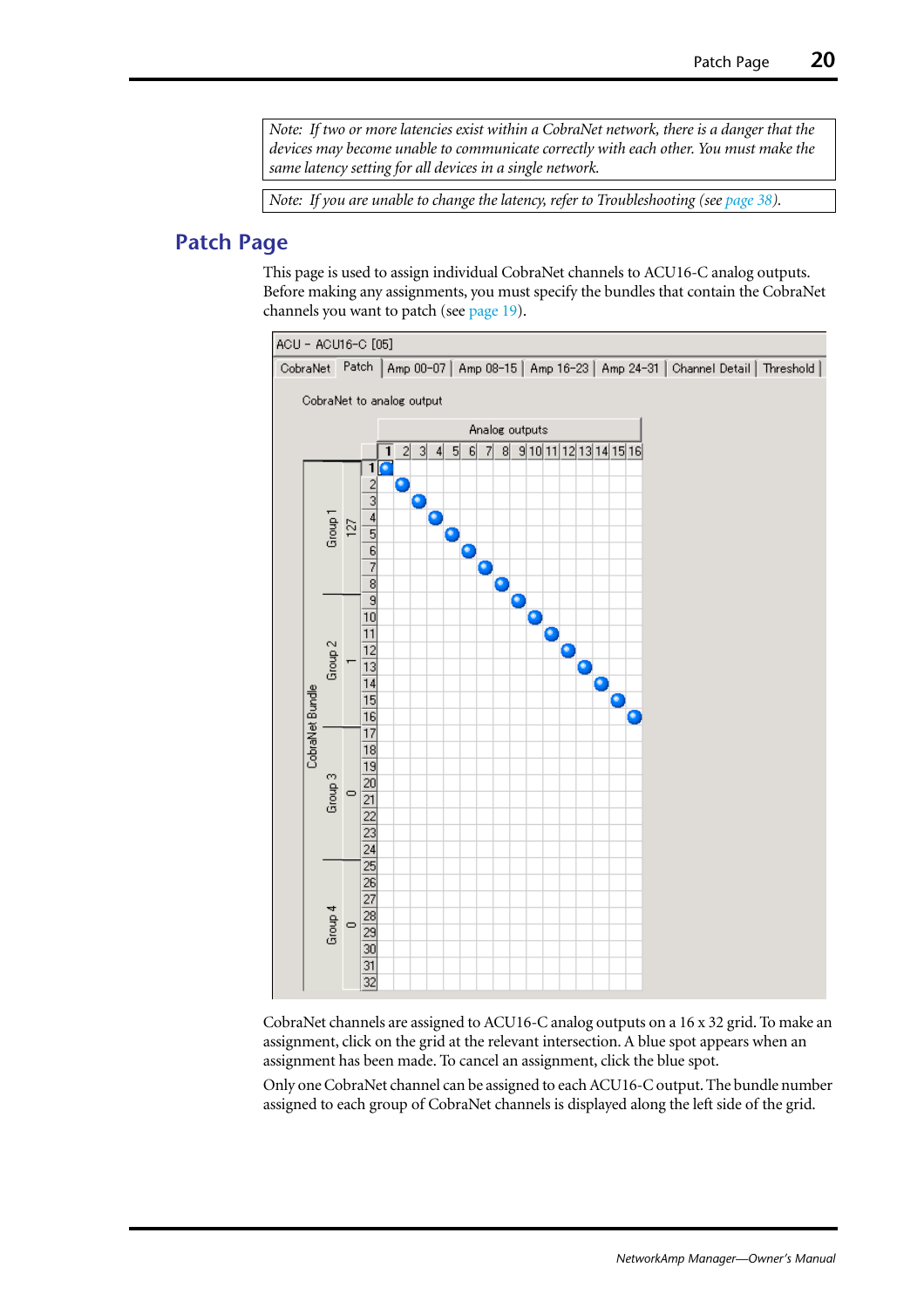# <span id="page-20-0"></span>**Amp Pages**

The Amp pages are used to control and monitor power amplifiers. There are four Amp pages: Amp 00–07, Amp 08–15, Amp 16–23, and Amp 24–31. Each page can display the channels of up to eight power amplifiers. Power amplifiers can have 2, 4, 6, or 8 channels. The screen shot shown here features two channels of a PC9500N power amplifier.

**Amp name:** This displays the power amplifier's name. Only the first 21 letters of the name are displayed. To display the name in full, place the mouse pointer over the name.

**POWER button:** This button is used to set the power amplifier to On or Standby.

**Mode indicator:** This displays the power amplifier mode for each pair of channels: STEREO, PARALLEL, or BRIDGE.

**Channel name:** Channel names are displayed here. To display the name in full, place the mouse pointer over the name. To name a channel, right-click its icon in the network tree and choose Rename from the pop-up menu.

**PROTECT indicator:** The status of the power amplifier's protection system is displayed here. Normally there's no indication. If the amplifier's protection system is activated, for example, the power supply to the power amplifier's driver section fails because of overheating, "PROTECT" is displayed. It's also displayed if the power amplifier is set to Standby by clicking the POWER button in NetworkAmp Manager.

**Output CLIP indicator:** This indicator lights up red when the channel is clipping.

**Output meter:** This 12-segment meter displays the channel's output level in either watts or volts (see preference on [page 8](#page-7-0)).

**Impedance indicator:** This displays the channel's load impedance.

**Temp meter:** This 12-segment meter displays the channel's temperature in either centigrade or Fahrenheit (see preference on [page 8](#page-7-0)). The value on the right of the meter is the temp peak hold value. The numerical value below the meter is the current temperature. To reset peak temp hold, right-click the meter and choose "Reset temp hold on this channel" or "Reset temp hold on all channels" from the pop-up menu.

**PROTECT indicator**



**Input meter:** This 12-segment meter displays the channel's input level in dB.

**ATT fader:** This fader attenuates the channel's input signal. The numerical value below the fader is the current attenuation setting in dB. Attenuation can also be set by clicking the Up and Down arrow buttons, or by entering a value from the keyboard.

**Phase button:** This button is used to set the channel's input signal phase: Normal or Reversed.

**Mute button:** This button is used to mute the channel.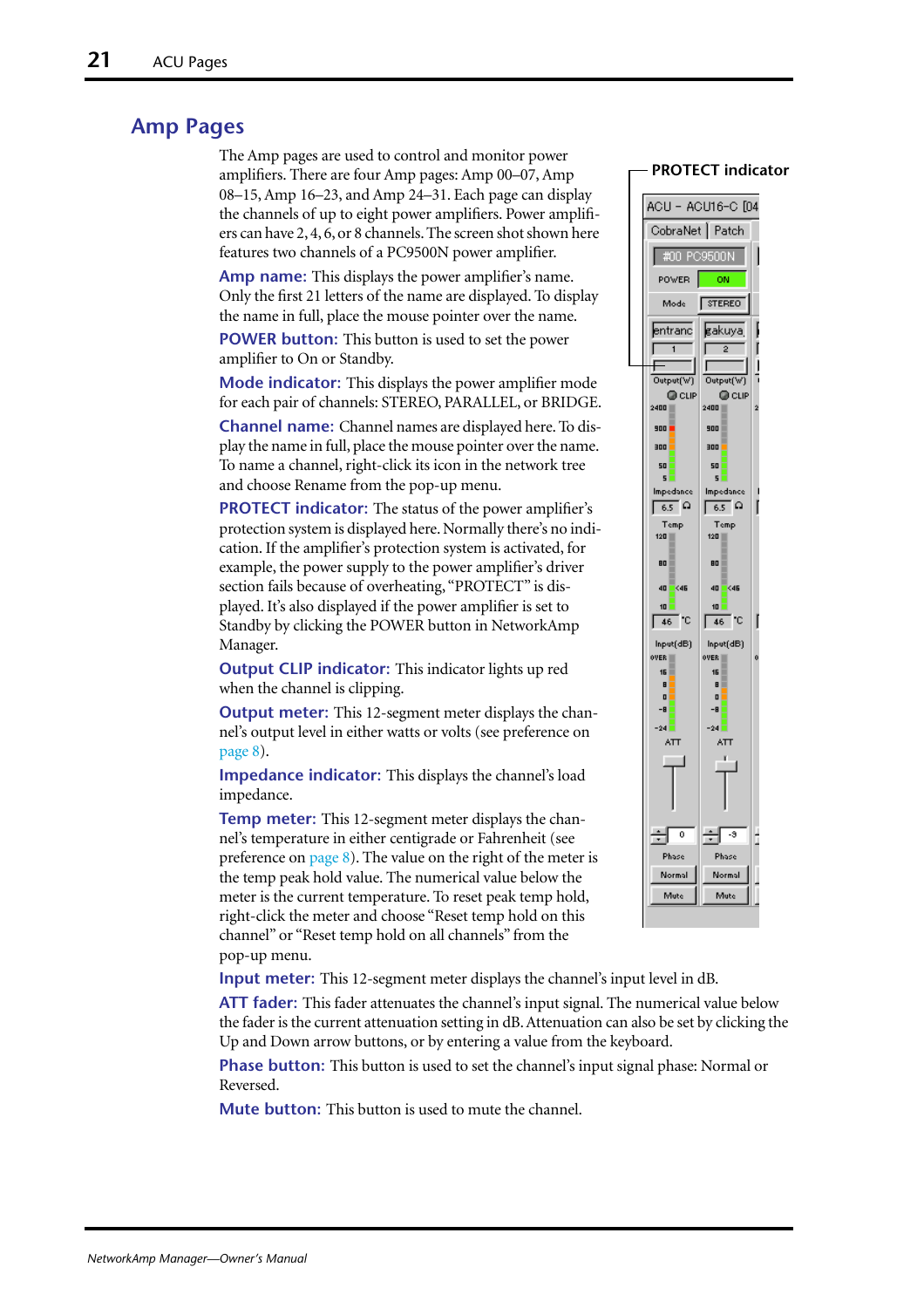# <span id="page-21-0"></span>**Channel Detail Page**

The Channel Detail page offers a detailed view of each channel. It can be opened by clicking the Channel Detail tab while an ACU16-C is selected in the network tree, or by clicking a power amplifier channel icon in the network tree.



**PROTECT indicator**

> **Channel select:** This section is used to select the power amplifier channel that you want to view. Use the Amp pop-up menu to select a power amplifier. Use the CH pop-up menu to select a channel. The names of the selected amplifier and channels are displayed next to the pop-up menus. The Model information field displays information about the selected power amplifier.

**POWER button:** This button is used to set the power amplifier to On or Standby.

**PROTECT indicator:** The status of the power amplifier's protection system is displayed here. Normally there's no indication. If the amplifier's protection system is activated, for example, the power supply to the power amplifier's driver section fails because of overheating, "PROTECT" is displayed. It's also displayed if the power amplifier is set to Standby by clicking the POWER button in NetworkAmp Manager.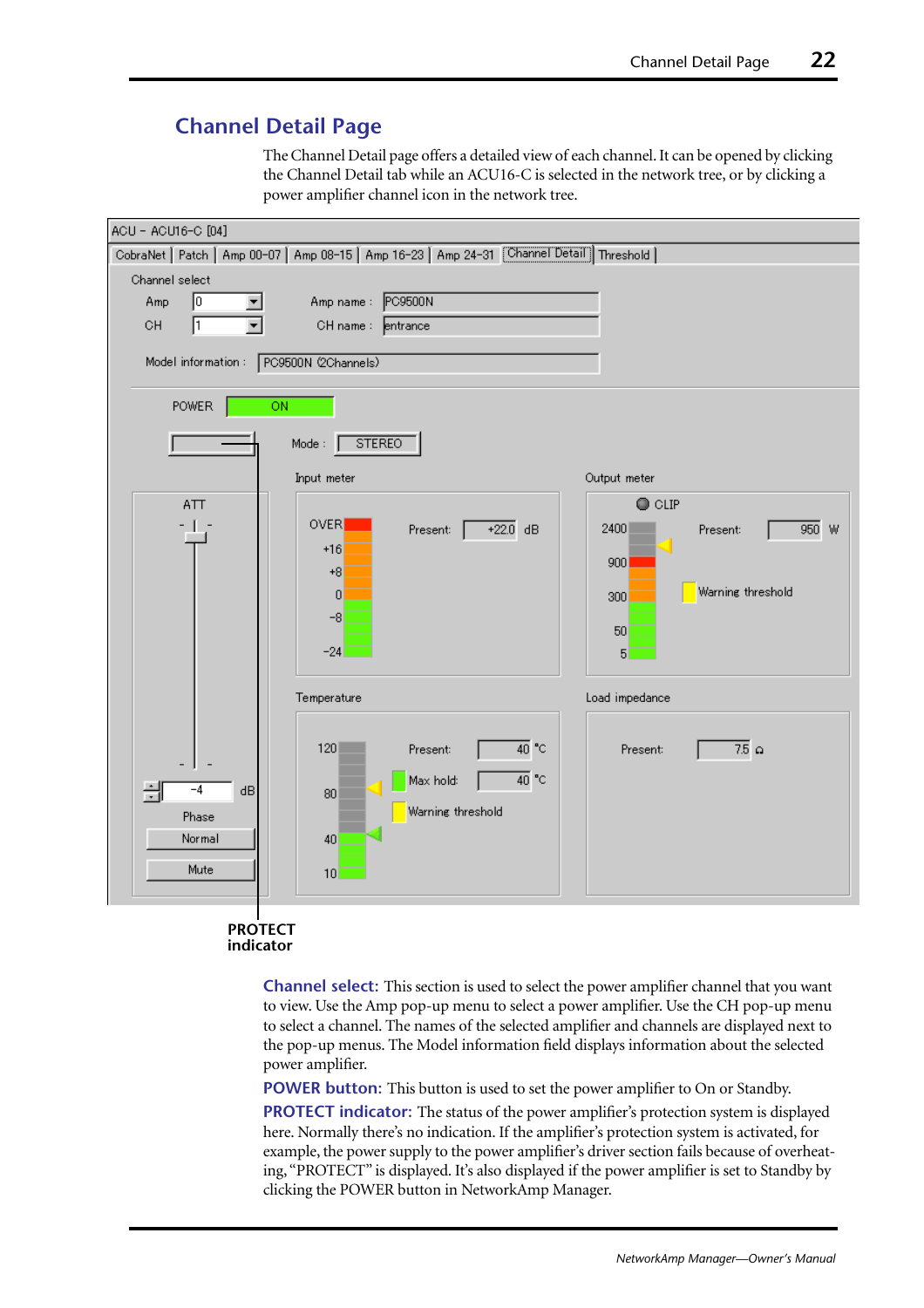**Mode indicator:** This displays the power amplifier mode for each pair of channels: STE-REO, PARALLEL, or BRIDGE.

**ATT fader:** This fader attenuates the channel's input signal. The numerical value below the fader is the current attenuation setting in dB. Attenuation can also be set by clicking the Up and Down arrow buttons, or by entering a value from the keyboard.

Phase button: This button is used to set the channel's input signal phase: Normal or Reversed.

**Mute button:** This button is used to mute the channel.

**Output meter:** This 12-segment meter displays the channel's output level in either watts of volts (see preference on [page 8](#page-7-0)). The Present value is the current output level. The yellow triangle indicates the warning threshold specified on the Threshold page (see [page 24\)](#page-23-0).

**Input meter:** This 12-segment meter displays the channel's input level in dB. The Present value is the current input level.

**Temperature:** This 12-segment meter displays the channel's temperature in either centigrade or Fahrenheit (see preference on [page 8\)](#page-7-0). The Present value is the current temperature. The maximum temperature is displayed graphically by the green triangle at the right of the meter, and numerically by the Max hold value. To reset the max hold, right-click the meter and choose "Reset temp hold on this channel" or "Reset temp hold on all channels" from the pop-up menu.

**Load impedance:** This is the channel's load impedance. The Present value is the current load impedance.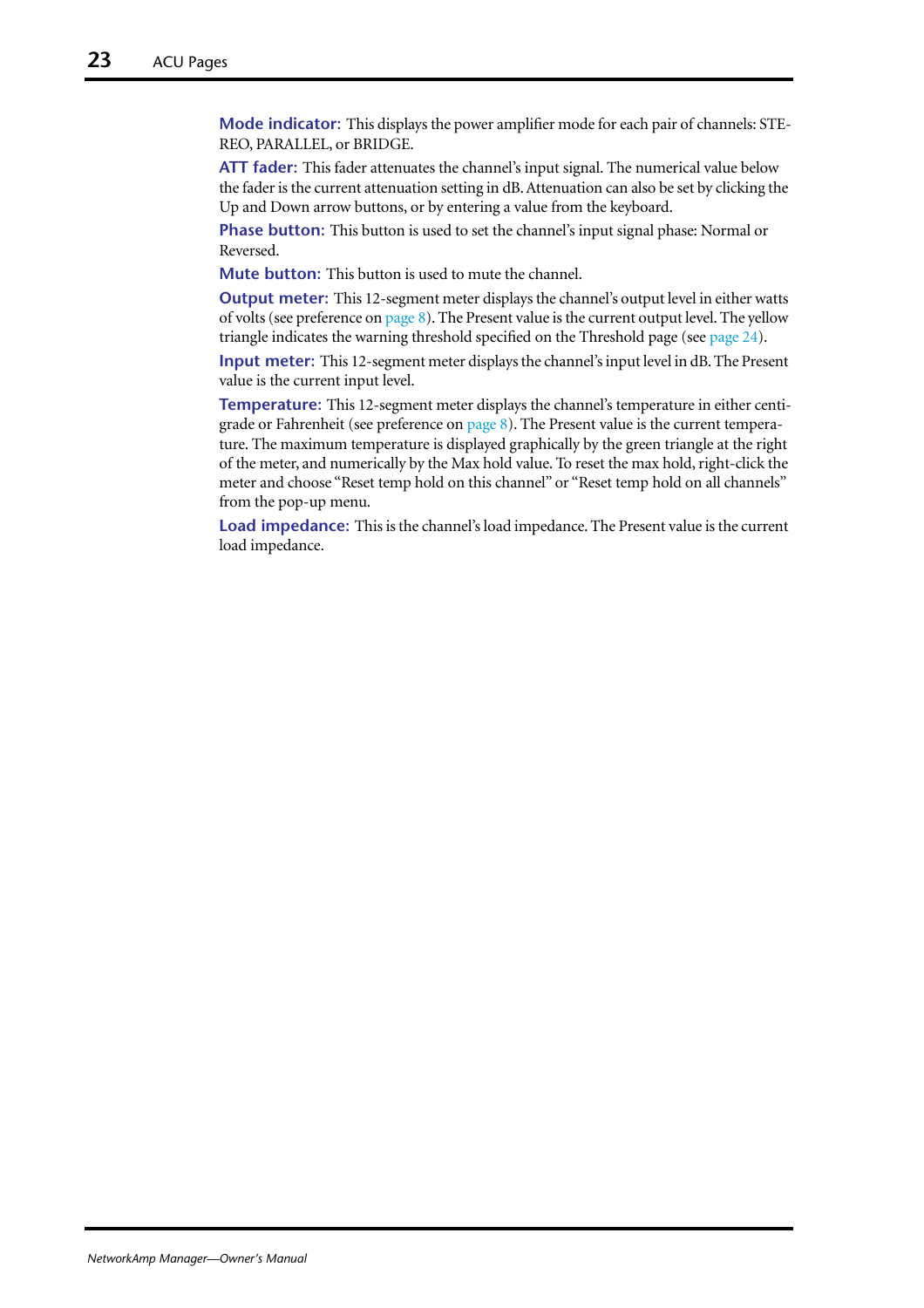# <span id="page-23-0"></span>**Threshold Page**

This page is used to specify the wattage, temperature, and the minimum and maximum load impedance thresholds at which you want NetworkAmp Manager to issue a warning. The thresholds can be set individually for each power amplifier channel. Warnings are displayed in the Log window and recorded in the log file.

| ACU - ACU16-C [00] |                                                                                               |                |                          |    |              |          |                                  |                               |              |              |                       |  |
|--------------------|-----------------------------------------------------------------------------------------------|----------------|--------------------------|----|--------------|----------|----------------------------------|-------------------------------|--------------|--------------|-----------------------|--|
|                    | CobraNet   Patch   Amp 00-07   Amp 08-15   Amp 16-23   Amp 24-31   Channel Detail   Threshold |                |                          |    |              |          |                                  |                               |              |              |                       |  |
|                    | AMP                                                                                           |                |                          | CH | Wattage [W]  | Temp[9]  | Impedance<br>max[ <sub>G</sub> ] | Impedance<br>$min[$ $\bigcap$ | Amp          |              | Warning Enable<br>Amp |  |
| No. Name           |                                                                                               |                | No. Name                 |    |              |          |                                  |                               |              |              |                       |  |
| 00 PC9500N         |                                                                                               |                | Channel A                |    | 2200         | 80       | 100                              | 1.0                           | $\nabla$ #00 |              | $\Box$ #16            |  |
|                    |                                                                                               | $\overline{2}$ | Channel B                |    | 2200         | 80       | 100                              | 1.0                           | $\nabla$ #01 |              | $\Box$ #17            |  |
| 01 PC9500N         |                                                                                               | $\mathbf{1}$   | Channel A<br>2 Channel B |    | 2200<br>2200 | 80<br>80 | 100<br>100                       | 1.0<br>1.0                    |              |              | $\Box$ #02 $\Box$ #18 |  |
|                    |                                                                                               |                |                          |    |              |          |                                  |                               |              |              | $\Box$ #03 $\Box$ #19 |  |
|                    |                                                                                               |                |                          |    |              |          |                                  |                               | $\Gamma$ #04 |              | $\Box$ #20            |  |
|                    |                                                                                               |                |                          |    |              |          |                                  |                               |              |              |                       |  |
|                    |                                                                                               |                |                          |    |              |          |                                  |                               |              |              | $\Box$ #05 $\Box$ #21 |  |
|                    |                                                                                               |                |                          |    |              |          |                                  |                               |              | $\Gamma$ #08 | $\Gamma$ #22          |  |
|                    |                                                                                               |                |                          |    |              |          |                                  |                               |              |              | □ #07 □ #29           |  |
|                    |                                                                                               |                |                          |    |              |          |                                  |                               |              |              | $\Box$ #08 $\Box$ #24 |  |
|                    |                                                                                               |                |                          |    |              |          |                                  |                               |              |              | $\Box$ #09 $\Box$ #25 |  |
|                    |                                                                                               |                |                          |    |              |          |                                  |                               |              |              | $\Box$ #10 $\Box$ #26 |  |
|                    |                                                                                               |                |                          |    |              |          |                                  |                               |              |              | $\Box$ #11 $\Box$ #27 |  |
|                    |                                                                                               |                |                          |    |              |          |                                  |                               |              |              | $\Box$ #12 $\Box$ #28 |  |
|                    |                                                                                               |                |                          |    |              |          |                                  |                               |              |              | $\Box$ #13 $\Box$ #29 |  |
|                    |                                                                                               |                |                          |    |              |          |                                  |                               |              |              | $\Box$ #14 $\Box$ #30 |  |
|                    |                                                                                               |                |                          |    |              |          |                                  |                               |              |              | $\Box$ #15 $\Box$ #31 |  |
|                    |                                                                                               |                |                          |    |              |          |                                  |                               |              |              |                       |  |
|                    |                                                                                               |                |                          |    |              |          |                                  |                               |              |              |                       |  |

**Amp:** This column lists the power amplifiers by ID number and name.

**CH:** This column lists the power amplifier channels.

**Wattage:** This column is used to specify the wattage at which you want NetworkAmp Manager to issue a warning. Range: 1.6–4000.

**Temp:** This column is used to specify the temperature at which you want NetworkAmp Manager to issue a warning. Range: 1–127˚C or 34–261˚F.

**Impedance max:** This column is used to specify a maximum impedance at which you want NetworkAmp Manager to issue a warning. Range:  $0-50Ω$ . If a value greater than  $50Ω$ is entered, "Never" appears and the warning is disabled.

**Impedance min:** This column is used to specify a minimum impedance at which you want NetworkAmp Manager to issue a warning. Range: 0–50Ω. If a value greater than 50Ω is entered, "Never" appears and the warning is disabled.

*Note: If you enter an invalid value, it will automatically be changed to the nearest valid value.*

**Warning Enable:** These check boxes are used to enable and disable threshold warnings for each amp. When selected, NetworkAmp Manager issues a warning when the amp exceeds one of the specified thresholds. When unselected, no warning is issued.

To copy an individual threshold setting, you must double-click it in order to select the actual value, and then choose Copy from the Edit menu or the pop-up menu that appears when you right-click. To paste the setting, double-click the destination, and then choose Paste from the Edit menu or the pop-up menu. Multiple settings can be copied and pasted by dragging and you can expand or reduce your selection by holding down the Shift key and using the arrow keys.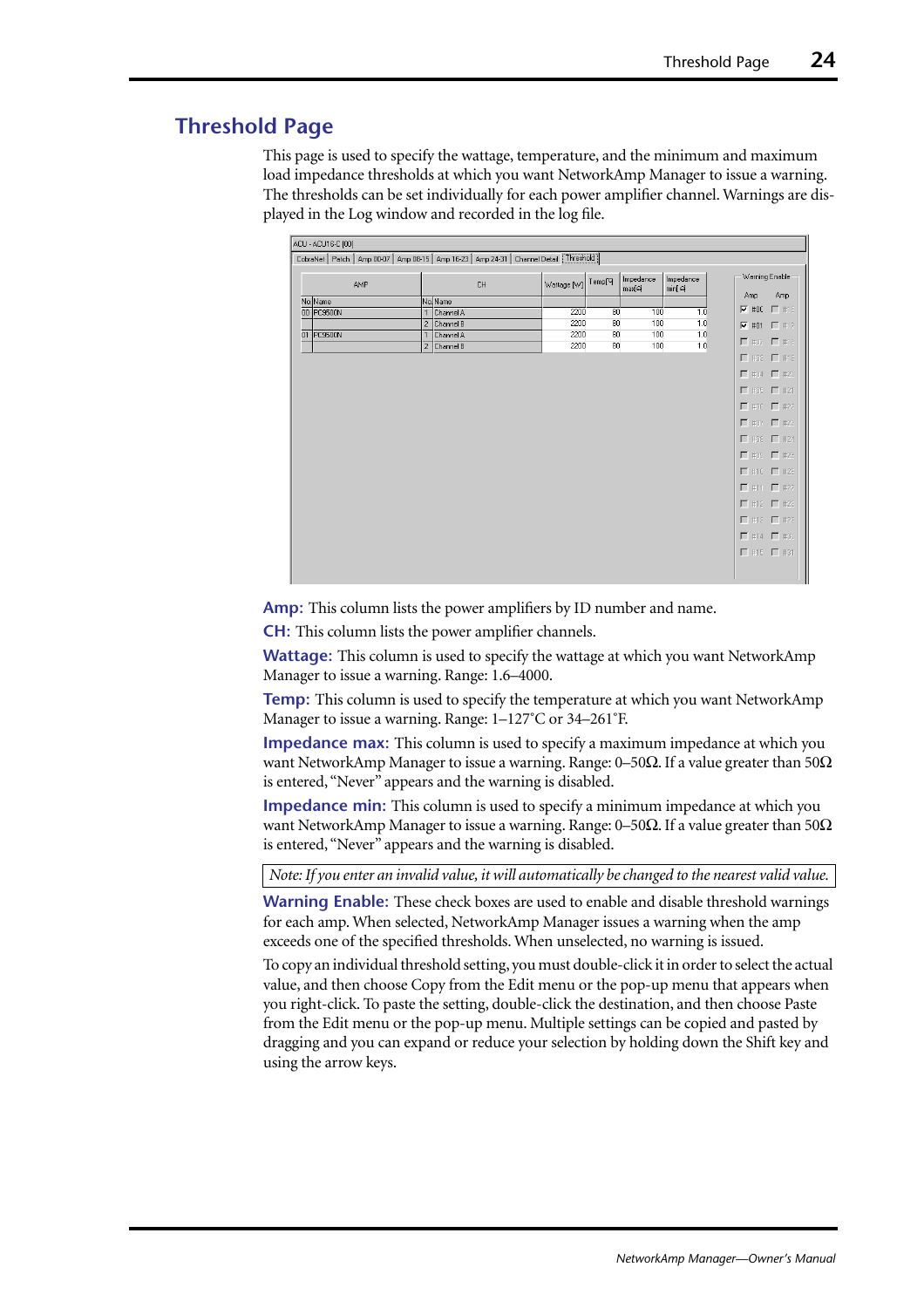# <span id="page-24-0"></span>**6 Other Functions**

# <span id="page-24-1"></span>**Logging Events**

NetworkAmp Manager compares the threshold values set on the ACU Threshold page (see [page 24](#page-23-0)) with the amp's operating status and issues a warning if a value is exceeded. Warnings are displayed in the Log window (see [page 29](#page-28-0)) and recorded to the log file. Log files are CSV format text files that can be opened by any text editor, word processor, or spreadsheet.

*Note: Don't open the log file while NetworkAmp Manager is running. Warnings may not be recorded to the log file properly if you do.*

#### **Log Setup**

The Log Setup dialog box is used to configure logging. Note that the Log window is not affected by these settings. To open the Log Setup dialog box, choose Log Setup from the Option menu.

| <b>Log Setup</b>                                     |
|------------------------------------------------------|
| <b>▽</b> Enable logging                              |
| Becord<br>days per log file                          |
| 90<br>Ⅳ Automatically delete log files after<br>days |
| Output file folder:                                  |
| C:\My Documents\rm\Log<br><b>Browse</b>              |
| <br>Cancel                                           |

**Enable logging:** This check box is used to enable and disable logging to file. Select it to enable logging.

**Record xx days per log file:** Here you can specify the number of days to record in each log file. When the number of days is exceeded, the current log file is closed and subsequent events are recorded to a new log file.

**Automatically delete log files after xx days:** When this check box is selected, log files older than the specified number of days are automatically deleted.

**Output file folder:** This is used to specify the folder into which NetworkAmp Manager stores its log files. It also determines the folder that the automatic delete function searches for old log files. By default, log files are stored in a folder called "Log," which resides in the project folder. Use this option when you want to store the log file elsewhere.

*Note: Be sure to select a folder that's on the same hard disk as the project file.*

Log files are named using the date on which they were created with the format "ddmmmyyyy.csv", where "dd" is the day from 01 to 31, "mmm" is the month (Jan, Feb, Mar,Apr, May, Jun, Jul, Aug, Sep, Oct, Nov, Dec), and "yyyy" is the year. For example, "01Aug2002.csv".

Events are recorded in the log file in chronological order one line at a time, each line being prefixed with the date and time at which the event took place with the format "dd/mmm/yyyy, hour:minute:second". For example, "01/Aug/2002, 21:30:25".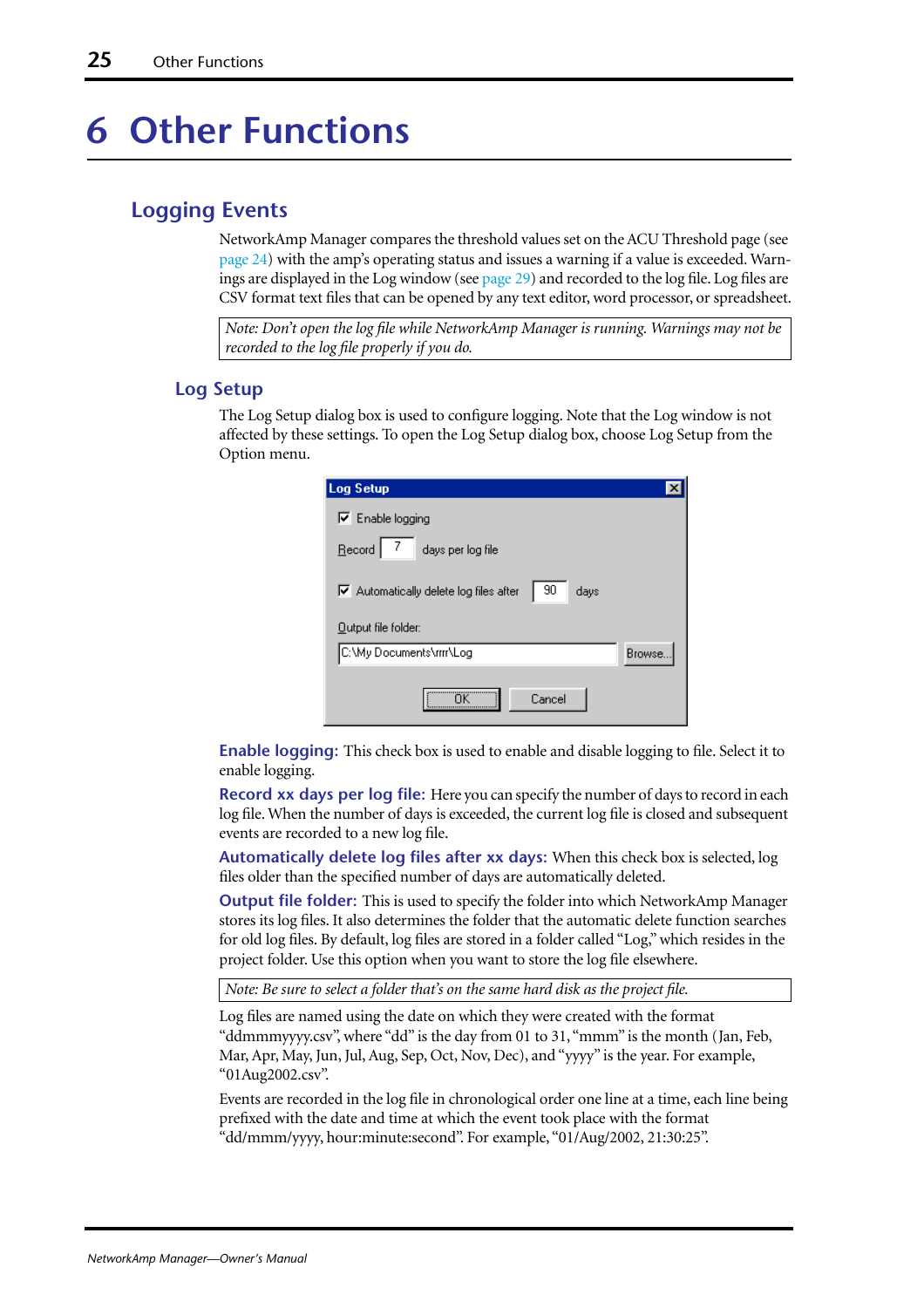There are five types of event: Warning, Online/Offline Status, Power Switch, Error, and Network Mode. These are explained below.

#### **1 Warning Event**

This type of event occurs when a specified threshold is exceeded (see [page 24](#page-23-0)).

Date Time Type ACU Amp  $Ch$ PTWSO (protect, over temp, over wattage, speaker terminal short, speaker terminal open) CurrVpre (current pre-fader voltage) CurrVsp (current speaker terminal voltage) CurrWsp (current speaker terminal wattage) CurrImp (current impedance) CurrClip (current clipping) CurrTemp (current temperature) LastVpre (last pre-fader voltage) LastVsp (last speaker terminal voltage) LastWsp (last speaker terminal wattage) LastImp (last impedance) LastClip (last clipping) LastTemp (last temperature)

For clarity, the parameters listed above are shown on separate lines.

Each Warning event is recorded in the log file, and displayed in the Log window, on a single line. Titles are displayed on the top line (i.e., Date, Time, Type, etc), as shown below.

| <b>Warning Log</b> |                           |             |  |                                  |  |
|--------------------|---------------------------|-------------|--|----------------------------------|--|
| Date               | Time                      | <b>Type</b> |  | Acu Amp Ch. PTWSO CurrV) -       |  |
|                    | 3-Nov-02 14:15:10 Warning |             |  | $00 \t 02 \t 1 [--*--]$          |  |
|                    | 3-Nov-02 14:40:02 Warning |             |  | $14$ 23 2 $\left[\right.$ **---1 |  |
|                    | 3-Nov-02 14:41:36 Warning |             |  | $07$ 10 1 [---*-]                |  |
|                    | 3-Nov-02 14:41:53 Warning |             |  | $07$ 10 1 [---*-]                |  |
|                    |                           |             |  |                                  |  |

#### **2 Online/Offline Status Event**

This type of event occurs when a networked device comes online (e.g., a new device is detected) or when a device goes offline.

Date, Time, Detect&Lost, Message

#### For example:

01/Aug/2002, 21:30:25, Detected, New amplifier detected [ACU#00 AMP#00]

In other words, amp #00, connected to ACU #00, came online at 21:30:25 on 01/Aug/2002.

The Detect&Lost variable can be: Detected (i.e., online) or Lost (i.e., offline)

The Message variable can be any of the following:

New amplifier detected [ACU#xx AMP#yy] Amplifier gone offline [ACU#xx AMP#yy]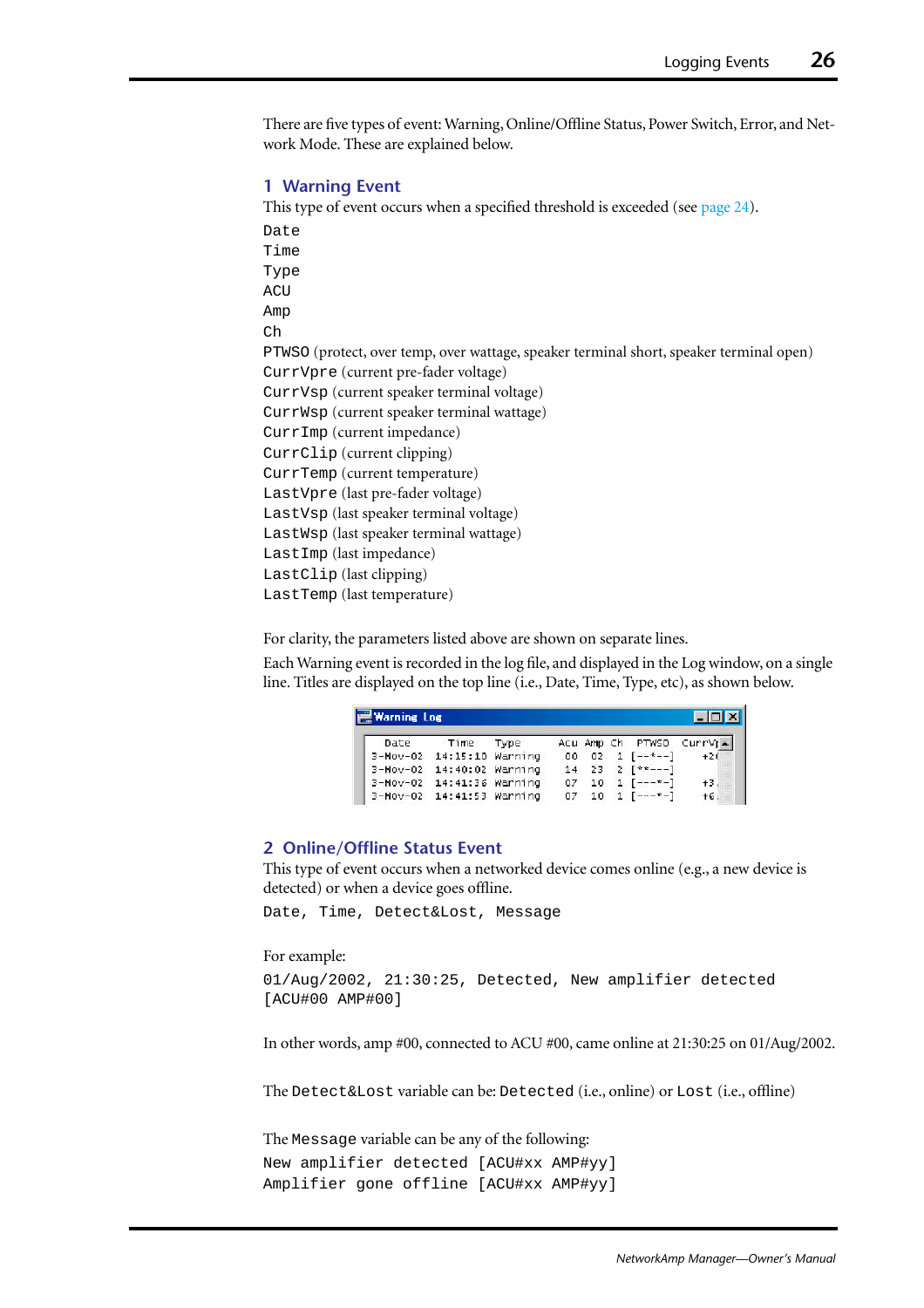```
New ACU16-C detected [ACU#xx]
ACU16-C gone offline [ACU#xx]
New NHB32-C detected [NHB#xx]
NHB32-C gone offline [NHB#xx]
```
Online/Offline Status events appear in blue in the Log window.

#### **3 Power Switch Event**

This type of event occurs when an amplifier is set to On or Standby. Date, Time, LineKind, Device

```
For example:
```
01/Aug/2002, 21:30:25, PowerOn, [ACU#00 AMP#00]

In other words, amp #00, connected to ACU #00, was turned on at 21:30:25 on 01/Aug/2002.

The LineKind variable can be: PowerOn or Standby

Power Switch events appear in blue in the Log window, as shown below.

| Warning Log      |                   |                   |             |    |                                                    |                      |
|------------------|-------------------|-------------------|-------------|----|----------------------------------------------------|----------------------|
| Date             | Time              | Type              |             |    | ACU AMP Ch PTWSO                                   | $CurrVf$ $\triangle$ |
|                  | 3-Nov-02 14:15:10 | Warning           | 00          | 02 | $1$ [ $-$ * $-$ ]                                  | $+20$                |
| $3 - Nov - 02$   | 14:40:02 Warning  |                   |             |    | $14$ 23 2 $\left\lfloor \frac{1}{2} \right\rfloor$ |                      |
| $3 - Nov - 02$   | 14:41:36 Warning  |                   | 07 10       |    | $1$ [---*-]                                        | +3                   |
| $3 - Nov - 02$   | 14:41:53 Warning  |                   | 07          | 10 | $1$ [ $---$ * $-1$ ]                               | $+6.$                |
| $3-Nov-02$       | 14:45:10 PowerOn  |                   | ACU00 AMP08 |    |                                                    |                      |
| $3 - Nov - 02$   |                   | 14:51:10 PowerOff | NHB01       |    |                                                    |                      |
| $3 - Nov - 02$   | 15:01:12 Ennor    |                   |             |    | Duplicate Unit ID (NHB3)                           |                      |
| $3 - N$ ov $-02$ | 16:13:24 Error    |                   |             |    | COM/MIDI Mode Conflict                             |                      |
| $3 - Nov - 02$   | 17:24:53 Ennon    |                   |             |    | Too Many COM/MIDI Mode                             |                      |
| $3 - Nov - 02$   | 17:24:59 Ennon    |                   |             |    | EEPROM Access Ennon (AC                            |                      |

#### **4 Error Event**

This type of event occurs when either a system error or parameter error occurs. Date, Time, Error, ErrorMessage

#### For example:

01/Aug/2002, 21:30:25, Error, Duplicate Unit ID (NHB32-C:#00)

In other words, at 21:30:25 on 01/Aug/2002, it was detected that NHB #00 is set to the same ID as another NHB32-C on the network.

The ErrorMessage variable can be any of the following: Duplicate Unit ID [NHB#xx] Duplicate Unit ID [ACU#xx] Unit COM/MIDI Mode Conflict! Too Many COM/MIDI Mode Units! Unit EEPROM Access Error! [NHB#xx] Unit EEPROM Access Error! [ACU#xx] AES/EBU Input Sync Error [NHB#xx AES/EBUx CH1/2] AES/EBU Input Sync Error [NHB#xx AES/EBUx CH3/4] AES/EBU Input Sync Error [NHB#xx AES/EBUx CH5/6]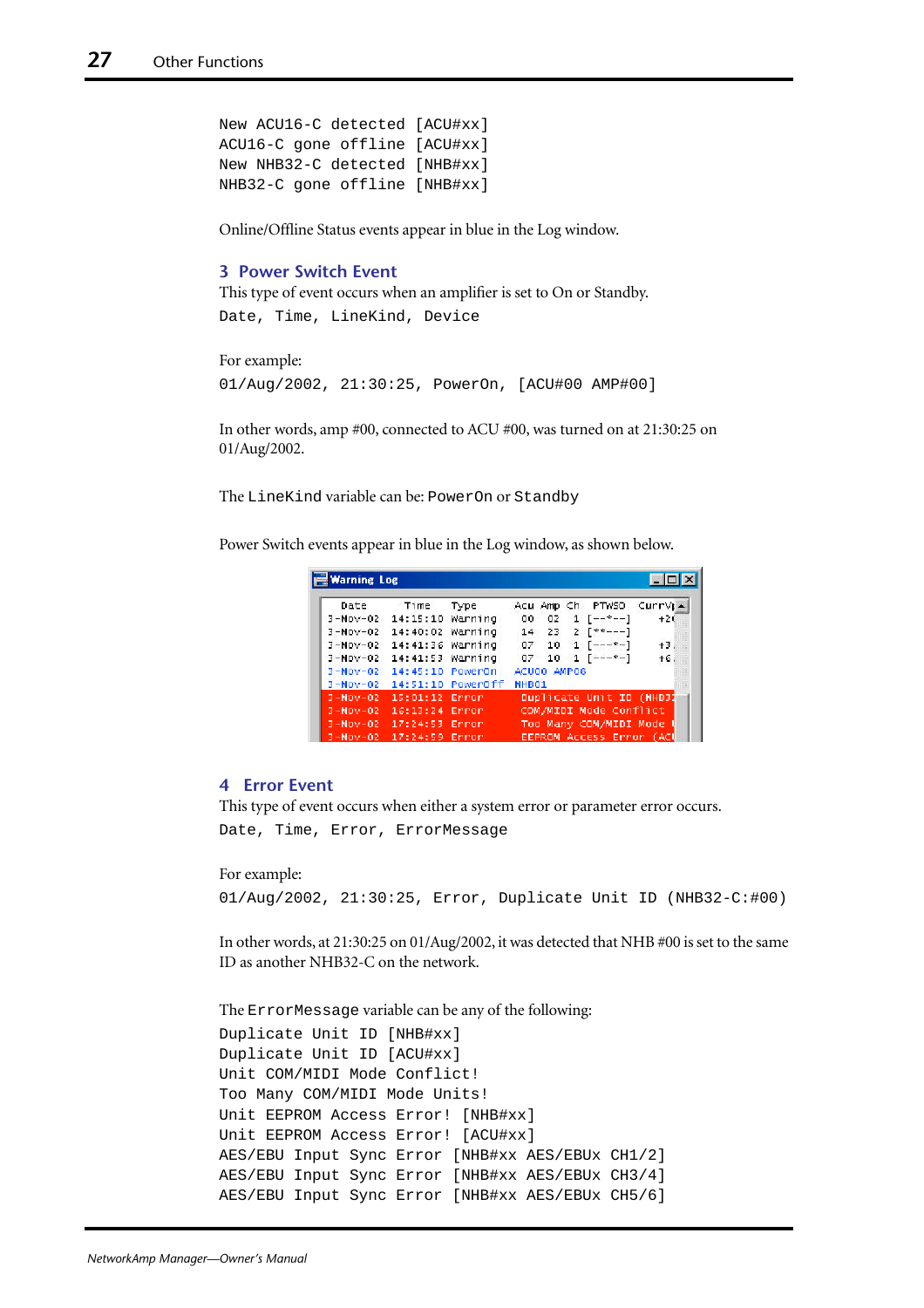```
AES/EBU Input Sync Error [NHB#xx AES/EBUx CH7/8]
Word Clock Unlocked [NHB#xx]
Word Clock Unlocked [ACU#xx]
Unexpected data change detected [NHB#xx...]
Unexpected data change detected [ACU#xx...]
```
Error events appear highlighted in red in the Log window, as shown below.

| <b>Warning Log</b> |                            |      |       |             |                          |                      |
|--------------------|----------------------------|------|-------|-------------|--------------------------|----------------------|
| Date               | Time                       | Type |       |             | Acu Amp Ch. PTWSO        | $CurrVf$ $\triangle$ |
|                    | 3-Nov-02 14:15:10 Warning  |      |       | 00 02       | $1[- - - - -]$           | $+20$                |
|                    | 3-Nov-02 14:40:02 Warning  |      |       | 14 23       | $2$ [**---]              |                      |
|                    | 3-Nov-02 14:41:36 Warning  |      | 07    | 10          | 1 $[- - - \kappa - ]$    |                      |
|                    | 3-Nov-02 14:41:53 Warning  |      | 07    | 10          | $1$ [ $---$ *-]          | $+6.3$               |
|                    | 3-Nov-02 14:45:10 PowerOn  |      |       | ACU00 AMPOS |                          |                      |
|                    | 3-Nov-02 14:51:10 PowerOff |      | NHB01 |             |                          |                      |
|                    | 3-Nov-02 15:01:12 Error    |      |       |             | Duplicate Unit ID (NHB32 |                      |
|                    | 3-Nov-02 16:13:24 Error    |      |       |             | COM/MIDI Mode Conflict   |                      |
|                    | 3-Nov-02 17:24:53 Ennon    |      |       |             | Too Many COM/MIDI Mode   |                      |
|                    | 3-Nov-02 17:24:59 Error    |      |       |             | EEPROM Access Ennon (AC) |                      |

#### **5 Network Mode**

This type of event occurs when COM or MIDI is activated or deactivated. Date, Time, NetMode, Mode

For example: 01/Aug/2002, 21:30:25, NetMode, Mode = COM

In other words, COM mode was engaged at 21:30:25 on 01/Aug/2002.

The Mode variable can be: COM, MIDI, or NORMAL Network Mode events appear in blue in the Log window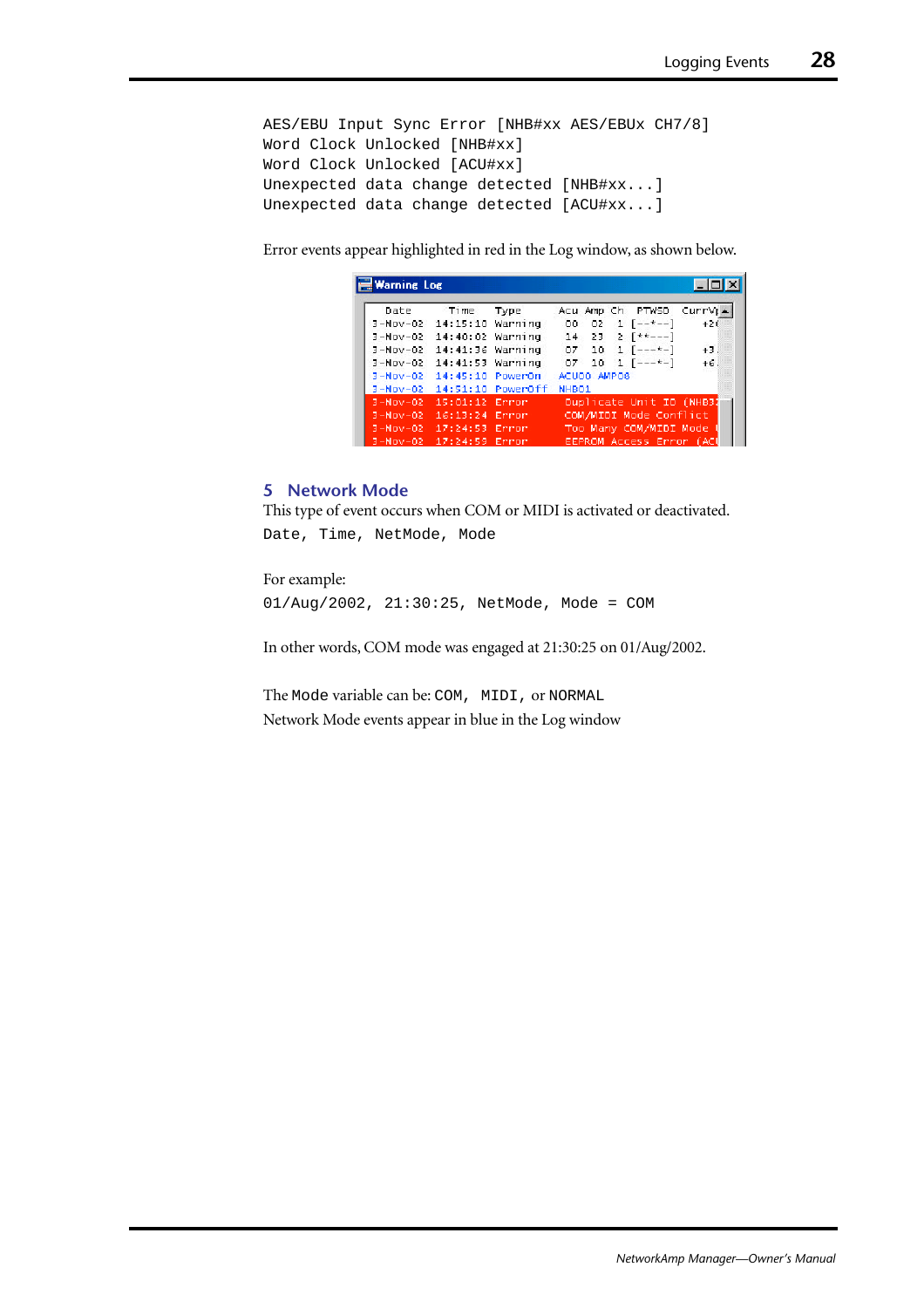### <span id="page-28-0"></span>**Log Window**

The Log window opens automatically, if it's not already, when an event occurs. This window can also be opened by choosing Log Window from the Window menu.

Each time an event occurs, the details are displayed in the window, which scrolls automatically.

| PTWS0<br>CurrVsp<br>CurrWsp<br>CurrImp CurrClip CurrTemp LastVpre<br>LastVsp<br>LastWsp<br>Date<br>Time<br>Type Acu Amp Ch<br>CurrVpre<br>LastImp LastClip LastTemp<br>68.22<br>6.0<br>03/Nov/2002<br>14:15:10<br>Warning<br>00<br>02<br>$--+--$<br>$+20.0$<br>71.05<br>841.3<br>6.0<br>CLIP<br>42C<br>$+20.0$<br>775.6<br>CL IP<br>41C<br>-1<br>14:40:02<br>$\overline{2}$<br>[**---<br>70.90<br>837.8<br>03/Nov/2002<br>Warning<br>14<br>23<br>0<br>$\mathbf{0}$<br>6.0<br>86C<br>$+14.5$<br>6.0<br>85C<br>$\mathbf{0}$<br>03/Nov/2002<br>14:41:36<br>07<br>'---∗-'<br>$+3.20$<br>14.20<br>1.5<br>700<br>$+6.30$<br>29.81<br>444.3<br>2.0<br>69C<br>Warning<br>10<br>134.3<br>-1<br>03/Nov/2002<br>14:41:53<br>l---*-<br>$+6.20$<br>29.44<br>72C<br>420.9<br>2.2<br>72C<br>Warning<br>07<br>10<br>619.8<br>1.4<br>$+6.30$<br>30.43<br>-1<br>[----*<br>38C<br>39C<br>03/Nov/2002<br>14:45:10<br>Warning<br>$_{03}$<br>16<br>$+0.00$<br>24.00<br>4.026<br>143<br>$+0.00$<br>24.00<br>48.00<br>12.0<br>-1<br>03/Nov/2002<br>14:51:10<br>00<br>02<br>[--*--<br>CLIP<br>42C<br>68.22<br>775.6<br>6.0<br>CLIP<br>41C<br>Warning<br>$+20.0$<br>71.05<br>841.3<br>6.0<br>$+20.0$<br>-1<br>03/Nov/2002<br>15:01:12<br>14<br>$\overline{\mathbf{2}}$<br>**---<br>86C<br>70.90<br>837.8<br>85C<br>Warning<br>23<br>$\mathbf{0}$<br>0<br>$\mathbf{0}$<br>6.0<br>$+14.5$<br>6.0<br>03<br>16<br>'--*-*<br>$+16.6$<br>76C<br>76C<br>03/Nov/2002<br>16:13:24<br>67.20<br>0.926<br>>7K<br>CLIP<br>$+18.3$<br>852.5<br>6.0<br>CLIP<br>Warning<br>$\mathbf{1}$<br>71.52<br>03/Nov/2002<br>17:24:53<br>72C<br>07<br>'---*-<br>$+6.20$<br>29.44<br>619.8<br>72C<br>$+6.30$<br>30.43<br>420.9<br>2.2<br>Warning<br>10<br>1.4<br>-1<br>03/Nov/2002<br>17:24:59<br>[-*---<br>Warning<br>14<br>23<br>$\mathbf 2$<br>6.0<br>840<br>70.90<br>837.8<br>6.0<br>83C<br>$\theta$<br>n<br>$\mathbf{0}$<br>$+14.5$<br><b>[---*-</b><br>$+3.20$<br>700<br>69C<br>03/Nov/2002<br>17:31:30<br>07<br>10<br>14.20<br>134.3<br>$+6.30$<br>29.81<br>444.3<br>2.0<br>Warning<br>$\mathbf{1}$<br>1.5<br>03/Nov/2002<br>03/Nov/2002<br>17:48:51<br>$\frac{690}{520}$<br>[---*-]<br>$+3.20$<br>14.20<br>134.3<br>1.5<br>70C<br>$+6.30$<br>29.81<br>444.3<br>2.0<br>Warning<br>07<br>10<br>1<br>18:45:10<br>$\boldsymbol{2}$<br>'-------<br>67.20<br>500<br>Warning<br>09<br>04<br>$+16.6$<br>0.106<br>>7K<br><b>CLIP</b><br>$+18.3$<br>71.52<br>0.125<br>>7K<br>CLIP<br>03/Nov/2002<br>18:45:10<br>02<br>'----*<br>33.20<br>>7K<br>>7K<br>52C<br>04<br>0.113<br><b>50C</b><br>$+15.3$<br>65.52<br>0.095<br>Warning<br>$+10.1$<br>-1                                                                                                                                                         | $  $ $\theta$ $ $ $\times$ |     |  |         |  |          |                                                  |
|---------------------------------------------------------------------------------------------------------------------------------------------------------------------------------------------------------------------------------------------------------------------------------------------------------------------------------------------------------------------------------------------------------------------------------------------------------------------------------------------------------------------------------------------------------------------------------------------------------------------------------------------------------------------------------------------------------------------------------------------------------------------------------------------------------------------------------------------------------------------------------------------------------------------------------------------------------------------------------------------------------------------------------------------------------------------------------------------------------------------------------------------------------------------------------------------------------------------------------------------------------------------------------------------------------------------------------------------------------------------------------------------------------------------------------------------------------------------------------------------------------------------------------------------------------------------------------------------------------------------------------------------------------------------------------------------------------------------------------------------------------------------------------------------------------------------------------------------------------------------------------------------------------------------------------------------------------------------------------------------------------------------------------------------------------------------------------------------------------------------------------------------------------------------------------------------------------------------------------------------------------------------------------------------------------------------------------------------------------------------------------------------------------------------------------------------------------------------------------------------------------------------------------------------------------------------------------------------------------------------------------------------------------------------------------------------------------------------------------------------------|----------------------------|-----|--|---------|--|----------|--------------------------------------------------|
| Warning<br>07<br>10<br>$--+$<br>29.44<br>619.8<br>$+6.30$<br>30.43<br>420.9<br>2.2<br>1.4<br>1<br>05<br>$\boldsymbol{2}$<br>[----*<br>4.026<br>38C<br>12.0<br>39C<br>18:55:10<br>Warning<br>06<br>$+0.00$<br>24.00<br>143<br>$+0.00$<br>24.00<br>48.00<br>03/Nov/2002<br>19:02:19<br>--*--<br>CLIP<br>CLIP<br>09<br>02<br>841.3<br>6.0<br>42C<br>68.22<br>775.6<br>6.0<br>41C<br>Warning<br>$\mathbf{1}$<br>$+20.0$<br>71.05<br>$+20.0$<br>03/Nov/2002<br>03/Nov/2002<br>19:10:32<br>$\overline{2}$<br>-----<br>86C<br>837.8<br>85C<br>Warning<br>14<br>23<br>6.0<br>$+14.5$<br>70.90<br>6.0<br>$\bf{0}$<br>$\mathbf{0}$<br>n<br>76C<br>76C<br>852.5<br>19:16:40<br>11<br>'--*-*<br>67.20<br>>7K<br>$+18.3$<br>71.52<br>6.0<br>CLIP<br>Warning<br>16<br>$\overline{1}$<br>$+16.6$<br>0.926<br>CLIP<br>03/Nov/2002<br>$\frac{2}{2}$<br>'---*-<br>72C<br>$+6.30$<br>2.2<br>72C<br>19:21:51<br>01<br>07<br>$+6.20$<br>29.44<br>619.8<br>30.43<br>420.9<br>Warning<br>1.4<br>03/Nov/2002<br>19:40:09<br>23<br>$-8 - - -$<br><b>84C</b><br>70.90<br>837.8<br>6.0<br>83C<br>Warning<br>14<br>0<br>0<br>0<br>6.0<br>$+14.5$<br>ž<br>03/Nov/2002<br>02<br>52C<br>19:45:10<br>04<br>67.20<br><b>50C</b><br>Warning<br>$--*$<br>$+16.6$<br>0.106<br>>7K<br>CLIP<br>$+18.3$<br>71.52<br>0.125<br>>7K<br>CLIP<br>03/Nov/2002<br>02<br>04<br>'----*<br>33.20<br>0.113<br>>7K<br><b>50C</b><br>65.52<br>0.095<br>>7K<br><b>52C</b><br>19:51:02<br>Warning<br>$\mathbf{1}$<br>$+10.1$<br>$+15.3$<br>: ـ ـ ـ ـ ـ ـ ـ ـ<br>03/Nov/2002<br>19:55:31<br>23<br>$\boldsymbol{2}$<br>840<br>$+14.5$<br>70.90<br>837.8<br>83C<br>Warning<br>14<br>$\bf{0}$<br>0<br>$\bf{0}$<br>6.0<br>6.0<br>03/Nov/2002<br>$\overline{2}$<br>19:55:31<br>02<br><b>50C</b><br>71.52<br>>7K<br>52C<br>04<br>'----∗'<br>$+16.6$<br>67.20<br>>7K<br>CLIP<br>$+18.3$<br>0.125<br>CLIP<br>Warning<br>0.106<br>03/Nov/2002<br><b>52C</b><br>19:55:31<br>02<br>04<br>$\mathbf{1}$<br><br>33.20<br>0.113<br>>7K<br>500<br>$+15.3$<br>65.52<br>0.095<br>>7K<br>Warning<br>$+10.1$<br>2<br>52C<br>03/Nov/2002<br>19:55:33<br>Warning<br>02<br>04<br>[----*]<br>67.20<br>0.106<br>>7K<br>CLIP<br><b>50C</b><br>$+18.3$<br>71.52<br>0.125<br>>7K<br>CLIP<br>$+16.6$<br>03/Nov/2002<br>19:59:42<br>02<br>----*<br>>7K<br>>7K<br><b>52C</b><br>04<br>33.20<br><b>50C</b><br>$+15.3$<br>65.52<br>0.095<br>Warning<br>$\mathbf{1}$<br>0.113<br>$+10.1$<br>03/Nov/2002<br>$\frac{2}{2}$<br>'-s---'<br>20:01:03<br>Warning<br>14<br>23<br>840<br>$+14.5$<br>70.90<br>837.8<br>83C<br>$\bf{0}$<br>$\theta$<br>6.0<br>6.0<br>0<br>02<br>67.20<br>CLIP<br>CLIP<br>03/Nov/2002<br>20:15:20<br>Warning<br>04<br>$[- - - 8]$<br>$+16.6$<br>0.106<br>>7K<br><b>50C</b><br>$+18.3$<br>71.52<br>0.125<br>>7K<br>52C | 72C                        | 72C |  | $+6.20$ |  | 18:51:13 | <b>Warning Log</b><br>03/Nov/2002<br>03/Nov/2002 |
| Close                                                                                                                                                                                                                                                                                                                                                                                                                                                                                                                                                                                                                                                                                                                                                                                                                                                                                                                                                                                                                                                                                                                                                                                                                                                                                                                                                                                                                                                                                                                                                                                                                                                                                                                                                                                                                                                                                                                                                                                                                                                                                                                                                                                                                                                                                                                                                                                                                                                                                                                                                                                                                                                                                                                                             |                            |     |  |         |  |          |                                                  |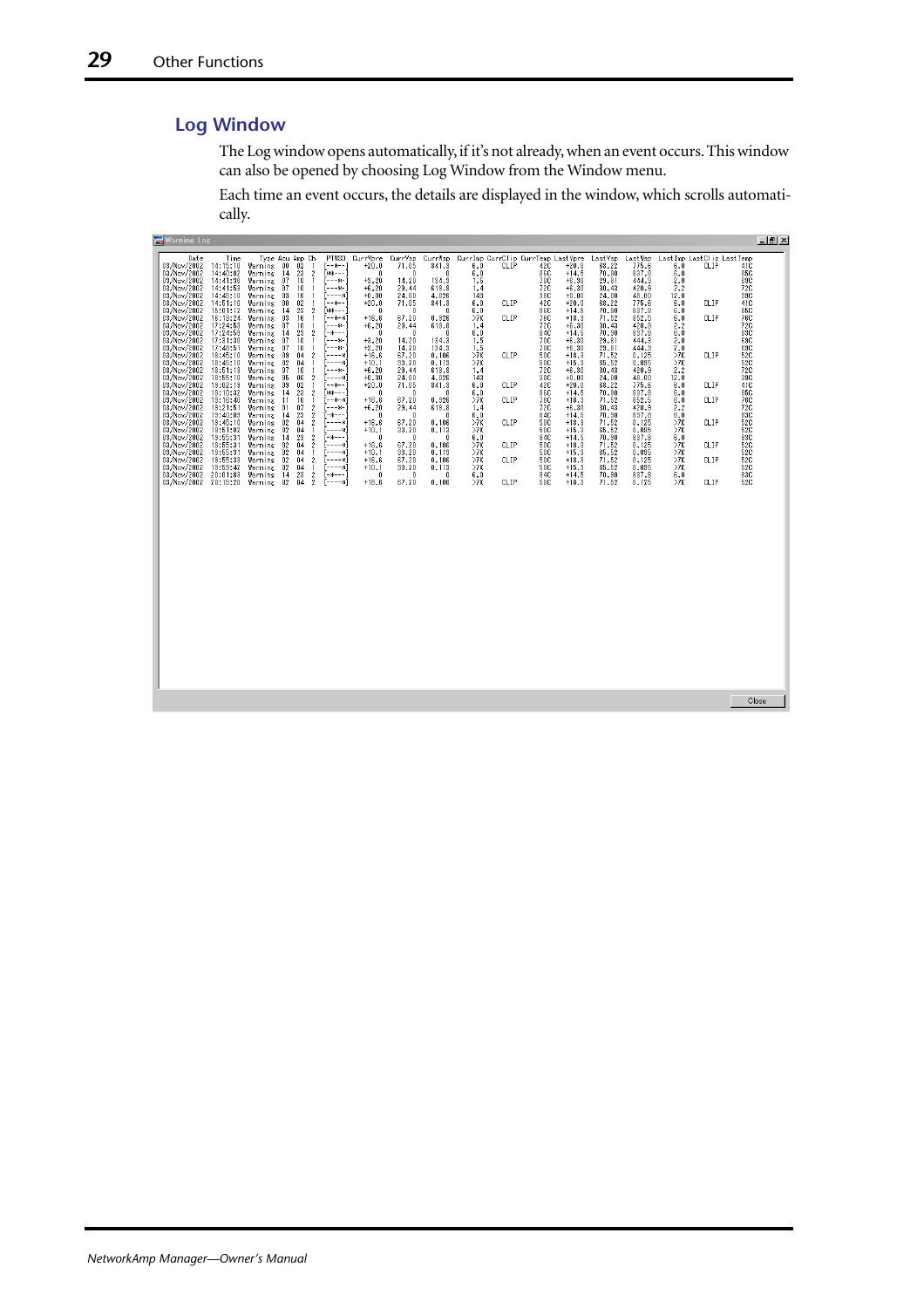## <span id="page-29-0"></span>**Locking NetworkAmp Manager**

You can lock NetworkAmp Manager to prevent unauthorized operation.

#### **Locking NetworkAmp Manager**

#### **1 Choose Operation Lock from the Option menu.**

The Operation Lock dialog box shown below appears.

| <b>Operation Lock</b> |  |
|-----------------------|--|
| Password:  ********   |  |
| Confirm:              |  |
| Cancel<br>Lock        |  |

**2 Enter a password in the Password and Confirm fields.**

#### **3 Click Lock.**

NetworkAmp Manager is locked and the Operation Unlock dialog box appears, as shown below.

| <b>Operation unlock</b> |        |
|-------------------------|--------|
| Password:               |        |
| Confirm                 |        |
| UnLock                  | Cancel |

#### **4 To unlock NetworkAmp Manager, enter the password in the Password field, and then click Unlock.**

When you enter the correct password and click "Unlock," the NetworkAmp Manager will be unlocked, and the "Operation Unlock" dialog box will close.

The password you assign is saved in a text file in the same folder as the folder in which NetworkAmp Manager is installed. If you forget the password, delete the password file, and then click Unlock, making sure that the Password and the Confirm fields are empty.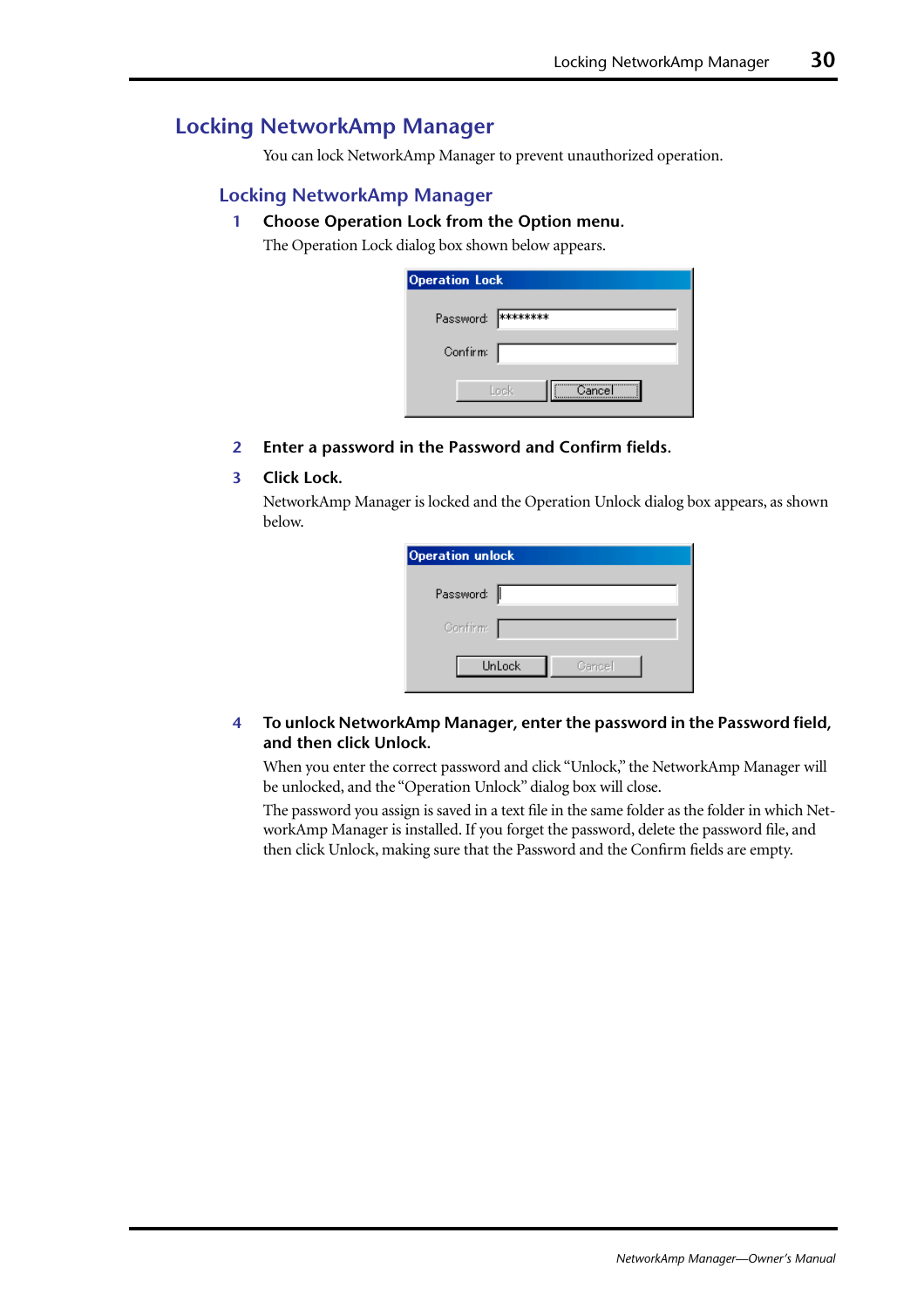# <span id="page-30-0"></span>**Using COM & MIDI Modes**

CobraNet's Serial Bridge feature allows serial data to be transmitted over the network. Normally, the ACU16-C and NHB32-C use the Serial Bridge to transmit amp control data. However, it can be used to transmit MIDI data (Program Change and Control Change) or AD824 head amp control data between any two NHB32-Cs on the network.

The Serial Bridge cannot carry Amp Control, MIDI, and AD824 data simultaneously. While MIDI mode is active, Amp Control data is not transmitted and only communications between the MIDI ports of the two specified NHB32-Cs takes place. Likewise, while COM mode is active, only communications between the COM ports of the two specified NHB32-Cs takes place.

Hookup examples featuring MIDI and COM modes are provided in the printed *ACU16-C/NHB32-C Owner's Manual.*

**1 To use MIDI or COM mode, choose COM/MIDI Mode from the Option menu.** The COM/MIDI Mode dialog box shown below appears.

| <b>COM/MIDI mode</b>                                                                |  |
|-------------------------------------------------------------------------------------|--|
| Select source and destination.                                                      |  |
| $\blacksquare$ NHB #00<br>$\overline{\mathbf{r}}$<br><b>NHB #01</b><br>$\mathbb{F}$ |  |
| Connect mode<br>MIDI<br><b>COM</b>                                                  |  |
| Deactivate COM/MIDI mode                                                            |  |
| Disconnect from network                                                             |  |
| `lose                                                                               |  |

**2 Use the pop-up menus to select two NHB32-Cs on the network.**

If both NHB32-Cs are online, the COM and MIDI buttons become available.

#### **3 Click COM to engage COM mode, click MIDI to engage MIDI mode.**

The selected mode is activated and all other NetworkAmp Manager functions are inactive. The COM/MIDI Mode dialog box remains open while COM or MIDI mode is active.

#### **4 To cancel COM or MIDI mode, click Deactivate COM/MIDI mode.**

Click Disconnect from network to disconnect from the network without cancelling the COM or MIDI mode.

#### **5 Click Close to close the COM/MIDI Mode dialog box.**

If the Close button is unavailable, cancel COM or MIDI mode, or disconnect from the network.

If you are running NetworkAmp Manager on several PCs, while COM or MIDI mode is active, the COM/MIDI Mode dialog box appears on all PCs and all control and monitoring functions are disabled. COM or MIDI mode can be cancelled from any PC.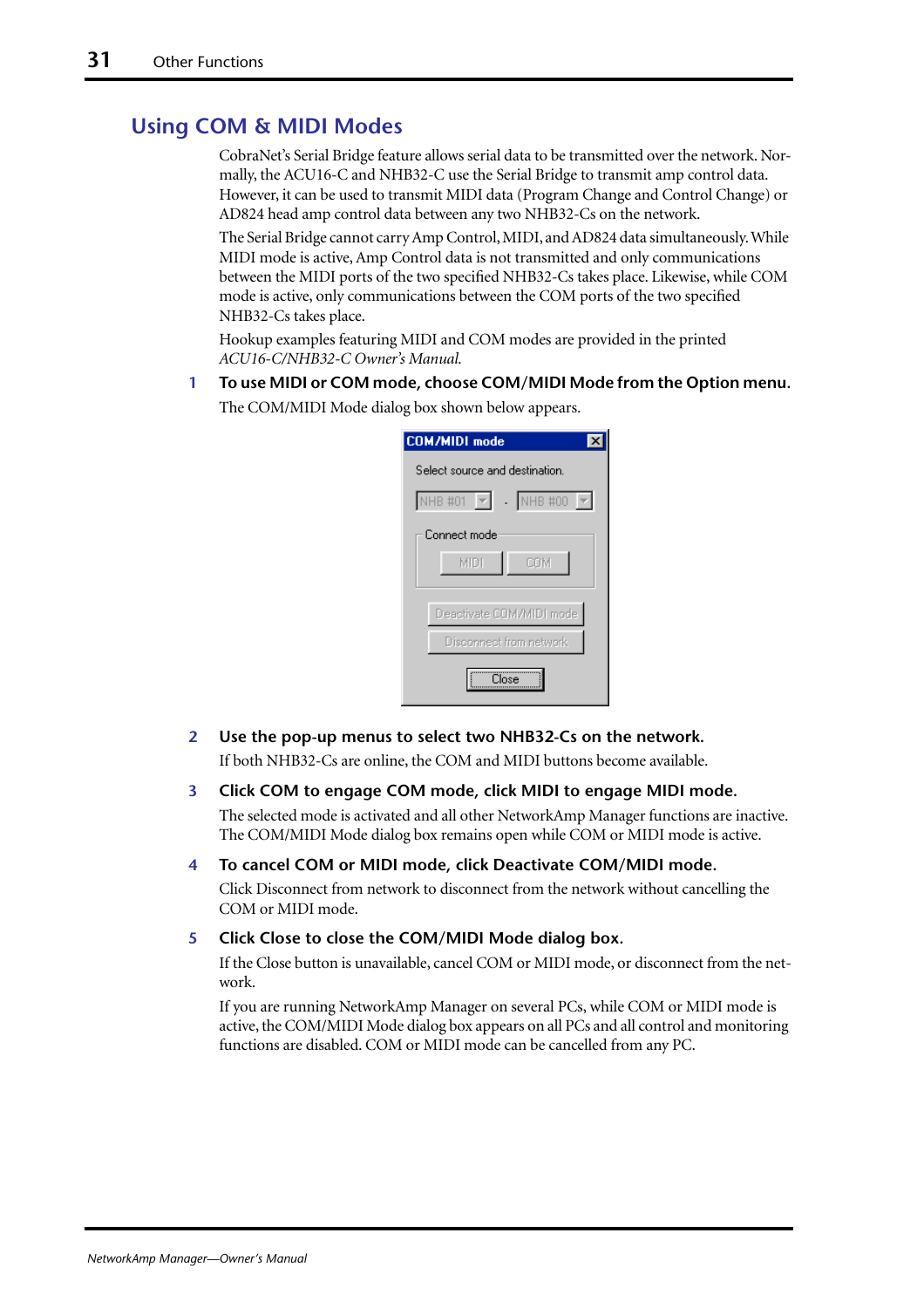# <span id="page-31-0"></span>**Group View**

With Group View you can view and control groups of channels from any amplifiers on the network. There are eight group pages and up to 16 channels can be displayed on each. To open the Group View page, choose Group View from the View menu.

GroupView Group 1 | Group 2 | Group 3 | Group 4 | Group 5 | Group 6 | Group 7 | Group 8 | **PC9500 PC9500**  $PC9500$  $PC9500$ **PC9500 PC9500 PC9500 PC9500 PC9500 PC9500 PC9500 PC9500** ÖN ÖN ON ON ON ON ON ON ON ON ON ON STEREO STEREO STEREO STEREO STEREO STEREO STEREO STEREO STEREO STEREO STEREO STEREO entranc Channe Channe Channe Channe gakuya, gakuya, gakuya, howaie, howaie, howaie, howaie  $\overline{2}$  $\overline{2}$  $\overline{2}$  $\overline{2}$  $\overline{2}$  $\overline{2}$  $\overline{\mathbf{1}}$ Output(W)  $\overline{\text{Output(W)}}$ Output(W)  $\overline{Output(W)}$ Output(W) Output(W) Output(W)  $\overline{Output(W)}$  $\overline{Output(W)}$ Output(W) Output(W) Output(W)  $@$  CLIP  $@$  CLIP **OD** CLIP **OD** CLIP  $Q$  CLIP  $@$  CLIP **O** CLIP **OD** CLIP **CD** CLIP  $@$  CLIP **OD** CLIP **O** CLIP 2400 2400 2400 2400 2400 2400 2400 2400 2400 2400 2400 2400 900 900 900 900 900 900 900 900 900 900 900 900 300 300 300 300 300 300 300 300 300 300 300 300 50 50 50 50 50 50 50 50 50 50 50 50 s  $\overline{\mathbf{S}}$  $\overline{\mathbf{S}}$ **c** × **c**  $\mathbf{r}$  $\mathbf{r}$ Impedance **Impedance** Impedance Impedance Impedance Impedance Impedance Impedance Impedance Impedance Impedance Impedance  $\sqrt{7.5}$   $\Omega$  $\sqrt{7.5}$   $\Omega$  $\sqrt{8.5}$   $\Omega$  $\sqrt{5.5}$   $\Omega$  $\sqrt{6.5}$   $\Omega$  $\sqrt{7.5}$   $\Omega$  $\sqrt{5.5}$   $\Omega$  $\sqrt{8.5}$   $\Omega$  $\sqrt{8.5}$   $\Omega$  $\sqrt{8.5}$   $\Omega$  $\sqrt{6.5}$   $\Omega$  $\sqrt{5.5}$   $\Omega$ **Temp Temp Temp** Temp **Temp Temp** Temp  $Temp$ Temp Temp Temp Temp 120 120 120 120 120 120 120 120 120 120 120 120 80 -<br>-<br><89 33 33 80 80 80 <89 80 **RES** 80 **RES** 80 80 80 80 80 80 kas **E**<89 30 30 30 30 40  $\overline{40}$ 40 40 40 40  $40$ 40 40 40 40 40 10 10 10 10 10 10 10 10 10 10 10 10  $\sqrt{63}$   $\degree$ C  $\sqrt{52}$  °C  $\sqrt{52}$   $\degree$ C  $\sqrt{63}$   $\degree$ C  $\sqrt{64}$  °C  $\sqrt{52}$   $\degree$ C  $\sqrt{52}$  °C  $\sqrt{64}$  °C  $\sqrt{64}$  °C  $52$ °C  $\sqrt{12}$  C  $\sqrt{63}$   $\degree$ C Input(dB) Input(dB) Input(dB) Input(dB) Input(dB) Input(dB) Input(dB) Input(dB) Input(dB) Input(dB) Input(dB) Input(dB) OVER .<br>VEF **OVER** 0VER over .<br>VER .<br>VER over .<br>VEF 0VER 0VER 0VER 11 16 1E 16 F  $\overline{B}$  $\overline{B}$  $\overline{a}$ B  $\overline{B}$ B  $\overline{B}$  $\overline{a}$ B  $\overline{a}$  $\overline{B}$ o o o  $\mathbf{u}$ o o o o  $\mathbf{u}$ o  $\mathbf{u}$ o -8 -8 -8 -8 -8  $-8$ -8  $-8$ -8 -8 -8 -8  $-24$ -24 -24 -24 -24  $-24$ -24  $-24$  $-24$  $-24$  $-24$  $-24$ AΤT AΤΤ  $ATT$ AΤΤ AΤT AΤΤ AΤΤ AΤΤ AΤΤ AΤT AΤT AΠ . r × T  $\mathbf{I}$  $\mathbf I$  $\mathbf{I}$  $\mathbf I$  $\mathbf I$  $\div \sqrt{12}$  $+$   $\boxed{48}$  $\div$   $\boxed{48}$ ਜ਼ਿਭ ਜ਼ਭ  $+$   $\frac{1}{2}$  $\div \boxed{46}$  $+$   $\overline{}}$   $25$  $\div \sqrt{12}$  $+$   $\overline{\phantom{1}}$   $\overline{\phantom{1}}$   $\overline{\phantom{1}}$   $\overline{\phantom{1}}$ ≑⊺िं  $+10$ Phase Phase Phase Phase Phase Phase Phase Phase Phase Phase Phase Phase Normal Normal Normal Normal Normal Normal Normal Normal Normal Normal Normal Normal Mute Mute Mute Mute Mute Mute Mute Mute Mute Mute Mute **Mute** 

The eight groups are selected by clicking the tabs along the top of the page. The Network tab is used when NetworkAmp Manager is being run on several PCs. For example, if you select Group View page #1 on PC #1, providing that the Group View page (or ACU Amp page or Channel Detail page) is open on PC #2, its Network tab will display the same channels as page #1 of PC #1. In fact, all networked PCs will display the same group of channels, and you will not be able to display different groups on the other PCs. If the Group View window is not open, nothing happens on PC #2.

*See the next page for information on editing groups...*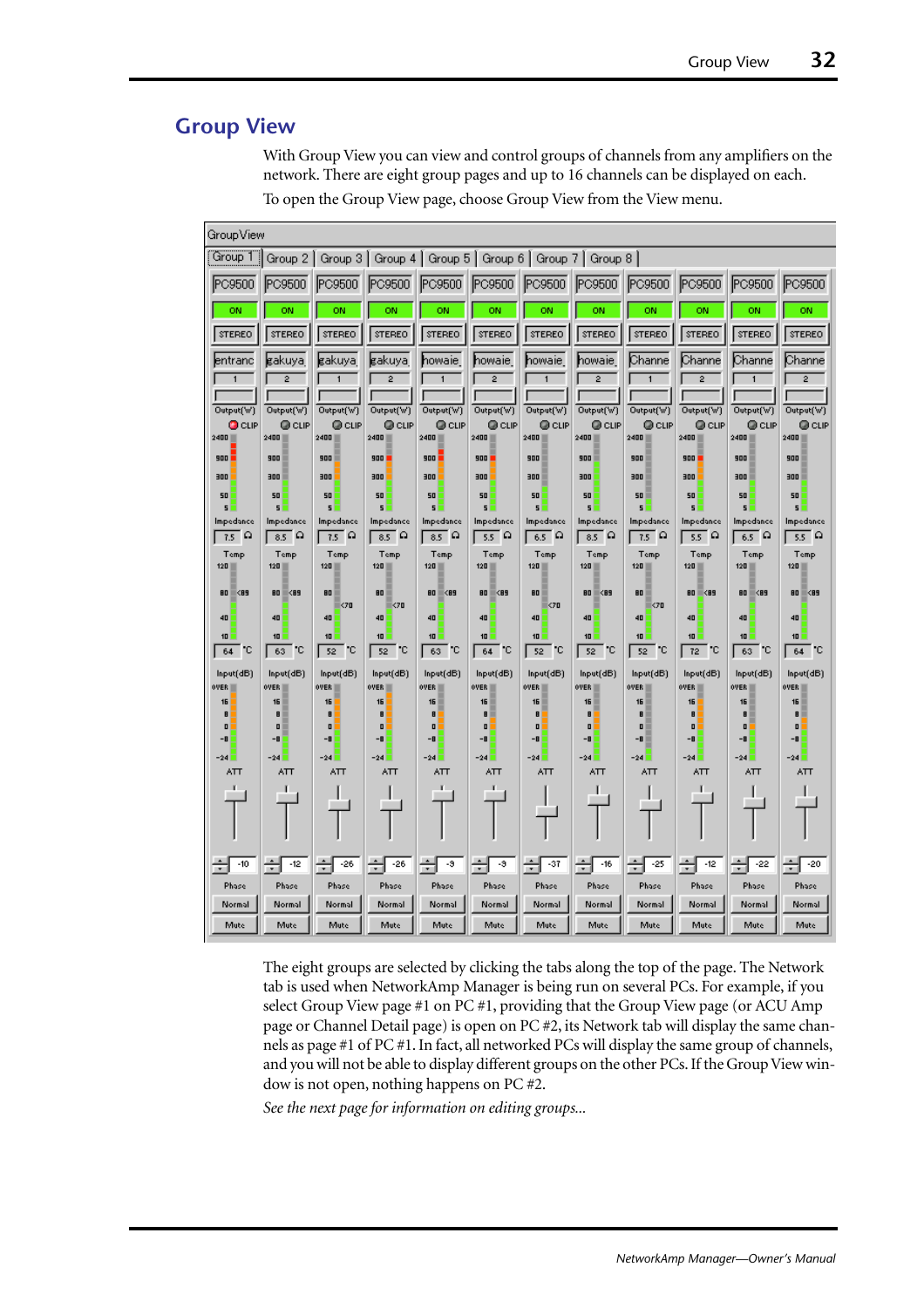### **Editing Groups**

Up to 16 channels can be added to each Group View page.

**1 Choose Group View from the View menu.**

The Group View page appears.

**2 Right-click on the page and select Edit Group View from the pop-up menu.** The Group View Setup dialog box appears, as shown below.

| Group view setup                                                                              |                                                                                      | 図                    |
|-----------------------------------------------------------------------------------------------|--------------------------------------------------------------------------------------|----------------------|
| Groups<br>Group 1<br>▲<br>Group 2<br>Group 3<br>Group 4<br>Group 5<br>Group 6                 | Move up<br>Move down                                                                 |                      |
| Group name<br>Group 1<br>ACU                                                                  | Grouped channels                                                                     |                      |
| #04 ACU16-C<br>#05 ACU16-C<br>#06 ACU16-C<br>#07 ACU16-C                                      | [#04_ACU16-C] [#02_PC9500N] #01_howaie_1<br>[#04_ACU16-C] [#02_PC9500N] #02_howaie_2 | Move up<br>Move down |
| AMP<br>#00 PC9500N<br>#01 PC9500N<br>#02 PC9500N<br>#03 PC9500N<br>#04 PC9500N<br>#05 PC9500N |                                                                                      |                      |
| CH<br>#01 howaie_3<br>#02 howaie_4                                                            | $\rightarrow$<br>⟨<br>$\ll$                                                          |                      |
|                                                                                               | OK<br>Cancel                                                                         | <b>Apply</b>         |

**3 Select a group in the Groups list.**

You can sort groups by using the Move up and Move down buttons.

- **4 Use the Group name field to edit the group's name.** This is the name that appears on the Group View page tabs.
- **5 Select the ACU16-C to which the power amplifier is connected in the ACU list.** The power amplifiers connected to the selected ACU16-C are displayed in the AMP list.

# **6 Select a power amplifier in the AMP list.** The channels of the selected power amplifier are displayed in the CH list.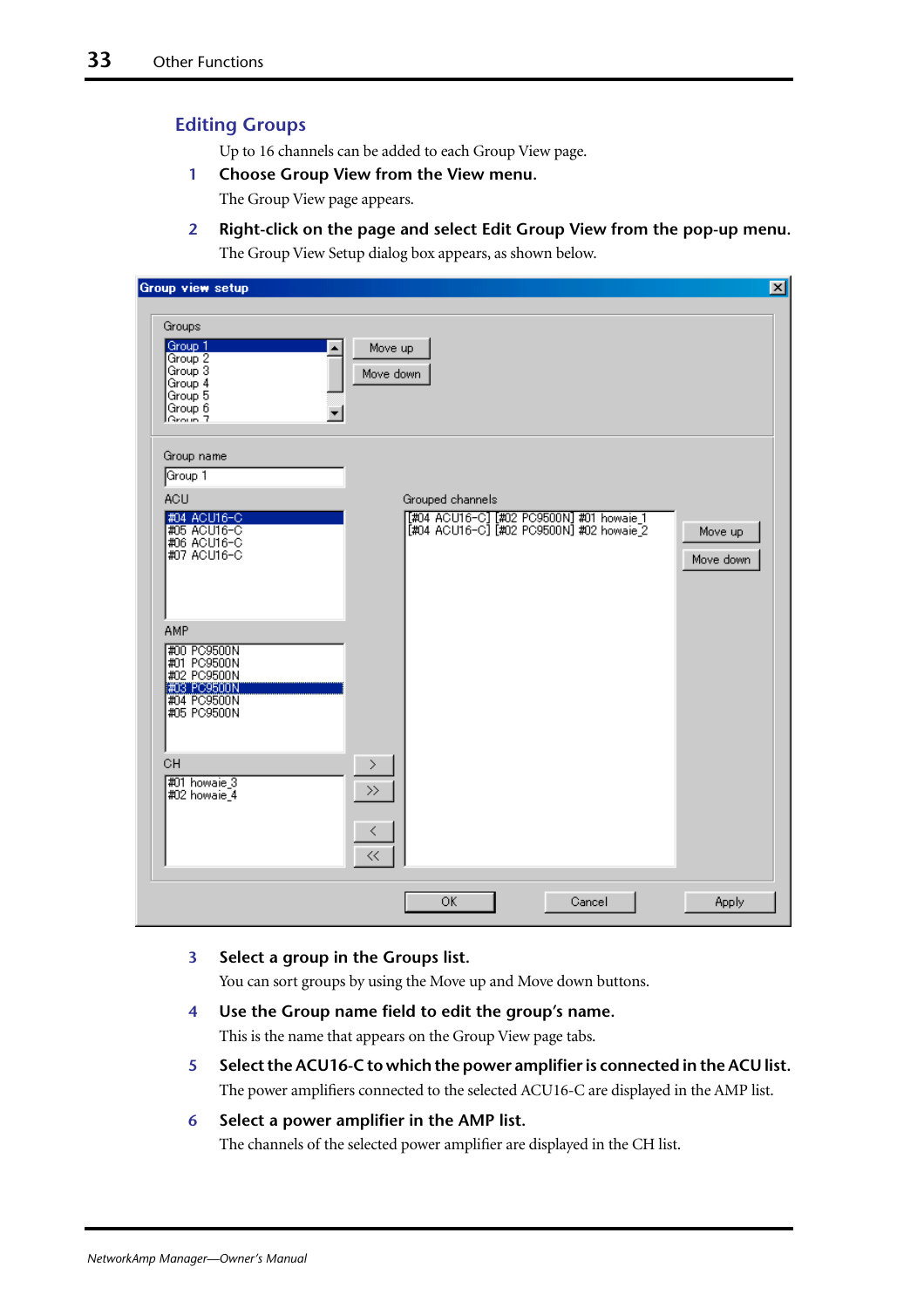#### **7 Select a channel in the CH list and click the Add [>] button.**

The channel is added to the group. To add all channels, click the Add All [>>] button.

**8 To remove a channel from the group, select it and then click the Remove [<] button.**

To remove all channels, click the Remove All [<<] button.

You can sort the grouped channels by using the Move up and Move down buttons.

**9 When you've finished, click the OK button to apply your edits and close the Group View Setup dialog box.**

If you click the Apply button, your edits are applied to the Group View and the dialog box remains open. Click Cancel to leave the settings unchanged and close the dialog box.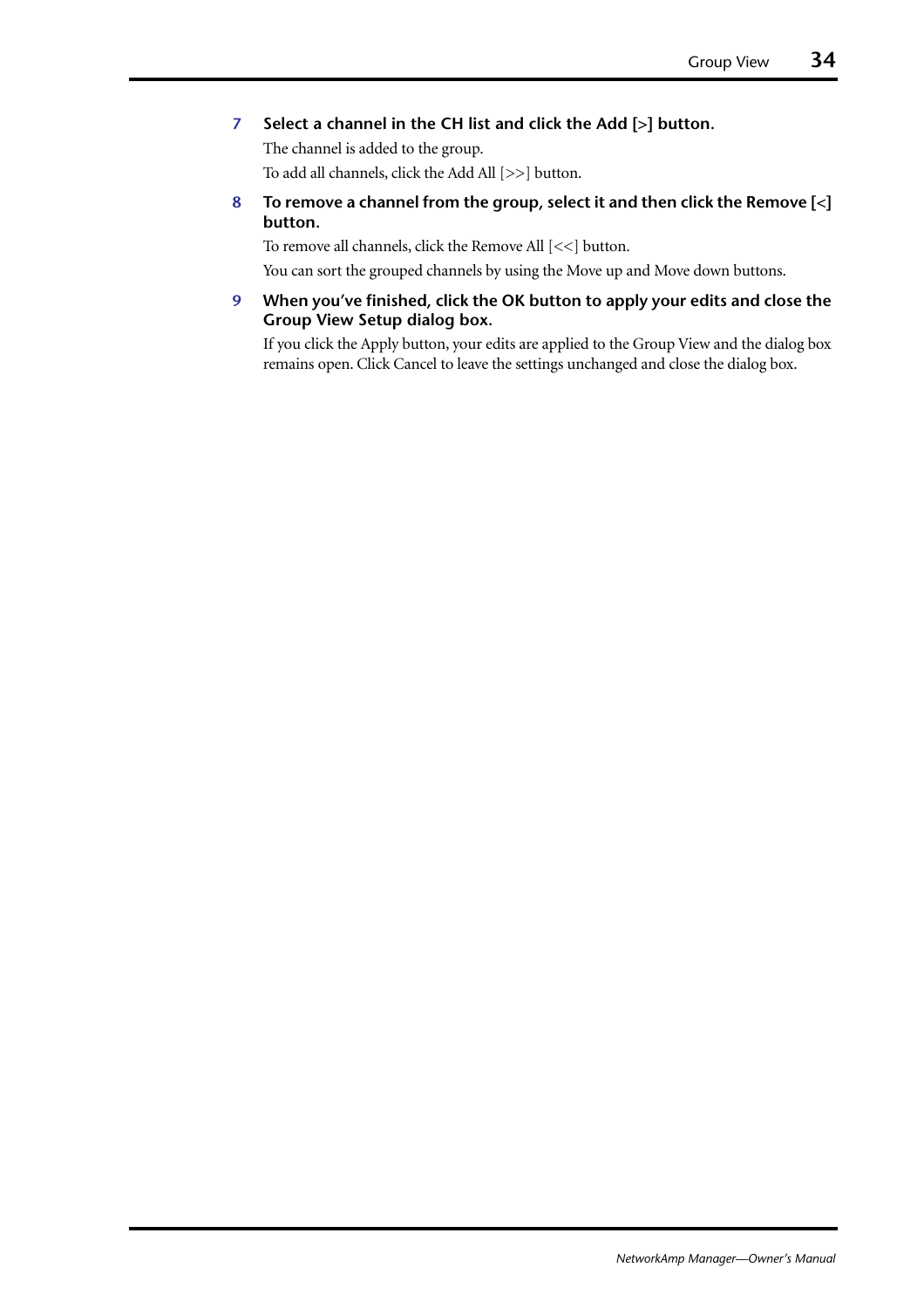# <span id="page-34-0"></span>**Control Link**

With Control Link you can group power amplifiers for simultaneous control of power Standby and On. Up to 16 Control Link groups are available.

To open the Control Link page, choose Control Link from the View menu.

| Control link             |                       |
|--------------------------|-----------------------|
| POWER A                  | POWER I               |
| STANDBY                  | STANDBY               |
| ON                       | ON                    |
| POWER B                  | POWER J               |
| STANDBY ON               | STANDBY ON            |
| POWER C                  | POWER K               |
| <b>STANDBY</b>           | STANDBY               |
| ON                       | - ON                  |
| POWER D<br>STANDBY<br>ON | POWER L<br>STANDBY ON |
| POWER E                  | POWER M               |
| STANDBY                  | STANDBY               |
| ON                       | ON                    |
| POWER F                  | POWER N               |
| <b>STANDBY</b>           | <b>STANDBY</b>        |
| ON                       | $-ON$                 |
| POWER G                  | POWER O               |
| STANDBY ON               | STANDBY ON            |
| POWER <sub>H</sub>       | POWER P               |
| <b>STANDBY</b>           | <b>STANDBY</b>        |
| ON                       | ON                    |

The STANDBY and ON buttons are unavailable when no power amplifiers are in a group or when the group is disabled. When a group is enabled, you can click the STANDBY button to simultaneously set all power amplifiers in that group to Standby mode. When an ON button is clicked, the amplifiers in that group are turned on.

When all power amplifiers in the group are in Standby mode, the STANDBY button appears depressed. When all power amplifiers in a group are on, the ON button appears depressed. If some power amplifiers in the group are in Standby mode and some are on, both buttons appear in the up position.

*See the next page for information on editing groups...*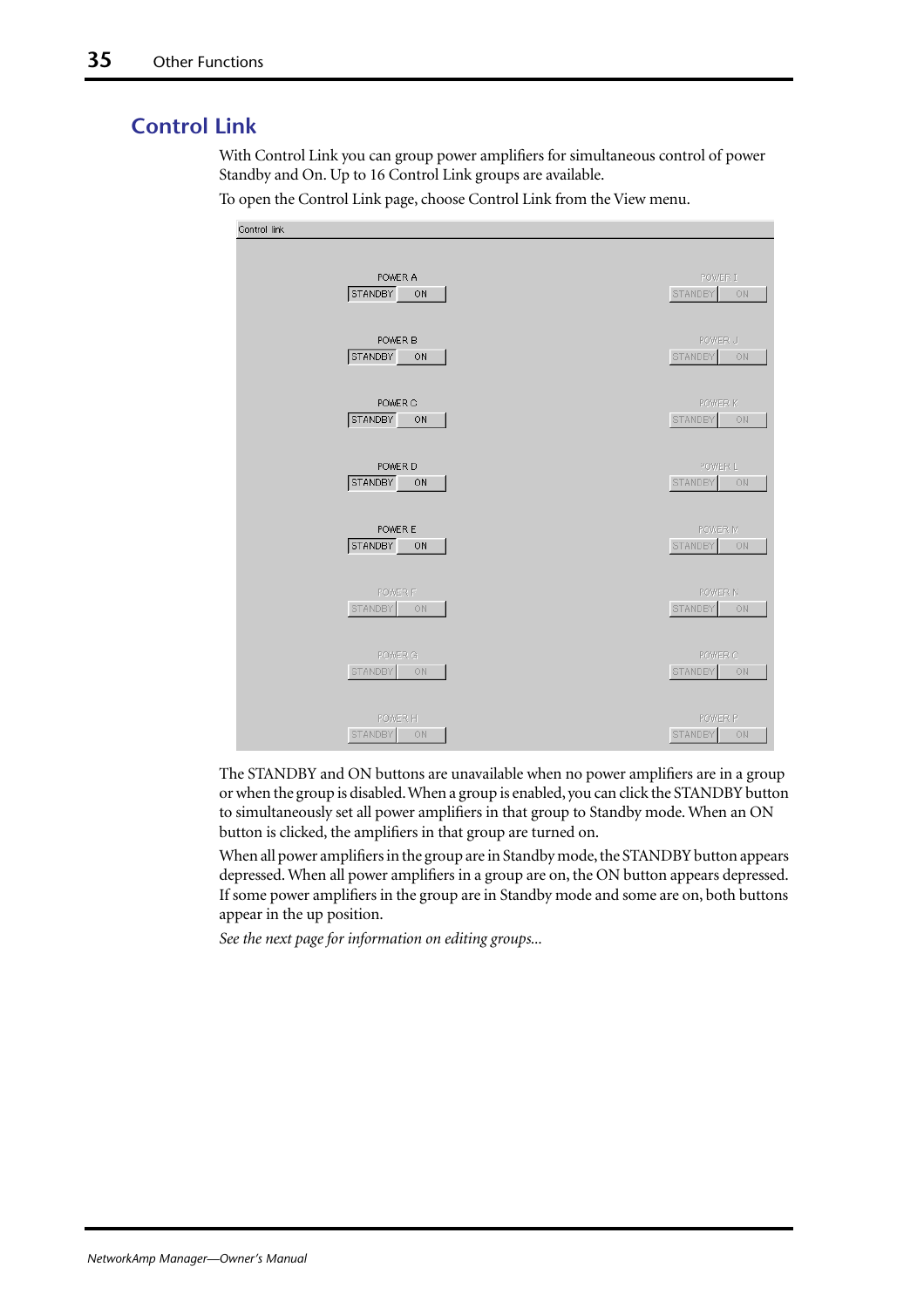### **Editing Groups**

- **1 Choose Control Link from the View menu.** The Control Link page appears.
- **2 Right-click on the page and select Edit Control Link from the pop-up menu.** The Control Link Setup dialog box appears, as shown below.

| Groups<br>POWER A<br>Move up<br>POWER B<br><b>IPOWER C</b><br>Move down<br>1power d<br>IDOUED E<br>Group name<br>POWER A<br><b>ACU</b><br>Grouped amps<br>#04 ACU16-C<br>[#04 ACU16-C] #00 PC9500N<br>#05 ACU16-C<br>[#04 ACU16-C] #01 PC9500N<br>#06 ACU16-C<br>[#04 ACU16-C] #02 PC9500N<br>#07 ACU16-C | $\vert x \vert$ |
|-----------------------------------------------------------------------------------------------------------------------------------------------------------------------------------------------------------------------------------------------------------------------------------------------------------|-----------------|
|                                                                                                                                                                                                                                                                                                           |                 |
|                                                                                                                                                                                                                                                                                                           |                 |
| AMP<br>$\mathcal{P}$<br>#03 PC9500N<br>#04 PC9500N<br>$\rightarrow$<br>#05 PC9500N<br>$\langle$<br>$\ll$                                                                                                                                                                                                  |                 |

#### **3 Select a group in the Groups list.**

#### **4 To enable the group, click its check box.**

The check boxes are used to enable and disable groups. You can sort the groups by using the Move up and Move down buttons.

- **5 Use the Group name field to enter a name for the group.** This is the name that appears on the Control Link page.
- **6 Select the ACU16-C to which the power amplifier is connected in the ACU list.** The power amplifiers connected to the selected ACU16-C are displayed in the AMP list.
- **7 Select a power amplifier in the AMP list and click the Add [>] button.** The power amplifier is added to the group. To add all power amplifiers, click the Add All [>>] button.
- **8 To remove a power amplifier from the group, select it and then click the Remove [<] button.**

To remove all power amplifiers, click the Remove All [<<] button.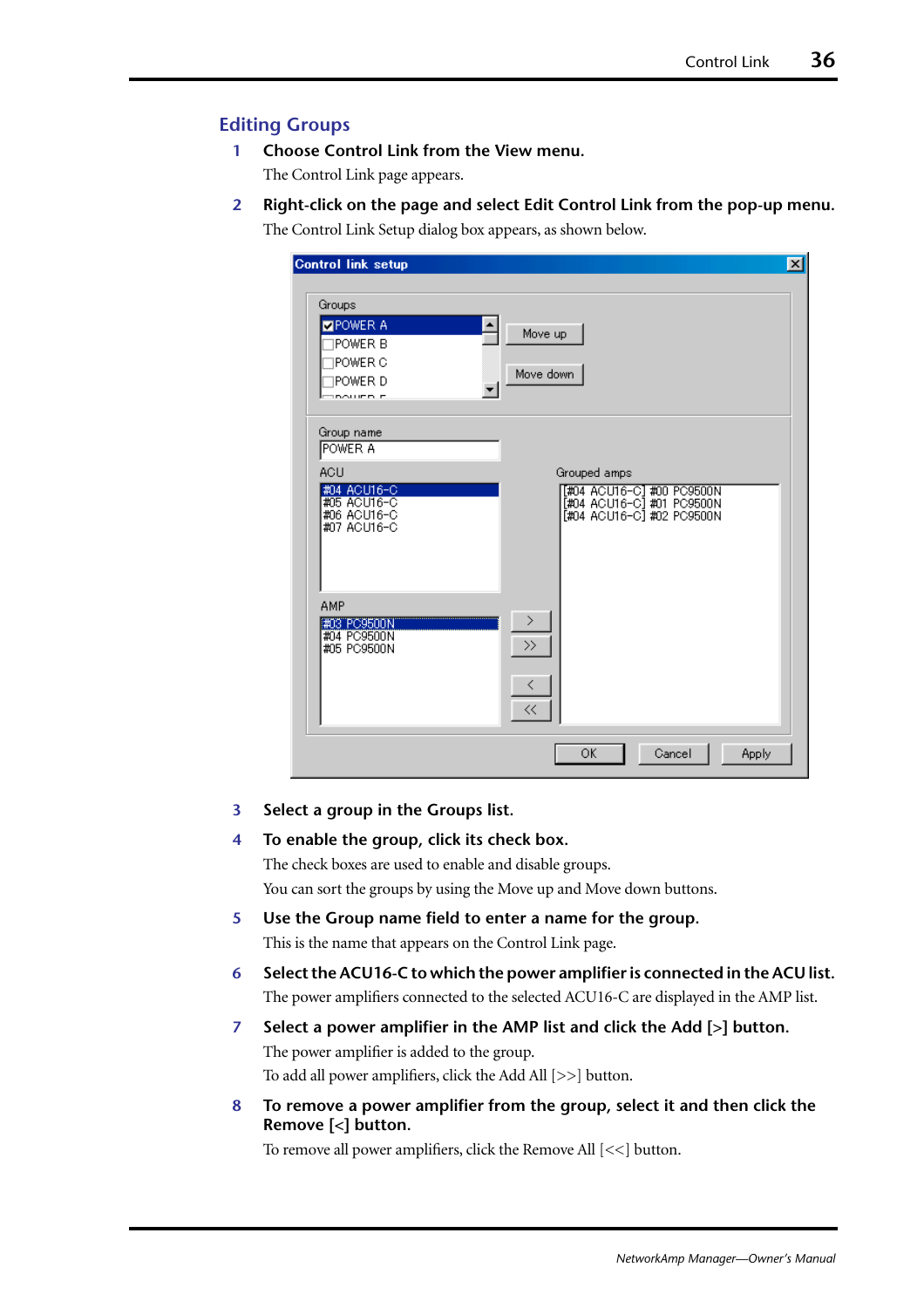## **9 When you've finished, click the OK button to apply your edits and close the Control Link Setup dialog box.**

If you click the Apply button, your edits are applied and the dialog box remains open. Click Cancel to leave the settings unchanged and close the dialog box.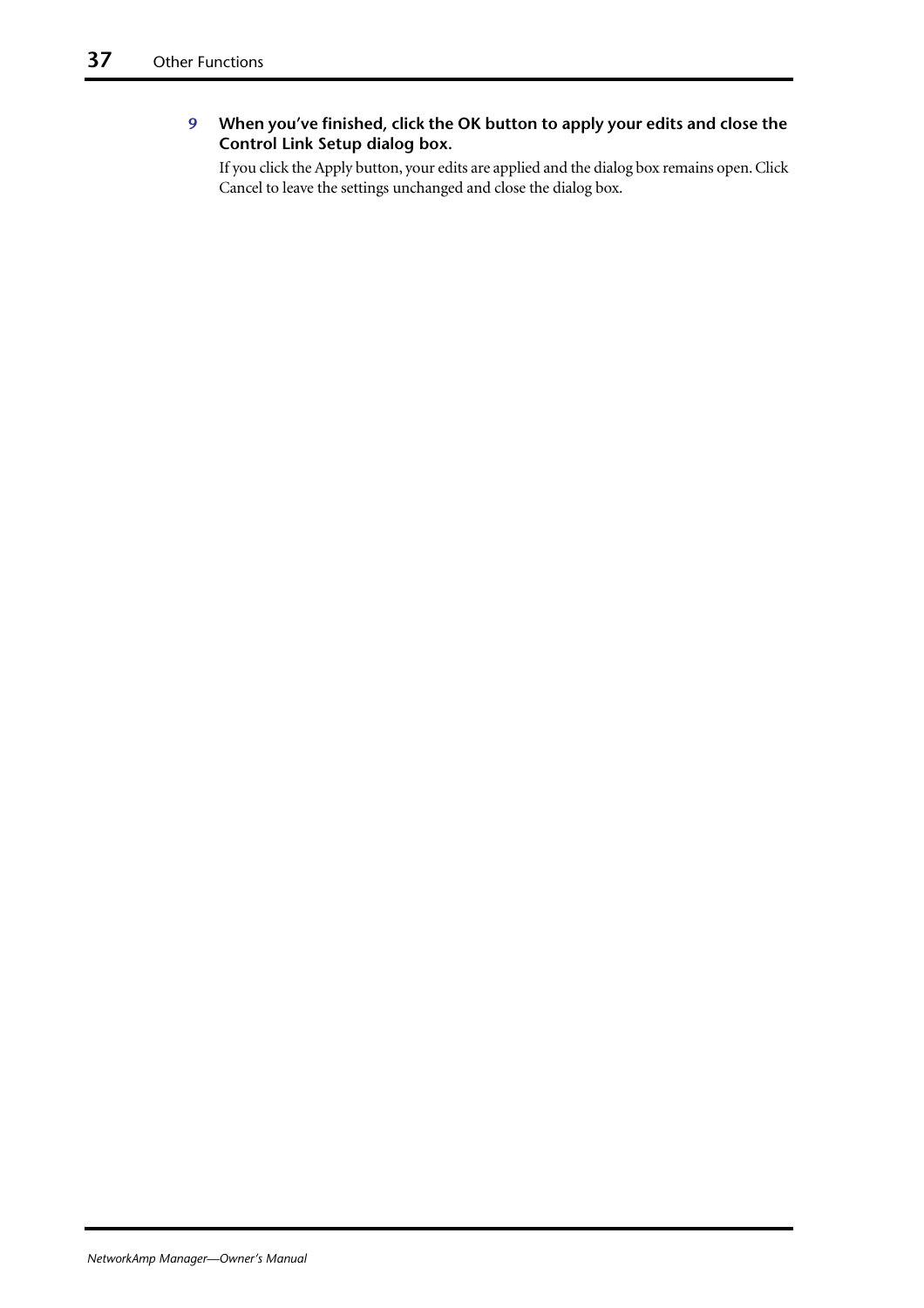# <span id="page-37-0"></span>**Appendix**

# <span id="page-37-3"></span><span id="page-37-1"></span>**Troubleshooting**

| Symptom                                                                                                                                                                                                                                                                                                                            | Advice                                                                                                                                                                                                                                                                  |
|------------------------------------------------------------------------------------------------------------------------------------------------------------------------------------------------------------------------------------------------------------------------------------------------------------------------------------|-------------------------------------------------------------------------------------------------------------------------------------------------------------------------------------------------------------------------------------------------------------------------|
| <b>The Connect to Network</b><br>command in the File menu is<br>unavailable?                                                                                                                                                                                                                                                       | This command is unavailable if no PC interface has been specified.<br>Choose General Setup from the Option menu and specify inter-<br>faces for MIDI IN and MIDI OUT.                                                                                                   |
| Forgotten the password?                                                                                                                                                                                                                                                                                                            | Delete the password file located in the folder in which Net-<br>workAmp Manager is installed, make sure that the Password field<br>and the Confirm field are blank, and then click Unlock.                                                                              |
| Pressing the F1 key opens the<br>help document in the wrong<br>language?                                                                                                                                                                                                                                                           | Choose the required language from the Help->Help Topics sub-<br>menu. NetworkAmp Manager will remember your selection and<br>open the same document the next time you choose Help from the<br>help menu, or press the F1 key.                                           |
| You changed the latency<br>setting, but the actual delay<br>time does not change. (Nor<br>does any error message<br>appear.)                                                                                                                                                                                                       | Update the system software version of the ACU-16C/NHB32-C.<br>For details on updating, refer to the Yamaha website.<br>http://www.yamahaproaudio.com/                                                                                                                   |
| In a project whose latency<br>setting you changed, executing<br>"Connect & send to network"<br>produces an error message<br>such as "Skip this device," and<br>transmission is halted. When<br>you subsequently go on-line,<br>the Log window shows a<br>message such as "Unexpected<br>data change detected [NHB#xx<br>Latency]." | The system software of the CobraNet module does not support<br>changing the latency setting. If you want to change the latency to<br>other than 5.33 ms, you will need to update the CobraNet mod-<br>ule. For details on upgrading, please contact your Yamaha dealer. |

# <span id="page-37-2"></span>**Keyboard Shortcuts**

## **File Menu**

| l CTRL+N     | Creates a new project                     |
|--------------|-------------------------------------------|
| l CTRL+O     | Opens an existing project                 |
| l CTRL+S     | Saves the current project                 |
| SHIFT+CTRL+S | Saves the current project with a new name |

#### **Edit Menu**

| $CTRL+X$      | Moves the currently selected item to the clipboard     |
|---------------|--------------------------------------------------------|
| $CTRL+C$      | Copies the currently selected item to the clipboard    |
| CTRL+V        | Pastes the clipboard contents to the selected position |
| <b>DELETE</b> | Deletes the currently selected item                    |

# **Help Menu**

|--|--|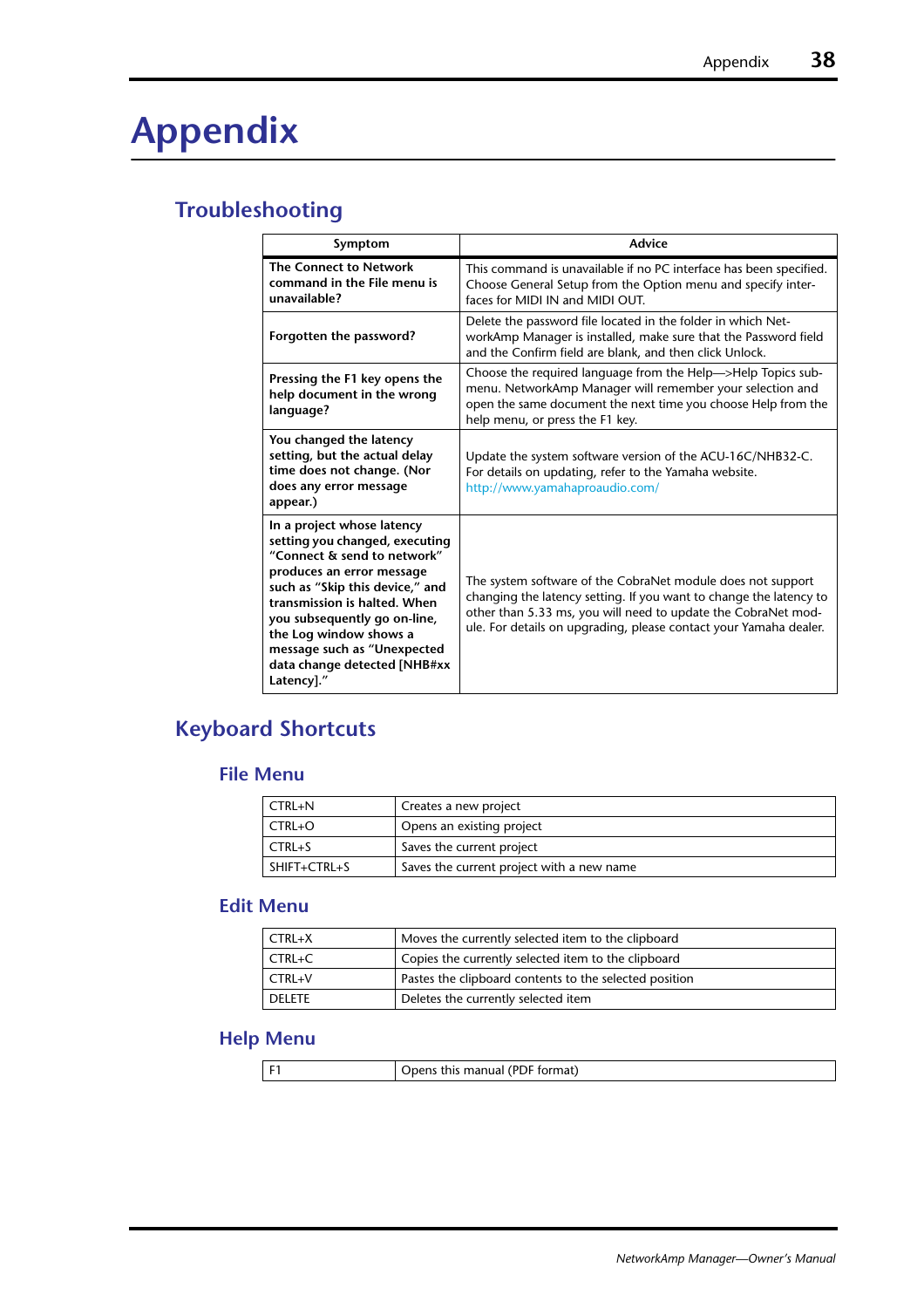# <span id="page-38-1"></span><span id="page-38-0"></span>**Glossary**

This glossary contains terms relevant to NetworkAmp Manager, the ACU16-C, and NHB32-C. A wealth of information about CobraNet, with sections especially for designers and installers, is available on the Peak Audio Web site at<http://www.peakaudio.com>. If you are designing a network, we strongly recommend that you visit this Web site and study the information available in order to take full advantage of the CobraNet technology.

**100Base-T:** *See* Fast Ethernet.

**100Base-FX:** Fast Ethernet utilizing multimode fiber optic cables, with a maximum transmission distance of two kilometers. Single mode fiber supports distances of over 100 kilometers.

**100Base-TX:** Fast Ethernet utilizing Category 5 (CAT5) twisted pair data grade cables and RJ-45 connectors. These cables are readily available in a range of lengths and colors. The maximum allowed cable run in an 100Base-T Ethernet network is 100 meters. If you need to make custom cables, be sure to maintain the natural twist of the conductors as close to the connector as possible. More than 25 mm of untwisted cable can affect performance. If you're using cable ties, don't tighten them so as to deform the outer insulation, and do not bend cables tightly. Doing so may affect the cable's impedance and degrade performance.

**1000Base-T:** *See* Gigabit Ethernet.

**APJ:** The file name extension of NetworkAmp Manager projects (e.g., My project.apj).

**Asynchronous:** Not synchronized. Often used to describe communications between devices that are not synchronized by a common clock, in which data is sent intermittently rather than in a steady stream. CobraNet's Serial Bridge is asynchronous. *Contrast with* Isochronous.

**Auto-negotiation:** The automatic negotiations that go on between two network devices in order to determine half/full-duplex operation and data transfer rate (e.g., 10, 100, 1000 Mbps) before actual data transmission commences. Auto-negotiation only works on switched networks. With repeater networks, all data transfers are half-duplex and the transfer rate is determined by the slowest device on the network. All CobraNet interfaces support auto-negotiation.

**Bundle:** CobraNet distributes digital audio data in bundles. One Ethernet packet contains one bundle. A single bundle can carry eight channels of 20-bit/48 kHz digital audio, or seven channels of 24-bit/48 kHz digital audio (with a latency of 5.33 ms). Bundles are numbered from 1 through 65,279. Bundles can be transmitted one-to-one (unicast) or one-to-many (multicast). Network efficiency can be optimized by using all eight channels in each bundle instead of, for example, using four channels in two bundles or two channels in four bundles. *See also* Multicast bundle *and* Unicast bundle.

**Bundle 0:** Not really a bundle as such, more of a null setting that can be made on Cobra-Net devices to disable transmission or reception as necessary.

**CAT3:** Category 3 twisted pair cable supports a maximum data transfer rate of 10 Mbps and is used for 10Base-T Ethernet networks.

**CAT5:** Category 5 twisted pair cable supports a maximum data transfer rate of 100 Mbps and is used for 100base-TX Ethernet networks.

**CobraCAD:** Freely available software from Peak Audio for verification and performance testing of CobraNet network designs. The latest version includes device icons for the ACU16-C and NHB32-C.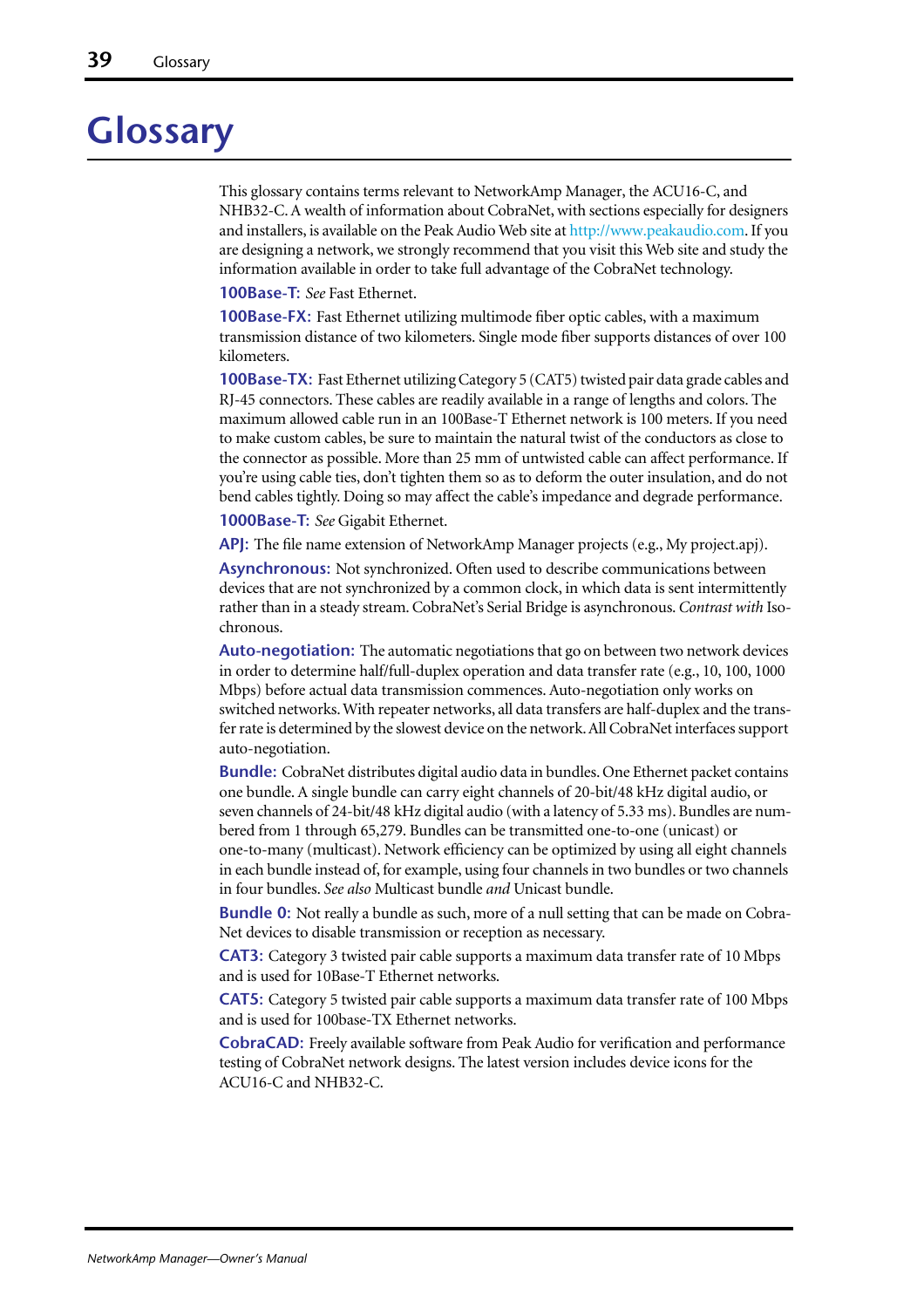**CobraNet:** Developed by Peak Audio, CobraNet technology allows real-time uncompressed digital audio distribution over industry standard 100Base-T Ethernet networks. Up to 128 channels, 64 in each direction, can be carried simultaneously over a switched 100Base-T network (64 channels on repeater networks). CobraNet supports a 48 kHz sampling rate with 16, 20, or 24-bit resolution. CobraNet devices can happily coexist with networked computers, printers, etc., on a switched 100Base-T Ethernet network, however, a dedicated network infrastructure is strongly recommended.

**CobraNet audio channel:** In CobraNet terminology, an audio channel is one 48 kHz digital audio signal with a 16, 20, 24-bit resolution.

**CobraNet primary/secondary ports:** CobraNet interfaces feature built-in redundancy, with primary and secondary ports for connection to primary and secondary networks. If an unrecoverable fault should occur on the primary network, CobraNet automatically switches to the secondary network, providing uninterrupted operation. Both ports are transformer isolated and fully comply with the IEEE 802.3 standard.

**Conductor:** The device on a CobraNet network that acts as wordclock master and network arbitrator. Only one device can be Conductor at any one time. If that device is unplugged or fails, another device automatically takes over as Conductor. The conductor ensures that only one device transmits data in each bundle at any one time. *See also* Performer.

**Crossover Ethernet cable:** An Ethernet cable whose data transmit and receive conductors have been swapped. Crossover cables are used to connect two Ethernet devices directly to each other. They should never be used to connect devices to a hub. *Contrast with* Straight Ethernet cable.

**CSV:** Abbreviation for Comma Separated Value file. CSV files, which are commonly used to exchange table-like data from spreadsheets and databases, use commas to separate the individual values on each line. NetworkAmp Manager log files use the CSV format and can easily be imported into a spreadsheet for further analysis.

**Ethernet:** The most widely implemented network protocol. The first implementation 10Base-T supports data transfer rates of 10 Mbps. The next implementation, 100Base-T (or Fast Ethernet) supports 100 Mbps. The newest version, Gigabit Ethernet, supports transfer rates of 1,000 Mbps (i.e., 1 gigabit).

**Fast Ethernet:** Also known as 100Base-T, the Ethernet standard that supports data transfer rates of 100 Mbps. CobraNet runs on Fast Ethernet networks.

**Gigabit Ethernet:** Also known as 1000Base-T, the Ethernet standard that supports data transfer rates of 1,000 Mbps. CobraNet supports Gigabit Ethernet. A Gigabit switched network can handle up to 1,028 CobraNet audio channels.

**Hub:** *See* Repeater hub *and* Switching hub.

**Isochronous:** Occurring at fixed intervals in time. Often used to describe real-time communications between devices in which data must be delivered at regular intervals. Cobra-Net transmits digital audio data isochronously. *Contrast with* Asynchronous.

**LAN (Local Area Network):** A network that exists in the same building or group of buildings. CobraNet is a LAN technology. *See also* WAN.

**Latency:** A CobraNet network adds a fixed latency (propagation delay) to all audio data that is conveyed over the network. You can select this delay from a range of 5.33 ms / 2.67 ms / 1.33 ms. However, decreasing the latency will intensify the limitations on Ethernet's packet delivery time, and will therefore decrease the maximum number of switches that can be used. If you set the latency to 1.33 ms, the number of bundles that can be used by the NHB32-C will be a maximum total of four for input and output. Also, while some applications will compensate for this, you will need to take into account this latency value when calculating the appropriate delay time used to compensate for mic positioning or to eliminate the Haas effect.

**Managed hub:** A type of switching hub that improves network efficiency by segregating a LAN into smaller virtual LANs.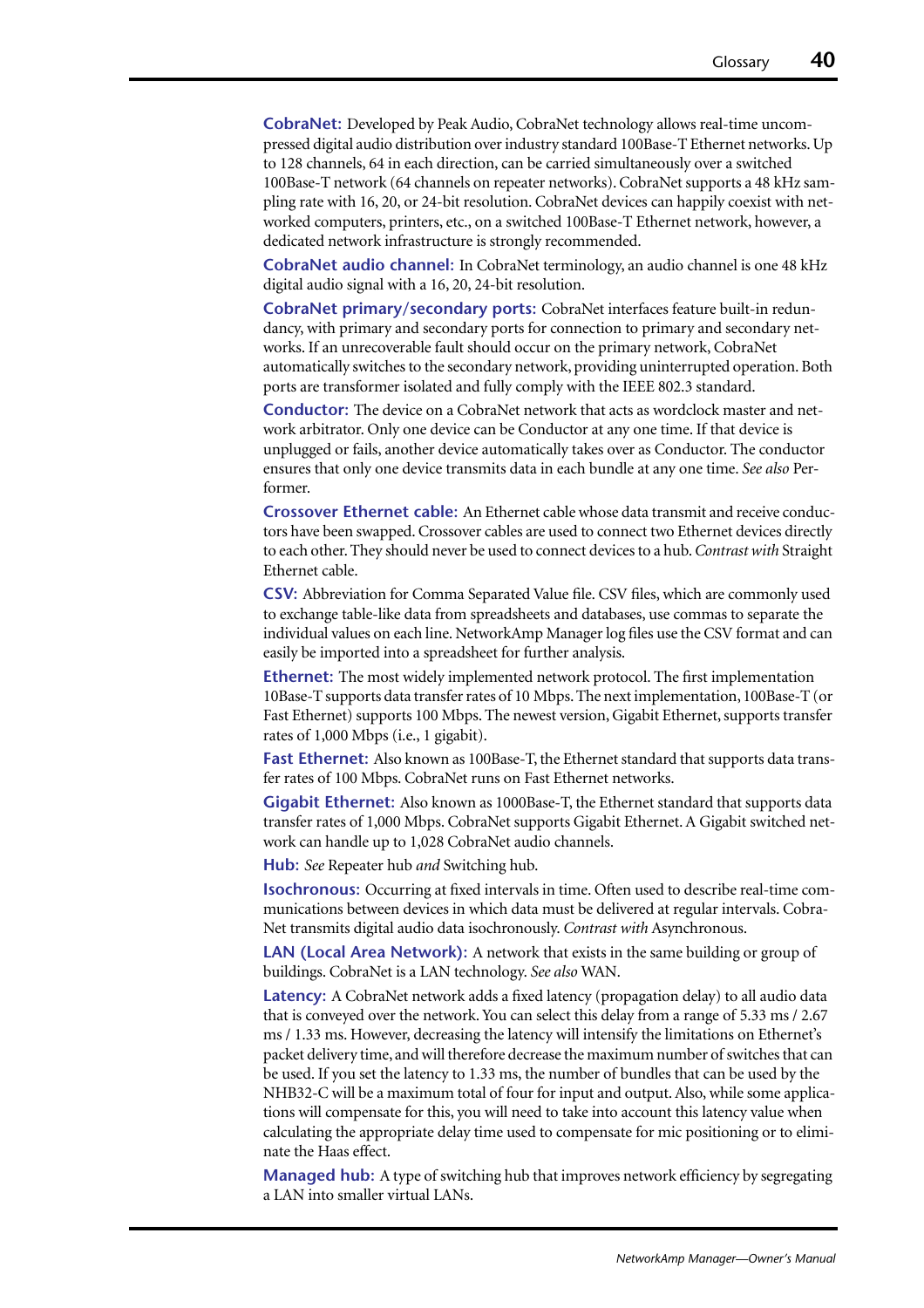**Media converter:** A device that converts from one type of distribution media to another, for example, Ethernet (100Base-TX) to fiber optic (100Base-FX).

**Multicast bundle:** CobraNet bundles 1 through 255 are multicast bundles, which means they are transmitted to all devices on the network regardless of whether any devices are configured to receive them. Multicast bundles allow point-to-multipoint connections and can be used with repeater hubs or switching hubs. Advantages include the ability to distribute digital audio to any number of devices simply by configuring those devices to receive the same bundle. Disadvantages are that all available network bandwidth is used, devices receive all bundles and must decide for themselves whether to receive or ignore the data, and any 10Base-T data ports (e.g., computers, printers, etc.) will be flooded with data. It can be stressful for switching hubs, which must work hard to transmit all incoming data to all output ports. *Contrast with* Unicast Bundle.

**Network topology:** The structure of a network. Common network topologies include star, ring, tree, and bus. Ethernet networks utilizing hubs are typically wired in a star topology, although a network may consist of various topologies.

**Performer:** The devices on a CobraNet network that are wordclock slaves. Performers synchronize to the conductor. *See also* Conductor.

**Repeater hub:** A basic network hub that retransmits all incoming data to all of its output ports.

**RJ-45 connector:** The type of connector used to connect 10Base-T, 100Base-T, and 1000Base-T Ethernet devices.

**RS-232C:** A serial interface for connecting serial devices, offering a transmission distance of approximately 15 meters, typically using 9- or 25-pin D-sub connectors.

**RS-422:** A balanced serial interface for connecting serial devices, offering a transmission distance of approximately 1 kilometer and higher data rates and greater immunity to interference than RS-232C.

**RS-485:** A balanced serial interface for connecting serial devices. Similar to RS-422 but with support for multiple receivers and transmitters, offering bidirectional half-duplex communications over a single twisted pair.

**Sampling rate:** CobraNet supports a single sampling rate of 48 kHz.

**Serial Bridge:** CobraNet's Serial Bridge feature allows serial data up to 57.6 kbps to be transmitted over the network. Due to the process of packetizing and re-serializing serial data, data sent over the Serial Bridge is delayed approximately 10 milliseconds.

**Straight Ethernet cable:** An Ethernet cable that is wired pin-for-pin (i.e., pin 1 connects to pin 1, pin 2 to pin 2, and so on). Straight cables are used to connect Ethernet devices to networks. You can easily tell whether an Ethernet cable is crossover or straight by looking at the wiring of both connectors. If the wiring is identical, it's a straight cable. If it's different, it's a crossover cable. *Contrast with* Crossover Ethernet cable.

**STP (Shielded Twisted Pair):** A cable consisting of two shielded conductors that are twisted together.

**Switching hub:** Sometimes referred to as a *switch*, switching hubs know the network address of each device on the network and automatically route network traffic accordingly, so each device receives only data addressed to it.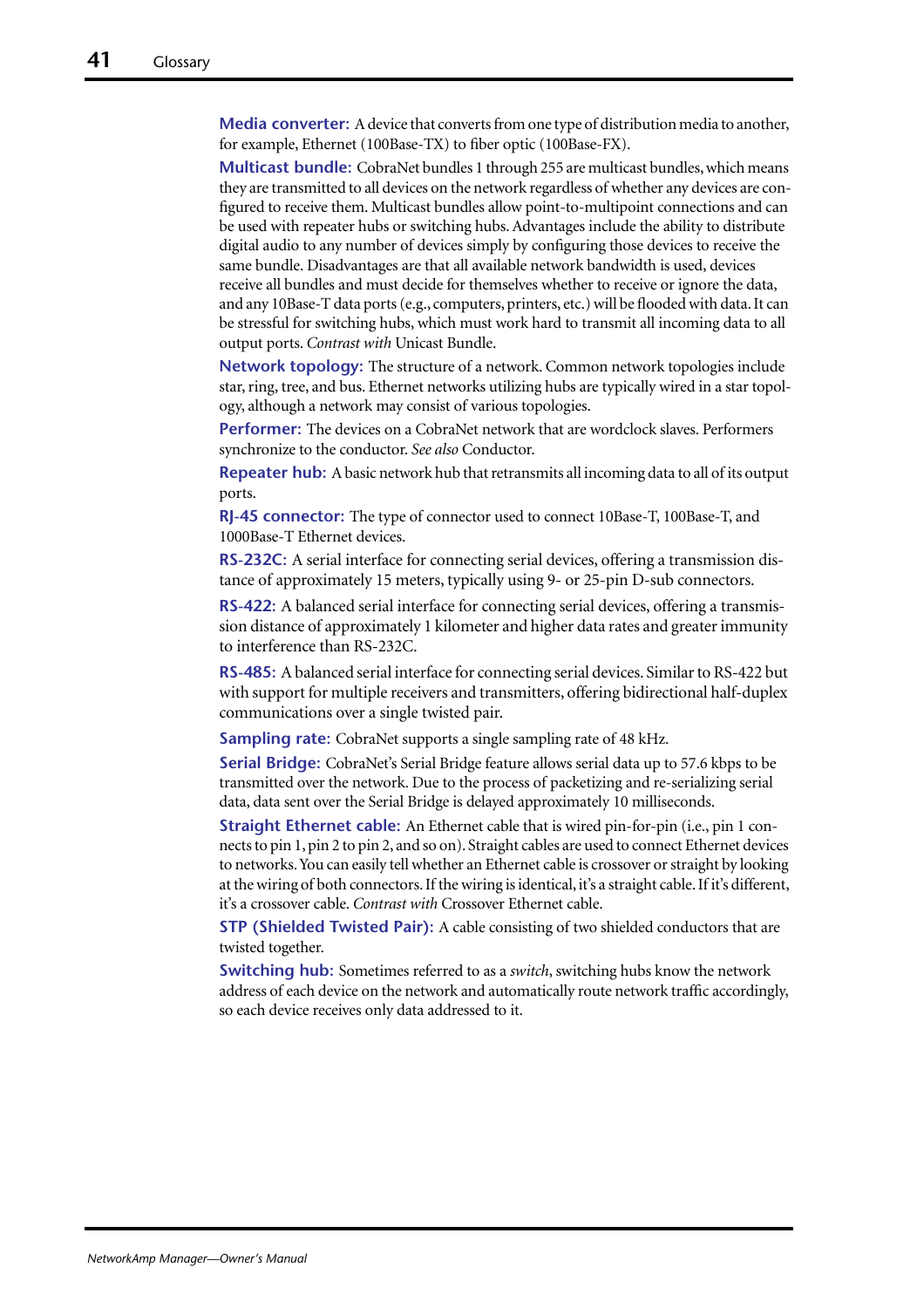**Unicast bundle:** CobraNet bundles 256~65,279 are unicast bundles. (However since the ACU16-C/NHB32-C support only bundle numbers 0~16,383, they can only use unicast bundles 256~16,383.) In other words, these are transmitted only if the two devices are set to transmit and receive that specific bundle. Unicast bundles only allow point-to-point connections and as such are far more bandwidth efficient than multicast bundles. This efficiency means that CobraNet can happily coexist with networked computers, printers, etc., on a switched 100Base-T Ethernet network. However, non-CobraNet devices may unpredictably demand a lot of network bandwidth, which may affect CobraNet performance and even cause audio dropouts, pops, or clicks. A dedicated CobraNet network is strongly recommended for mission critical applications. Unicast bundles can only be used on switched networks. Unicast bundles can be configured to work like multicast bundles, but that's beyond the scope of this glossary. *Contrast with* Multicast Bundle.

**UTP (Unshielded Twisted Pair):** A cable consisting of two unshielded conductors that are twisted together.

**WAN (Wide Area Network):** A network that covers a wide area, typically made up of two or more LANs. CobraNet is not a WAN technology. *See also* LAN.